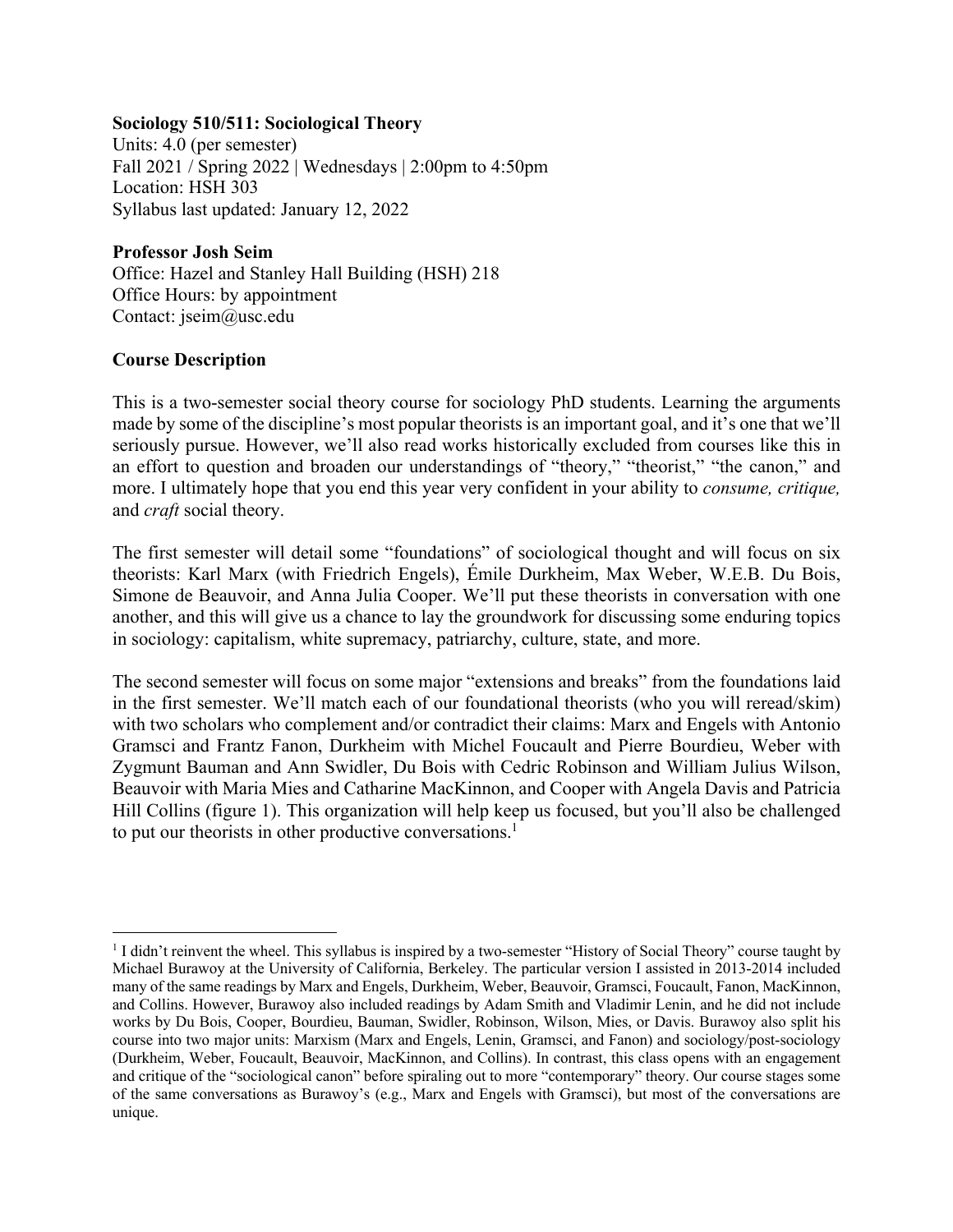

**Figure 1. Sociology 510 / Sociology 511**

Professors who teach theory classes like this one are forever vulnerable to an easy student critique that we might call the "omitted theorist bias." It tends to go something like this: "How can we seriously learn theory without reading (insert any popular theorist)?" There are certainly some big names missing from this syllabus (e.g., Georg Simmel, Erving Goffman, Ida B. Wells, Stuart Hall, and Jürgen Habermas). This seems to be an unsolvable problem since we can't read everything, and we want to sufficiently engage the texts we do read. Nevertheless, we'll attempt to alleviate this issue with an "excluded theorist" project. You'll be tasked with reading, presenting, and writing about an unassigned theorist of your choice.

This course adopts a "cartographical approach" to teaching and learning social theory.<sup>2</sup> We'll rely heavily on "theory maps," which are visuospatial representations of dense written works. In simpler terms, you will use, critique, and make diagrams. Theory maps won't replace the important tasks of reading, writing, or discussion, but they are essential tools in this class.

<sup>2</sup> Estefan, Michel and Josh Seim (equal authors). "Teaching Social Theory as Cartography: Toward a Pedagogy of Radical Accessibility." (conditionally accepted).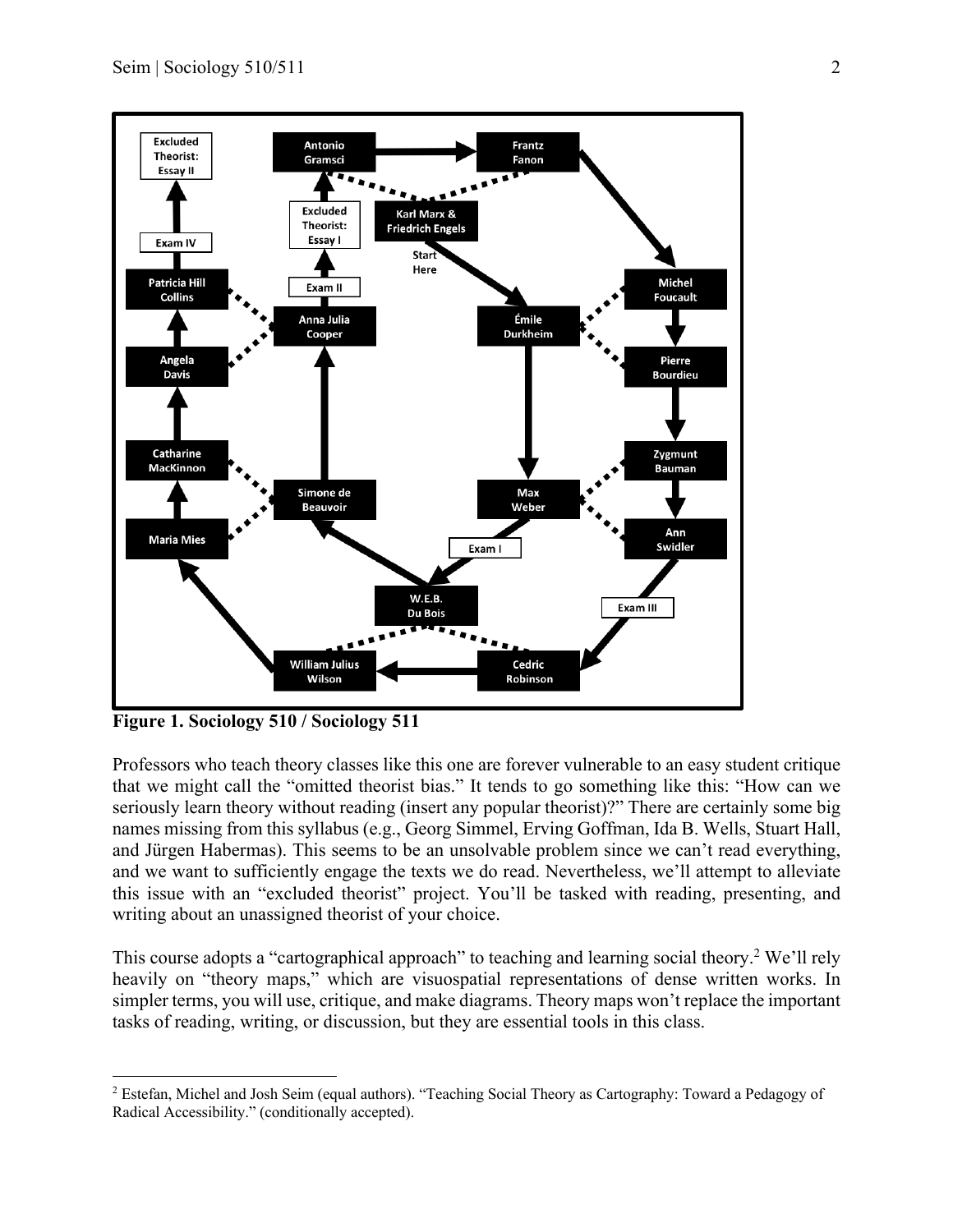This is the only required theory sequence for the PhD program. You should, however, treat this year as the beginning of your theory training rather than the end of it.

## **Learning Objectives**

- 1. Understand and critique theory on its own terms
- 2. Apply theory across a variety of cases
- 3. Put theories in conversation with one another

## **Course Materials**

## *Readings*

- Bauman, Zygmunt. 2000. *Liquid Modernity*. Cambridge, UK: Polity Press. [10-digit ISBN: 0745624103]
- Beauvoir, Simone de. [1949] 2011. *The Second Sex*. New York: Vintage Books. [10-digit ISBN: 030727778X]
- Bourdieu, Pierre. 1998. *Practical Reason: On the Theory of Action.* Stanford, CA: Stanford University Press. [10-digit ISBN: 0804733635]
- Collins, Patricia Hill. 2000. *Black Feminist Thought: Knowledge, Consciousness, and the Politics of Empowerment (Revised 10<sup>th</sup> Anniversary 2<sup>nd</sup> <i>Edition)*. New York: Routledge. [10digit ISBN: 0415924847].
- Cooper, Anna Julia. 1998. *The Voice of Anna Julia Cooper: Including a Voice from the South and Other Important Essays, Papers, and Letters.* Edited by C. Lemert and E. Bhan. Lanham, MD: Rowman & Littlefield Publishers. [10-digit ISBN: 0847684083]
- Davis, Angela Y. [1981] 1983. *Women, Race, & Class*. New York: Vintage Books. [10-digit ISBN: 0394713516]
- Du Bois, W.E.B. [1935] 1992. *Black Reconstruction in America 1860-1880*. New York: The Free Press. [10-digit ISBN: 0684856573]
- Durkheim, Émile. [1893] 2014. *The Division of Labor in Society*. New York: The Free Press. [10-digit ISBN: 1476749736]
- Fanon, Frantz. [1961] 2005. *The Wretched of the Earth*. New York: Grove Press. [10-digit ISBN: 0802141323]
- Foucault, Michel. [1975] 1995. *Discipline and Punish: The Birth of the Prison*. New York: Vintage Books. [10-digit ISBN: 0679752552]
- Gramsci, Antonio. [1971] 1989. *Selections from the Prison Notebooks*. New York: International Publishers. [10-digit ISBN: 071780397X]
- MacKinnon, Catharine A. 1989. *Toward a Feminist Theory of the State*. Cambridge, MA: Harvard University Press. [10-digit ISBN: 0674896467]
- Marx, Karl and Friedrich Engels. 1978. *The Marx-Engels Reader (2nd Edition)*. Edited by R. C. Tucker. New York: W. W. Norton & Company. [10-digit ISBN: 039309040X]
- Mies, Maria. [1986]. 2014. *Patriarchy and Accumulation on a World Scale: Women in the International Division of Labour* (*3rd Edition*). London: Zed Books. [10-digit ISBN: 1783601698]
- Robinson, Cedric J. [1983] 2000. *Black Marxism: The Making of the Black Radical Tradition*. Chapel Hill, NC: The University of North Carolina Press. [10-digit ISBN: 0807848298]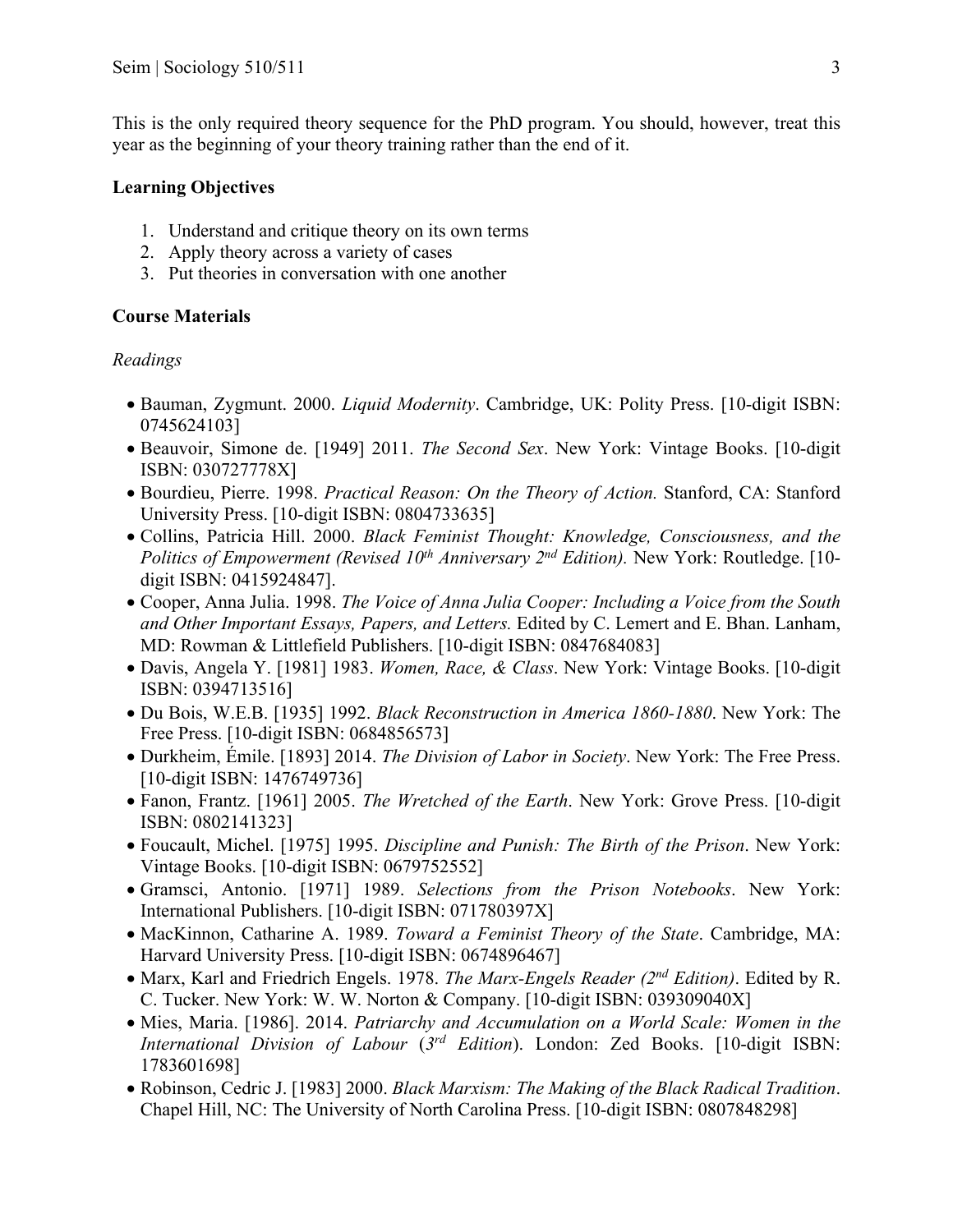- Weber, Max. [1905] 2003. *The Protestant Ethic and the Spirit of Capitalism*. Mineola, NY: Dover Publications. [10-digit ISBN: 048642703X]
- Wilson, William Julius. 2009. *More Than Just Race: Being Black and Poor in the Inner City*. New York: W.W. Norton & Company. [10-digit ISBN: 0393337634]
- All other readings are available on Blackboard.

## *Guides*

- This syllabus includes short reading summaries for every regular reading assignment.<sup>3</sup>
- Custom "theory maps" are also available on Blackboard.
- You should refer to these summaries and maps before, during, and after you read the assigned texts.

## **Student Evaluation**

| Grading Breakdown                |     |
|----------------------------------|-----|
| <b>Seminar Participation</b>     | 10% |
| <b>Weekly Memos</b>              | 20% |
| Take-Home Exams                  | 50% |
| <b>Excluded Theorist Project</b> | 20% |

### *Seminar Participation*

Attendance and participation in seminar are integral to your success in this course. You must come to seminar *prepared to discuss the assigned readings as well as your classmates' weekly memos*. You must also lead three or four seminars in the second semester (details forthcoming).

## *Weekly Memos*

You are required to submit ten short memos in the first semester and eight in the second semester (you cannot submit memos for the seminars you lead). These should be about 250 to 500 words each. Weekly memos are *not* summaries. In the first semester, they are opportunities for you to critique the readings and raise questions. In the second semester, they are opportunities to put theorists in conversation. You must submit memos via Blackboard by 5:00pm the day before the meeting. All memos will be posted for your peers to read, and you're expected to read everyone else's memos before each seminar. The only memo that *every* student must write is the final one. It's titled "This Class is Awful!" See the end of this syllabus for details.

<sup>&</sup>lt;sup>3</sup> I wrote these reading summaries as abstracts for loosely planned discussions. I also wrote these because I wanted to offer a demystifying and synthesizing document that students with varying backgrounds in theory training could refer to during, and hopefully beyond, their first year in the PhD program. There are certainly downsides to this approach. But, given our ambitious reading schedule and course goals, I think the pros outweigh the cons.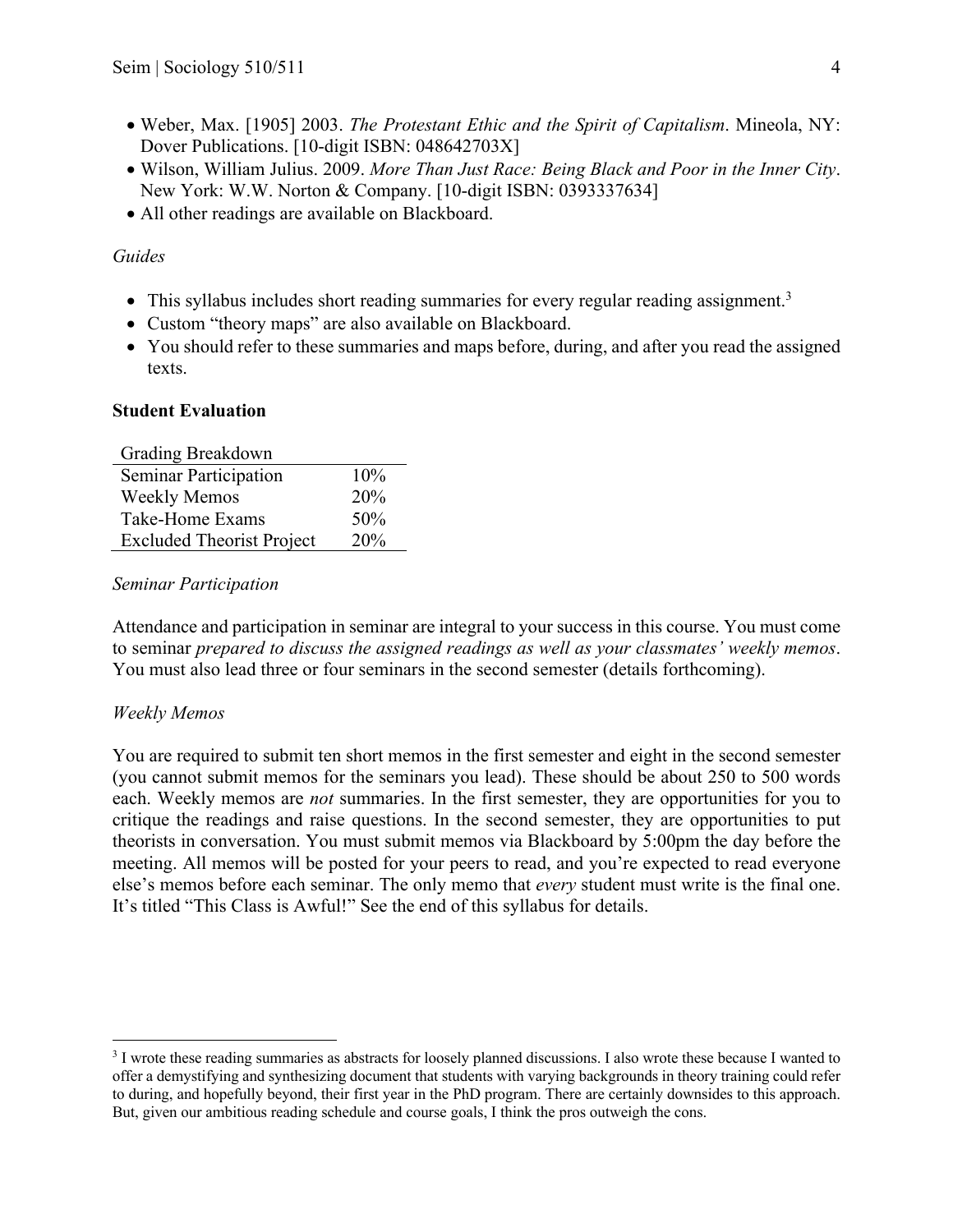## *Take-Home Exams*

Your performance on four take-home exams (two per semester) will determine half of your grade in the course. All four exams are included in the syllabus schedule. Additional instructions and requirements will be provided in seminar.

### *Excluded Theorist Project*

You'll select one unassigned theorist to read on your own as the class progresses. At the end of the first semester, you'll submit a short essay that puts your excluded theorist in conversation with one of the authors we have collectively read up to that point (approximately 1,500 words). At the end of the second semester, you'll submit an updated and expanded version that integrates a conversation with one of the more contemporary scholars we'll read (approximately 3,000 words).

### **Schedule**

Each three-hour seminar will be split into two topics.  $Gray = important$  deadlines

### Fall 2021

| Date  | Topic                                       | Reading         | Deliverable     |
|-------|---------------------------------------------|-----------------|-----------------|
| 08/25 | a) Social Theory: What, Who, How            | Seim            | N/A             |
|       | b) Epistemic Exclusion                      | Go              |                 |
| 09/01 | a) Historical Materialism                   | Marx and Engels | Memo by Tues.   |
|       | b) Natural and Voluntary Divisions of Labor | Marx and Engels |                 |
| 09/08 | a) Capitalism                               | Marx and Engels | Memo by Tues.   |
|       | b) Class Struggle                           | Marx and Engels |                 |
| 09/15 | a) Rethinking the Division of Labor         | Durkheim        | Memo by Tues.   |
|       | b) Mechanical Solidarity                    | Durkheim        |                 |
| 09/22 | a) Organic Solidarity                       | Durkheim        | Memo by Tues.   |
|       | b) Abnormal Divisions of Labor              | Durkheim        |                 |
| 09/29 | a) The Spirit of Capitalism                 | Weber           | Memo by Tues.   |
|       | b) The Protestant Ethic                     | Weber           |                 |
| 10/06 | a) The Iron Cage                            | Weber           | Memo by Tues.   |
|       | b) Action, Legitimacy, and Rationalization  | Weber           |                 |
| 10/08 | Exam I                                      | N/A             | Exam I by 5pm   |
| 10/12 | <b>Excluded Theorist Proposal</b>           | N/A             | Proposal by 5pm |
| 10/13 | a) American Slavery and Global Capitalism   | Du Bois         | Memo by Tues.   |
|       | b) Rethinking Class Struggle                | Du Bois         |                 |
| 10/20 | a) Racism and So-Called Free Labor          | Du Bois         | Memo by Tues.   |
|       | b) Seeing White Supremacy                   | Du Bois         |                 |
| 10/27 | a) Woman as Other                           | Beauvoir        | Memo by Tues.   |
|       | b) History of Masculine Domination          | Beauvoir        |                 |
| 11/03 | a) Forming and Situating Woman              | Beauvoir        | Memo by Tues.   |
|       | b) Toward Liberation                        | Beauvoir        |                 |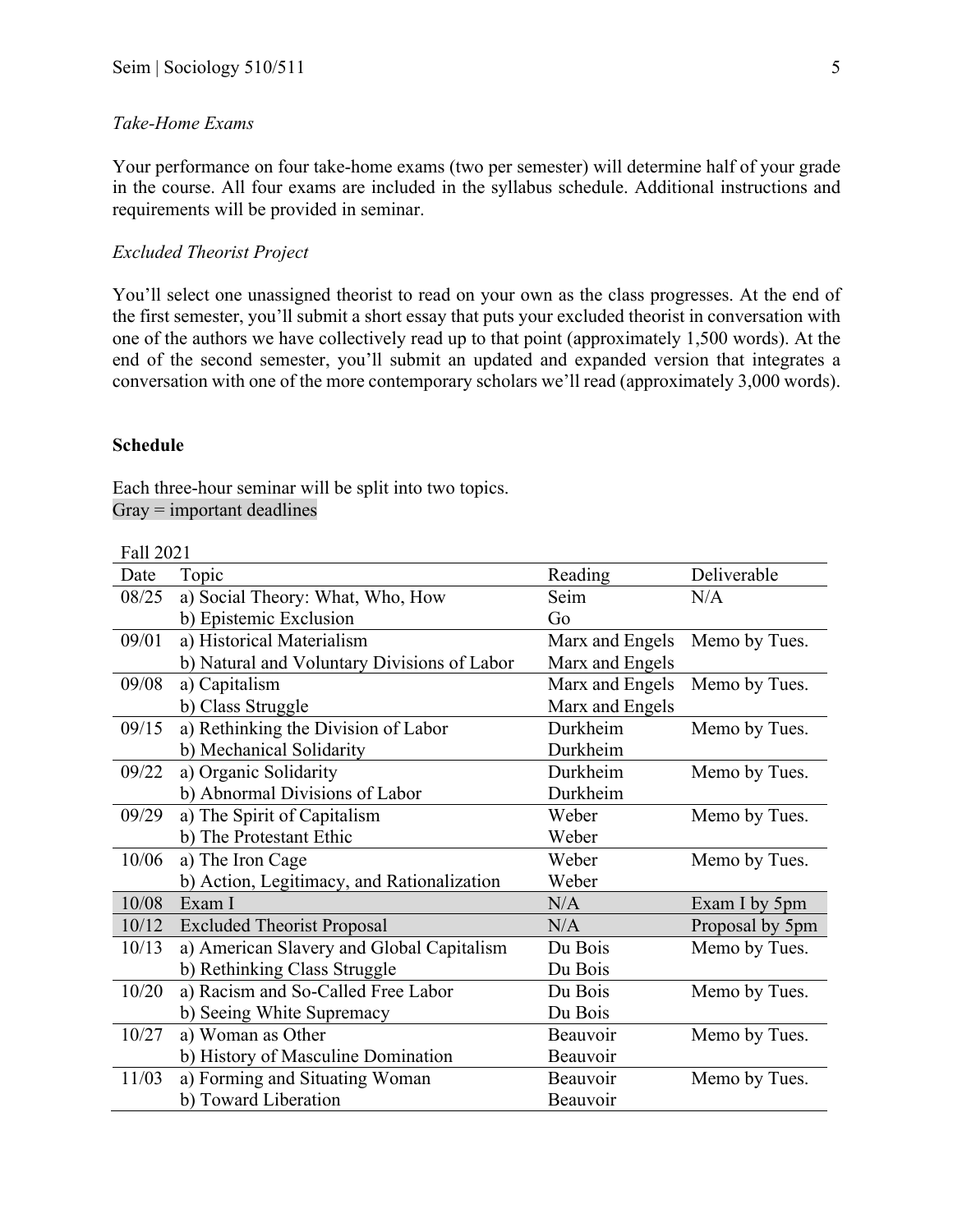|       | 11/10 a) The Problems of Gender and Race | Cooper | Memo by Tues.  |
|-------|------------------------------------------|--------|----------------|
|       | b) Womanhood and Racial Progress         | Cooper |                |
|       | 11/17 a) Race and the Woman's Cause      | Cooper | Memo by Tues.  |
|       | b) Americanism                           | Cooper |                |
| 11/19 | Exam II                                  | N/A    | Exam II by 5pm |
| 12/01 | a) Excluded Theorist Excerpts            | N/A    | N/A            |
|       | b) Excluded Theorist Excerpts            | N/A    |                |
|       | 12/15 Excluded Theorist Essay I          | N/A    | Essay I by 5pm |
|       |                                          |        |                |

Spring 2022

| Date  | Topic                                      | Reading/Revisit | Deliverable     |
|-------|--------------------------------------------|-----------------|-----------------|
| 01/12 | a) Open Discussion                         | N/A             | N/A             |
|       | b) Syllabus Revisit                        | N/A             |                 |
| 01/19 | a) Hegemony                                | Gramsci         | Memo by Tues.   |
|       | b) Gramsci and Marx and Engels             | Marx and Engels |                 |
| 01/26 | a) Decolonization                          | Fanon           | Memo by Tues.   |
|       | b) Fanon and Marx and Engels               | Marx and Engels |                 |
| 02/02 | a) The Disciplinary Society                | Foucault        | Memo by Tues.   |
|       | b) Foucault and Durkheim                   | Durkheim        |                 |
| 02/09 | a) Differentiation and Disposition         | Bourdieu        | Memo by Tues.   |
|       | b) Bourdieu and Durkheim                   | Durkheim        |                 |
| 02/16 | a) Liquid Modernity                        | Bauman          | Memo by Tues.   |
|       | b) Bauman and Weber                        | Weber           |                 |
| 02/23 | a) Culture in Action                       | Swidler         | Memo by Tues.   |
|       | b) Swidler and Weber                       | Weber           |                 |
| 02/25 | Exam III                                   | N/A             | Exam III by 5pm |
| 03/01 | <b>Excluded Theorist Update</b>            | N/A             | Update by 5pm   |
| 03/02 | a) Black Radicalism                        | Robinson        | Memo by Tues.   |
|       | b) Robinson and Du Bois                    | Du Bois         |                 |
| 03/09 | a) More Than Just Race                     | Wilson          | Memo by Tues.   |
|       | b) Wilson and Du Bois                      | Du Bois         |                 |
| 03/23 | a) Patriarchy and Accumulation             | Mies            | Memo by Tues.   |
|       | b) Mies and Beauvoir                       | Beauvoir        |                 |
| 03/30 | a) Sexuality and Male Supremacy            | MacKinnon       | Memo by Tues.   |
|       | b) MacKinnon and Beauvoir                  | Beauvoir        |                 |
| 04/06 | a) Sexism, Racism, and Capitalism          | Davis           | Memo by Tues.   |
|       | b) Davis and Cooper                        | Cooper          |                 |
| 04/13 | a) Rethinking Domination and Consciousness | Collins         | Memo by Tues.   |
|       | b) Collins and Cooper                      | Cooper          |                 |
| 04/15 | Exam IV                                    | N/A             | Exam IV by 5pm  |
| 04/20 | a) Excluded Theorist Excerpts              | N/A             | N/A             |
|       | b) Excluded Theorist Excerpts              | N/A             | N/A             |
| 04/27 | a) Excluded Theorist Presentations         | N/A             | N/A             |
|       | b) Excluded Theorist Presentations         | N/A             | N/A             |
| 05/11 | <b>Excluded Theorist Essay II</b>          | N/A             | Essay II by 5pm |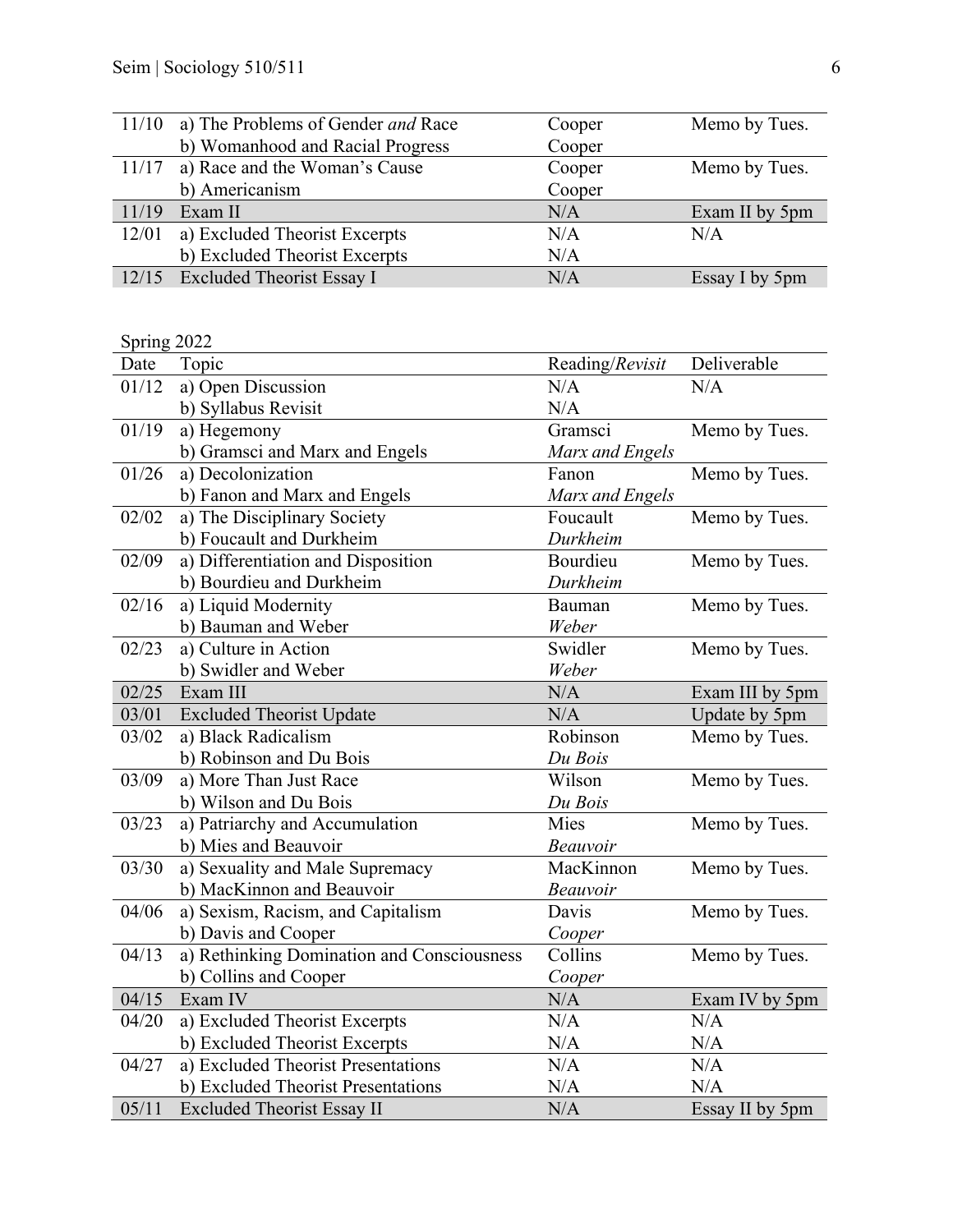### **FALL INTRODUCTION**

### **AUGUST 25TH**

### A) SOCIAL THEORY: WHAT, WHO, HOW

#### Seim. 2021. "Social Theory: What, Who, How" (Blackboard)

In addition to talking about this syllabus, we'll open our first meeting by discussing a complementary manuscript I wrote on teaching and learning social theory. In that piece, I argue that all theory professors inevitably take positions on three important questions: what to teach, whom to teach, and how to teach. I defend some specific position takings (e.g., depth over breadth, sensitivity to the politics of voice, and the use of so-called theory maps), but I ultimately suggest there is no one "right way" to teach a class like this. My hope is that this manuscript will help situate our course in a larger field of theory instruction and inspire a meaningful conversation on pedagogy.

### B) EPISTEMIC EXCLUSION

### Go. 2020. "Race, Empire, and Epistemic Exclusion." (Blackboard)

During the second half of our first seminar, we'll discuss a recent essay published by Julian Go in *Sociological Theory*. He argues that the imperial roots of academic sociology explain much of the existing patterns of epistemic exclusion in the discipline. He then outlines two methods for challenging said exclusion. First, instead of simply replacing or expanding the sociological canon, Go suggests we treat all social knowledge as provincial (i.e., particularistic and partial). Second, we should rethink what counts as "theory" and who we consider to be a "theorist." We'll speculate on how Go might critique this syllabus and consider how his analysis might inspire your excluded theorist projects.

### **KARL MARX AND FRIEDRICH ENGELS**

We start our primary readings with Karl Marx (born 1818, Trier, Rhine province, Prussia – died 1883, London, England) and Friedrich Engels (born 1820, Barmen, Rhine province, Prussia – died 1895, London, England). We'll read excerpts from *The German Ideology* (Marx and Engels 1846), *Manifesto of the Communist Party* (Marx and Engels 1848), and more. As with all our theorists, we should consider the particular social locations from which Marx and Engels theorized the world. Please be sure to read David McLellan's short biography of Marx and Oscar Hammen's even shorter biography of Engels (both on Blackboard). Note their political activity as well as the material circumstances shaping their lives.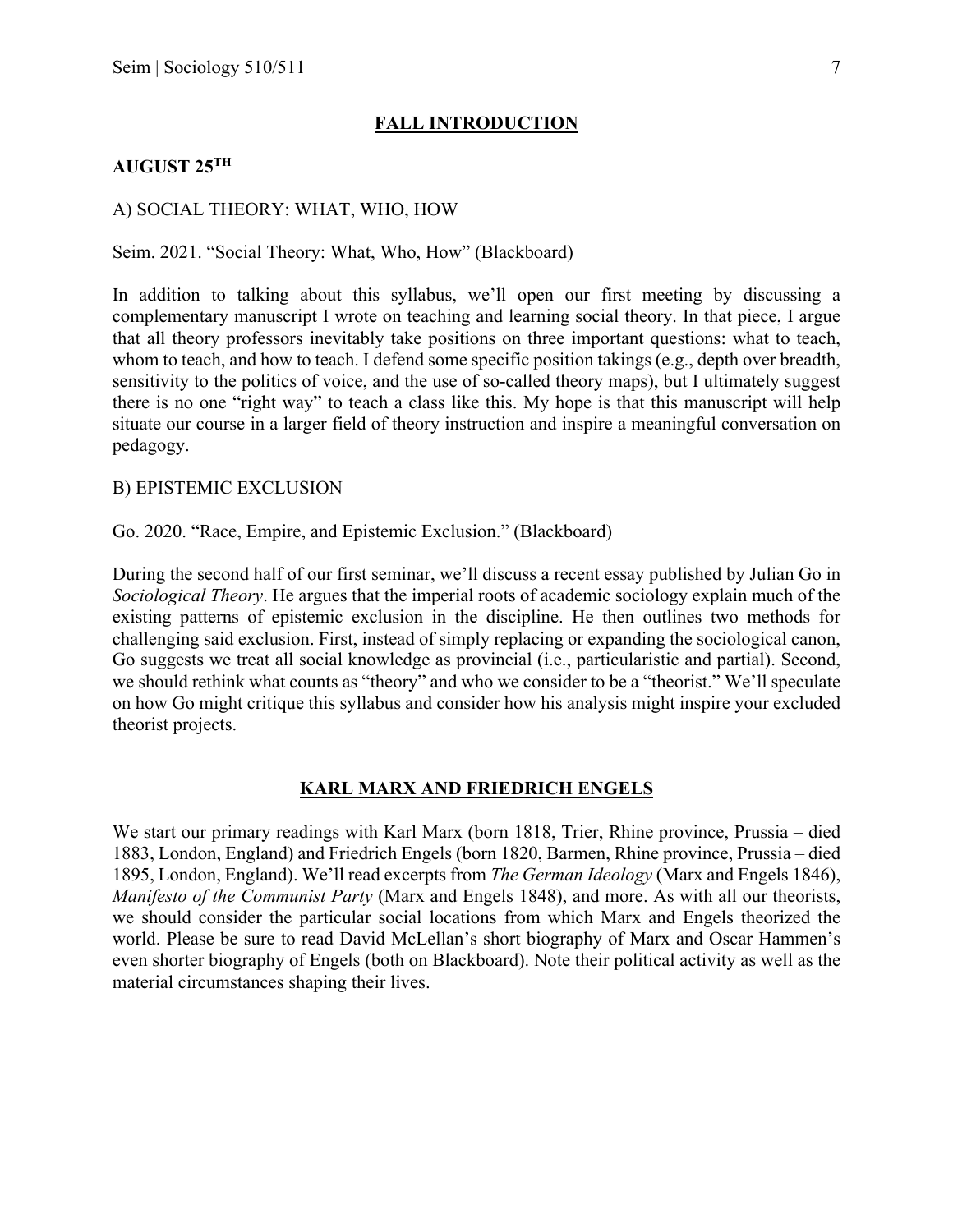### **SEPTEMBER 1ST**

### A) HISTORICAL MATERIALISM

Marx. 1859. Preface from *A Contribution to the Critique of Political Economy*. (pp. 3-6)4 Marx and Engels. 1846. *The German Ideology*. (pp. 147-55)

At the root of all history is a simple fact for Marx and Engels: living people produce the means of their subsistence. However, people's mode of production varies across different stages in the division of labor (e.g., an ancient division of labor, a feudal division of labor, and a capitalist division of labor). According to Marx and Engels, these different stages are just different forms of ownership (i.e., the property relations that situate individuals in reference to the materials, instruments, and products of labor). And, with different forms of ownership come different class antagonisms: owners and slaves, lords and serfs, and bourgeoise and proletariat. In each of these historical stages, the dominant class exploits the dominated class by appropriating the surplus of their labor. Except for communism (i.e., the end of class antagonisms), the relations of production will become "fetters" to the forces of production. This will always necessitate a social revolution that will transform the economic base and thus also consciousness and the superstructure. However, this will only occur if the old mode of production has exhausted its development and if the new forces of production have emerged within that expiring mode of production. Does this mean we are all just passive victims to the winds of material change? Maybe, but perhaps not totally. Marx and Engels say some interesting things about the relation between consciousness and revolution.

#### B) NATURAL AND VOLUNTARY DIVISIONS OF LABOR

Marx and Engels. 1846. *The German Ideology*. (pp. 155-75, 189-93) Engels. 1884. *The Origin of Family, Private Property, and State* (pp. 738-40)

Marx and Engels claim that life produces consciousness, and they insist that "life" generally translates into "social being." By producing the means of subsistence, people develop new needs and this necessitates more people (i.e., procreation) and therefore social relations. Such relations are organized by different divisions of labor, which can be further distinguished as either "natural" or "voluntary." The natural division of labor is always a forced division of labor. It exists as a power alien to individuals. This fact seems to emerge during the initial separation of mental and manual activity, but it really takes explicit form in the genesis of monogamy. The natural division of labor still exists today, but it will eventually be replaced by a voluntary division of labor. Under a voluntary division of labor, we won't be forced to specialize. Instead, we'll be able to realize our rich and varied talents and abilities across an array of productive tasks of our choosing. The voluntary division of labor, however, can only emerge once exploitation is abolished. This will happen when capitalism, the final class antagonism, disappears and we enter communism. Marx and Engels tell us relatively little about communism, but we know that within it there will be no

<sup>4</sup> Page numbers are for *The Marx-Engels Reader* (1978), which includes all the assigned readings for Marx and Engels. The header for the first reading is "Marx on the History of His Opinions," but that is not what Marx titled the piece.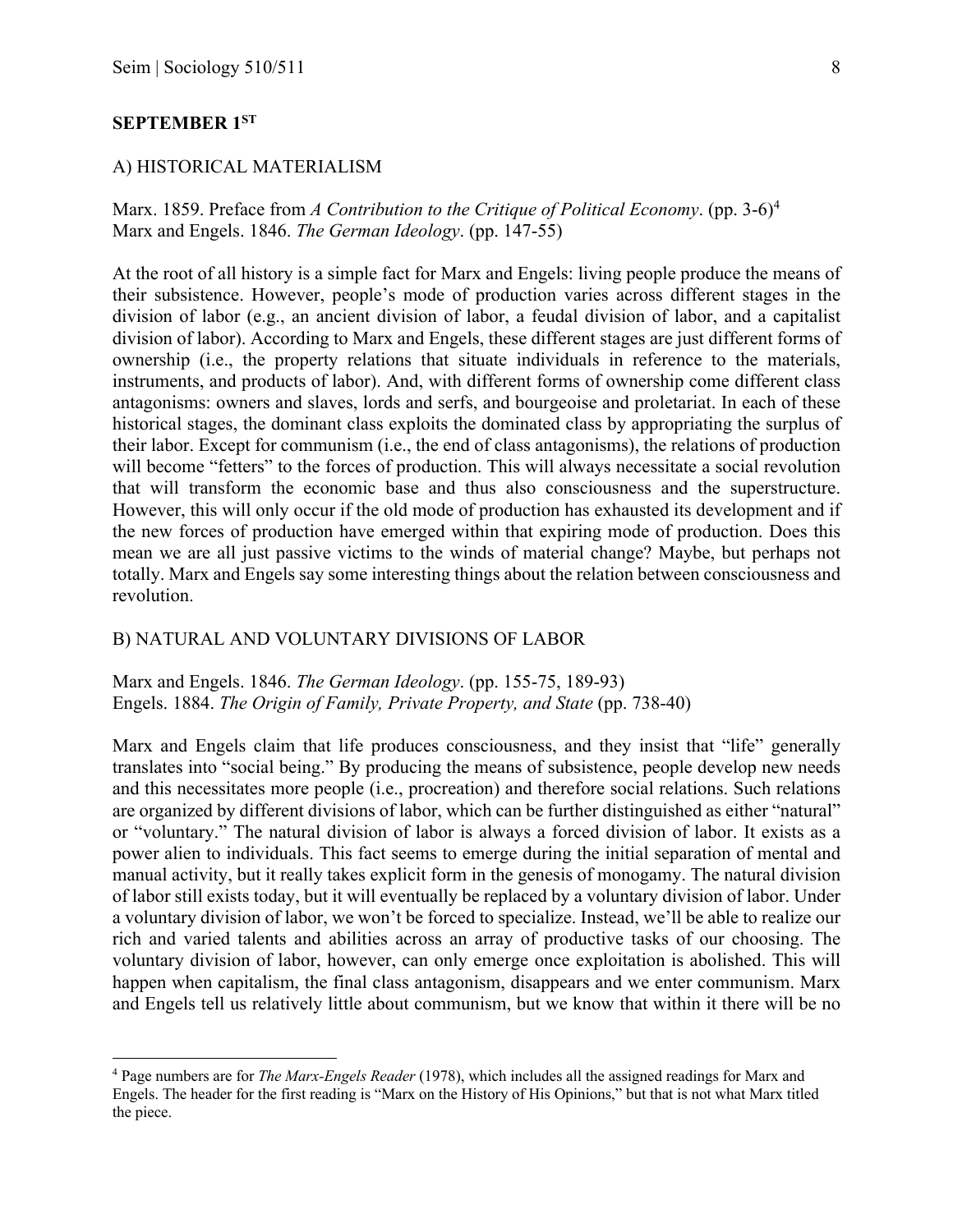exploitation, no natural/forced division of labor, and no private property. How will we get there? Through a global proletarian revolution.

### **SEPTEMBER 8TH**

### A) CAPITALISM

Marx. 1867. "Genesis of the Industrial Capitalist" (pp.  $435-6$ )<sup>5</sup> Marx. 1849. "Wage Labour and Capital." (pp. 203-17) Engels. 1880. *Socialism: Utopian and Scientific*. (pp. 700-17)

We turn to a short chapter linking industrial capitalism to colonialism, slavery, and other forms of so-called primitive accumulation before digging into Marx and Engels's analysis of capitalist production. They insist that wage labor presupposes capital and that capital presupposes wage labor. The proletariat must sell their labor power (i.e., their capacity to work) to the bourgeoisie in exchange for the means of subsistence. At the same time, the bourgeoisie must purchase labor power and appropriate workers' surplus in order to accumulate capital. The bourgeoisie must also intensify this exploitation if they hope to survive in a capitalist market. In other words, they have to undercut their competitors and the primary way they do this is by increasing the rate of surplus they appropriate from workers. This rate increases as the natural division of labor advances and as machinery is further integrated into production. More division of labor and more machinery simplify jobs, increase the reserve army of labor, and reduce workers to mere appendages of machines. This drives down wages (at least relative to the growth of capital), but it's also a recipe for disaster. A conflict at the economic base heats up as capitalism develops: the contradiction between socialized production and capitalist/individual appropriation. This contradiction between the forces and relations of production will increase class polarization, generate economic crises, and concentrate capital in the hands of superfluous capitalists. Meanwhile, class struggle intensifies and the proletariat begins to face an increasingly easy target: a smaller and smaller number of vulnerable capitalists.

B) CLASS STRUGGLE

Marx. 1847. "The Coming Upheaval." (pp. 218-9)<sup>6</sup> Marx and Engels. 1848. *Manifesto of the Communist Party*. (pp. 473-83) Marx and Engels. 1846. *The German Ideology*. (pp. 197-200) Marx. 1894. "On the Realm of Necessity and the Realm of Freedom." (pp. 439-41)<sup>7</sup> Marx and Engels. 1858/1882. "Europocentric World Revolution." (pp. 676-7)<sup>8</sup>

How do we exit capitalism? According to Marx and Engels, the proletariat must shift from a class in itself to a class for itself. This transition happens as workers move from individual struggle (within workplaces), to collective struggle (across workplaces), and finally to political struggle

<sup>&</sup>lt;sup>5</sup> Chapter XXXI from the first volume of Marx's *Capital* (1867).<br>
<sup>6</sup> Excerpt from Marx's *The Poverty of Philosophy* (1847).<br>
<sup>7</sup> Excerpt from the third volume of Marx's *Capital*, which was published after Marx's deat

Engels to Karl Kautsky in 1882.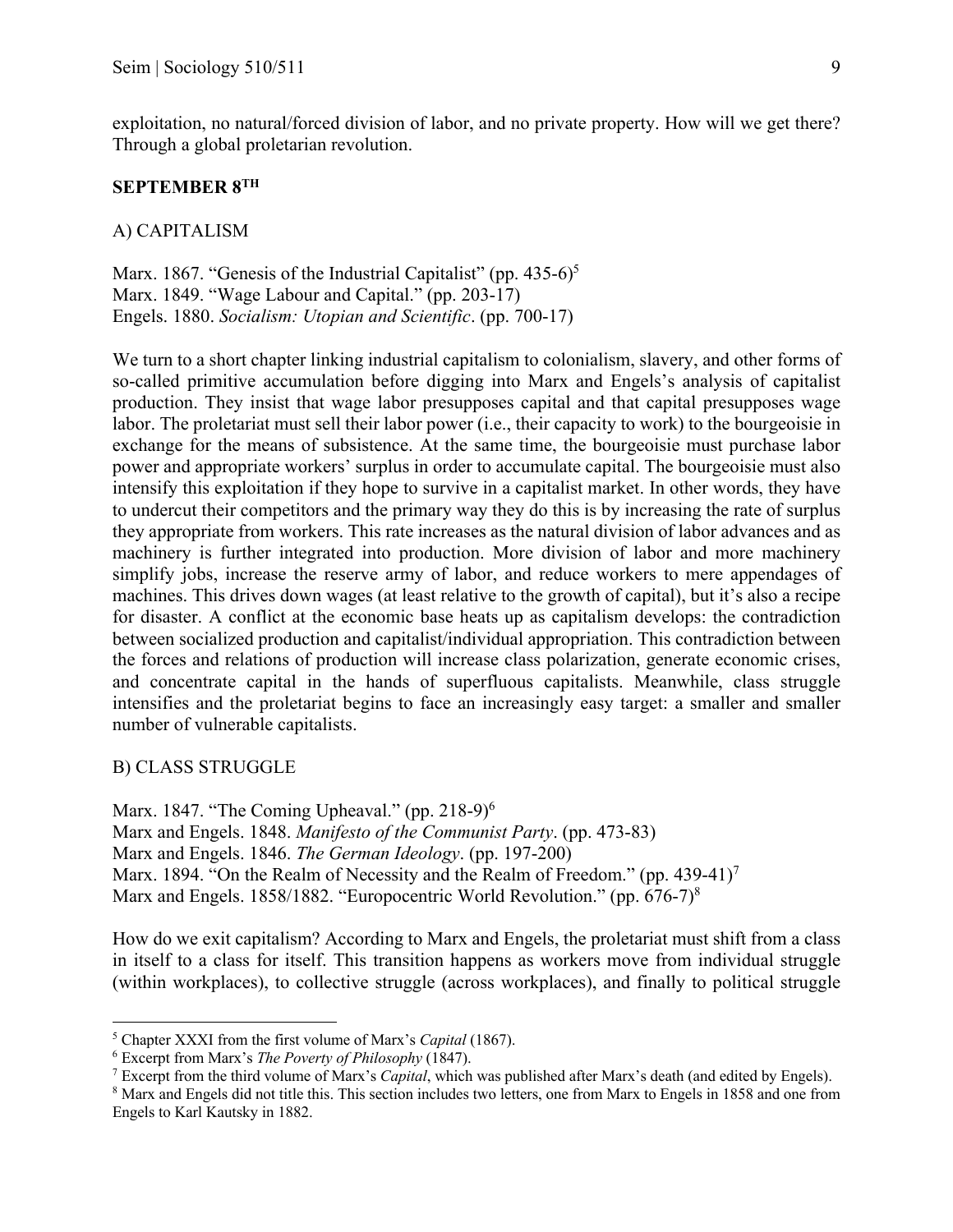(across nation/world). Ironically, the bourgeoisie furnish the conditions for the proletariat to become a class for itself. They continually immiserate wage labor and rip workers from tradition, religion, family, and so on. Thus, as capitalism advances, workers have less and less to lose. At the same time, the bourgeoisie advance the natural division of labor and this organizes workers like soldiers in the factory. The capitalists don't realize it, but they're playing with fire. They pour gasoline on this fire as they develop communication infrastructure. The bourgeoisie do this to spread capitalism across the globe, but they're inadvertently making it easier for workers to communicate with one another. Capitalists also pull workers into the political arena in an effort to defeat old political enemies. As Marx and Engels put it, the bourgeoisie create their own gravediggers. What comes after the burial of capitalists? A shrinking realm of necessity and an expanding realm of freedom. Still, upon close reading, none of this actually seems very easy or automatic for Marx and Engels. Their notes on colonialism and the globalization of capital help illustrate this point.

### **ÉMILE DURKHEIM**

Next, we turn to Émile Durkheim (born 1858, Épinal, France – died 1917, Paris, France). In *The Division of Labor in Society* (1893), Durkheim engages many of the same themes as Marx and Engels. However, he ultimately offers an analysis that, for many reasons, cannot be reconciled with a Marxian vision of the world. Before opening his book, you should read a short biographical excerpt written by Robert Alun Jones (Blackboard). Durkheim's roots in a "close-knit, orthodox Jewish family" and his life in Paris provide a bit of otherwise hidden context for his analysis.

#### **SEPTEMBER 15TH**

#### A) RETHINKING THE DIVISION OF LABOR

#### Durkheim. 1893. *The Division of Labor in Society*. (pp. 33-8, 41-56)

Is an advancing division of labor good for society? It's not hard to imagine how increasing specialization could produce boredom, isolation, and other forms of misery. Durkheim generally disputes this prediction. He argues that the division of labor can be beneficial for society if we can demonstrate how it's linked to something that's unquestionably good: social solidarity. For Durkheim, solidarity comes in two forms: a solidarity of similarity (what he will call "mechanical solidarity") and a solidarity of dissimilarity (what he will call "organic solidarity"). He tells us that a solidarity of similarity was essential in the past under a rudimentary division of labor. As the division of labor advanced, a solidarity of similarity faded and a solidarity of dissimilarity emerged. In other words, the division of labor is linked to a new form of solidarity. We can study this, according to Durkheim, through an examination of laws. He argues, or rather assumes, that more laws will indicate more solidarity. He says we can determine the type of solidarity by categorizing laws according to their sanctions. This leads him to distinguish between two types: repressive law (or penal law) and restitutive law (or restorative law). The former inflicts pain on criminals and is associated with a solidarity of similarity, while the latter repairs broken social relations and is associated with a solidarity of dissimilarity.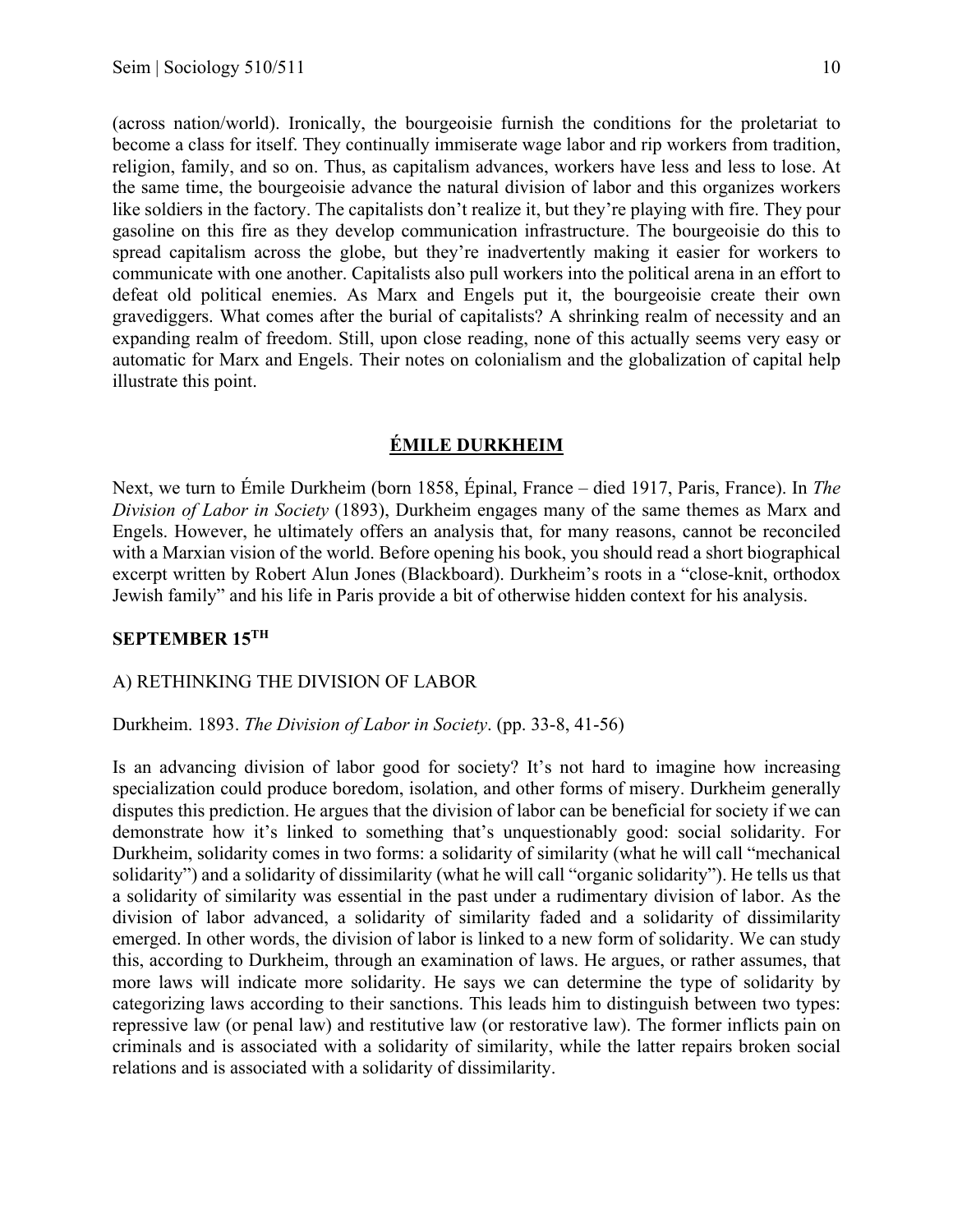# B) MECHANICAL SOLIDARITY

## Durkheim. 1893. *The Division of Labor in Society.* (pp. 57-84)

Durkheim argues that mechanical solidarity is high when the division of labor is simple. To demonstrate this point, he highlights the heavy emphasis of repressive law (or penal law) under more traditional societies. This leads him to develop a theory of crime, punishment, and the collective consciousness (i.e., our shared system of beliefs, values, and dispositions). A crime is any act that violates the collective consciousness, which is significantly, but not totally or perfectly, embodied by the state. The primary function of punishment is to reaffirm the collective consciousness. But, in order to function correctly, it must be public, passionate, and organized. Punishment must be public because it's not really for the victims or perpetrators of the crime but is rather for the "honest people" who watch it unfold. Punishment must also be passionate to counter the emotional offense produced by the crime. Finally, it must be organized. Punishment must be ritualized and executed by an authority. In revitalizing the collective consciousness, punitive sanctions celebrate our shared disdain for acts that threaten our commonality. Thus, in demonstrating the prevalence of penal law under more traditional societies, Durkheim offers partial support for his hypothesis regarding solidarity and the division of labor.

### **SEPTEMBER 22ND**

## A) ORGANIC SOLIDARITY

# Durkheim. 1893. *The Division of Labor in Society.* (pp. 88-91, 96-103, 171-9, 131-5, 215-20, 201- 6)

Durkheim argues that organic solidarity is strong when the division of labor is highly developed. To demonstrate this point, he highlights the heavy emphasis on restitutive law under more advanced societies. Instead of celebrating our commonality, restitutive sanctions celebrate our interdependence. These laws are diffused across the "body social" like a nervous system, assuring that all the specialized organs work together. Consciousness also changes during the ongoing transition from traditional to modern society. Collective consciousness loses its prominence and individual consciousness becomes far more important. However, this doesn't mean the collective consciousness disappears under an advanced division of labor. It's relatively weak, vague, and imprecise today, but it still exists. The new collective consciousness is rooted in the cult of the individual, is increasingly localized according to specialized professions, and is concerned with a morality of cooperation. Again, all of these changes in sanction, state, and consciousness are made possible through an advancing division of labor. But what motivates this advancement? Durkheim sees society as something that tends to evolve slowly. We'll spend some time thinking about the origins of the modern division of labor according to Durkheim. The details are complicated, but above all we should remember that organic solidarity will not emerge unless it develops out of mechanical solidarity.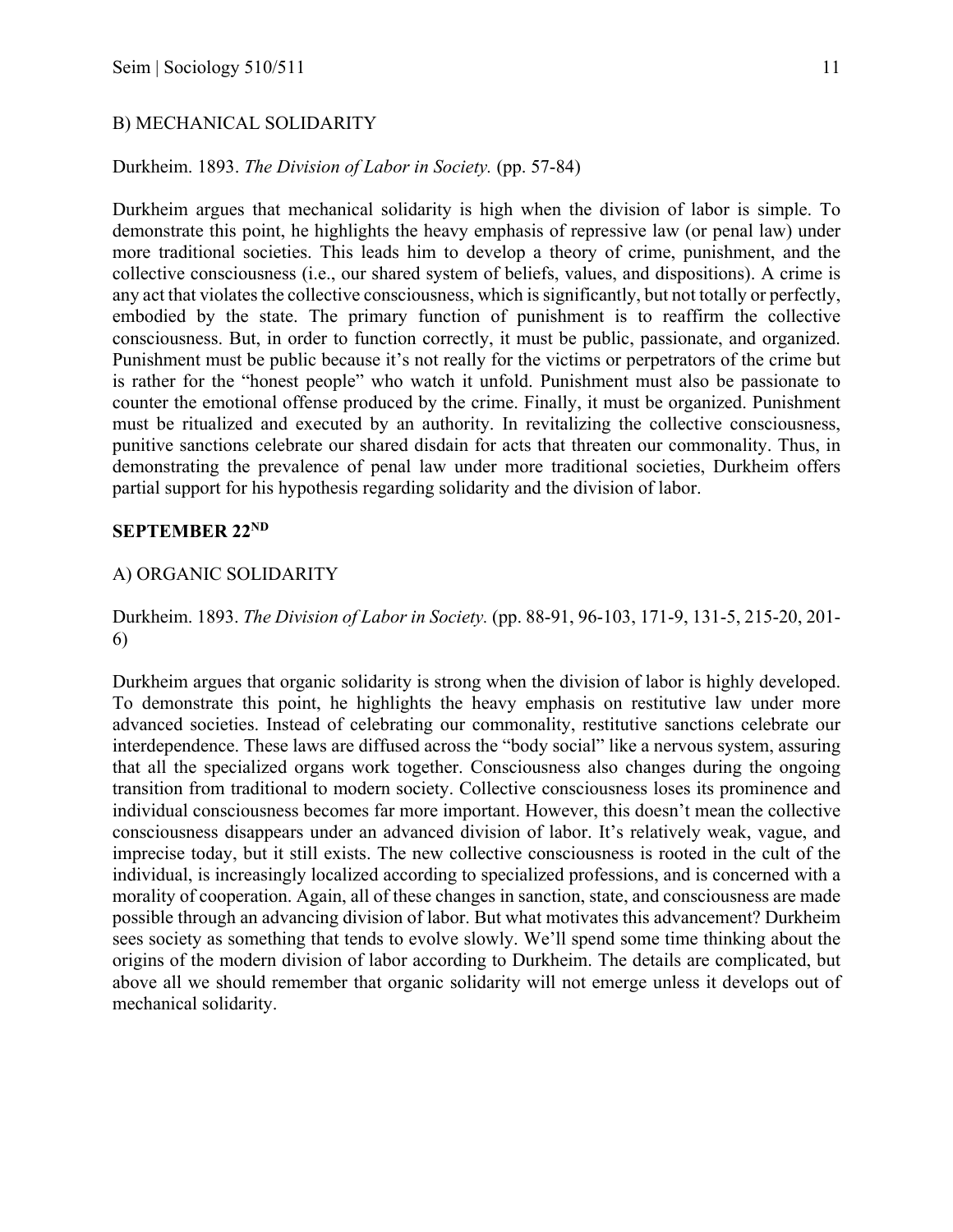### B) ABNORMAL DIVISIONS OF LABOR

Durkheim. 1893. *The Division of Labor in Society.* (pp. 277-80, 285-308, 316-8)

The division of labor can take abnormal forms. Durkheim details three basic pathologies. First, the division of labor can become anomic or unregulated. Under this abnormal form, abrupt social changes (e.g., economic crises and rapid economic progress) intensify conflict and uncertainty. Second, the division of labor can become forced or overregulated. This is less about legal despotism and more about "external inequality" (e.g., inherited wealth and unjust obstacles to employment). Under a forced division of labor, many people are unhappy because their natural talents and abilities are mismatched with their jobs. Third, the division of labor can become discontinuous or incoherent. This "third abnormal form" has low vitality (i.e., wasted productive activity) and is often characterized by a significant number of useless jobs. A discontinuous division of labor emerges through a lack of coordination and this is often rooted in poor leadership. With these three abnormal forms in mind, we have a better sense of what the normal division of labor looks like. It's regulated (not anomic), spontaneous (not forced), and continuous (not discontinuous). So, what should we, as sociologists, do if we find ourselves under pathological conditions? Durkheim's answer is complicated and perhaps a bit contradictory. We'll wrestle with this in seminar.

#### **MAX WEBER**

We now turn to Max Weber (born 1864, Erfurt, Prussia – died 1920, Munich, Germany) to finish what some have playfully called the "holy trinity" of classical sociology: Marx, Durkheim, and Weber (I guess it's easy to forget about Engels). Most of what we'll learn from Weber will come from *The Protestant Ethic and the Spirit of Capitalism* (1905), but we'll also read some excerpts from *Economy and Society* (1922). However, you should start by reading the short biography by Arthur Mitzman (Blackboard) as this will help us provincialize Weber's sociology. Among other things, it's worthwhile to consider his mother's Calvinist roots and his father's experience as a bureaucrat.

#### **SEPTEMBER 29TH**

### A) THE SPIRIT OF CAPITALISM

#### Weber. 1905. *The Protestant Ethic and the Spirit of Capitalism*. (pp. 13-31, 47-78)

Weber offers an alternative theory for the emergence of modern capitalism in the West. He tells us that such a capitalism required a combination of rational techniques and rational laws. However, these were necessary but not sufficient conditions. There was another ingredient that was critical: the spirit of capitalism. This spirit, or ethos, motivated rational economic conduct and it was particular to the West. The spirit of capitalism was not characterized by greed. It was instead characterized by restraint (e.g., saving/investing money and avoiding leisure). It emphasized acquisition for the sake of acquisition and labor for the sake of labor. In arguing against historical materialism, Weber insists this spirit emerged in some significant way in the West before modern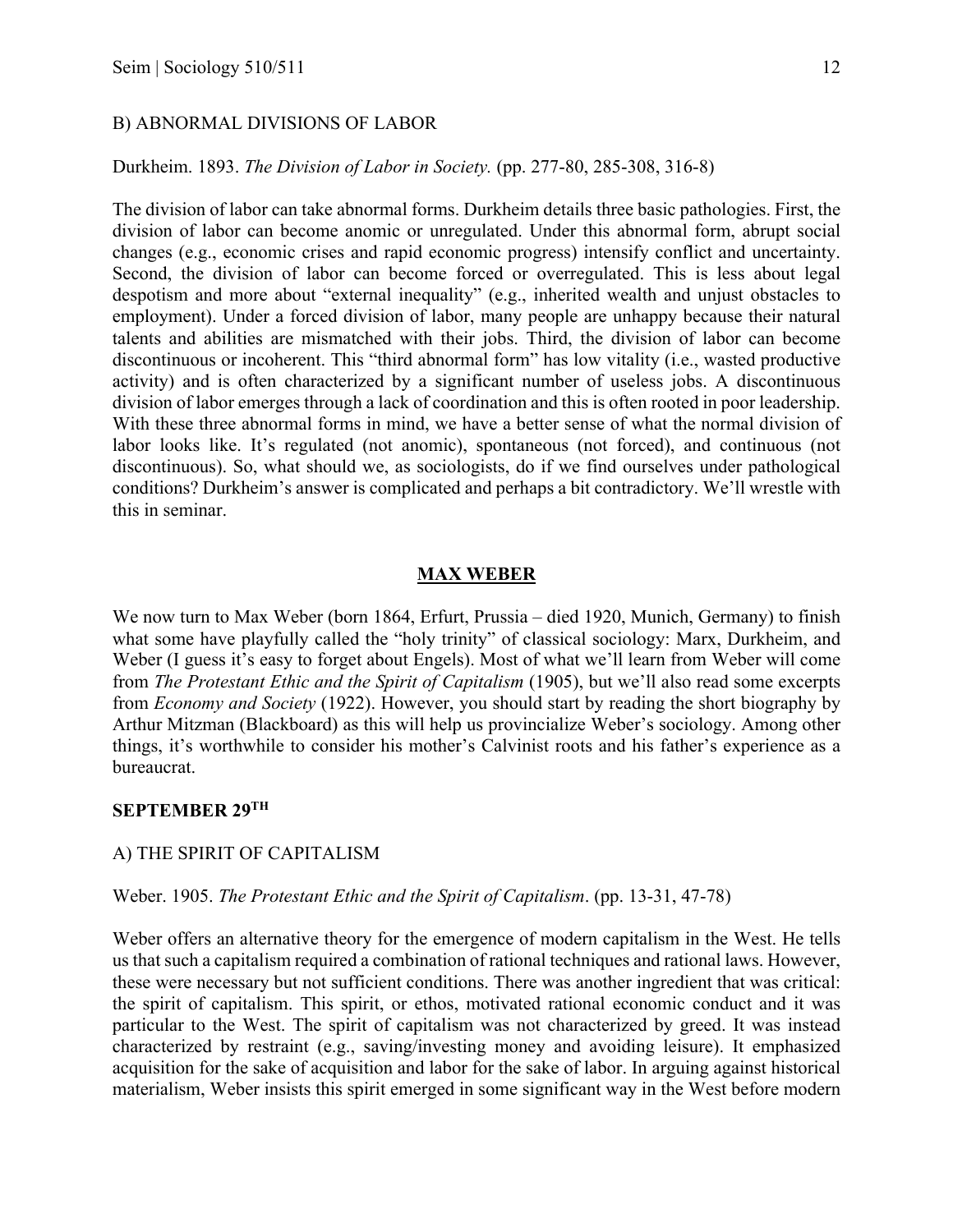rational capitalism existed in concrete form. He leans on the writings of Benjamin Franklin to illustrate this point. But if the spirit came first, where did it come from? Why did it pop up in the West but nowhere else? Weber argues that the spirit of capitalism was spawned, at least in significant part, by the protestant ethic. While the spirit of capitalism is generally hostile to religion today, Weber insists that the rise of protestant asceticism was critical to the development of this spirit. The protestant ethic helped drag Western culture out of traditionalism.

# B) THE PROTESTANT ETHIC

## Weber. 1905. *The Protestant Ethic and the Spirit of Capitalism*. (pp. 79-128)

The development of the protestant ethic is consistent with the overall trend of Western rationalization. Beginning with an analysis of Martin Luther, Weber tells us that Protestantism encouraged worldly asceticism. Writing against Catholic traditionalism, Luther argued that the faithful should pursue their calling and contribute to their communities in the name of "brotherly love." While critical for advancing the division of labor, the calling alone did not encourage a systematic organization of moral, let alone economic, life. There was another major development in the protestant ethic that made this rationalization possible: John Calvin's doctrine of predestination. According Calvin, God has already determined who is saved. Weber says this doctrine inspired a deep sense of uncertainty and motivated many believers to seek signs that they were elected for heaven. This intensified a Protestant commitment to the calling and mixed it into a highly systematized moral life. The Calvinist couldn't cleanse his soul of sins like the Catholic could. He had to embrace rational asceticism throughout his entire life. Thus, in addition to motivating hard work in the calling, Calvinism encouraged self-discipline. It's not difficult to imagine how wealth could be produced under these conditions (e.g., hard work combined with minimal earthly pleasure).

# **OCTOBER 6TH**

## A) THE IRON CAGE

## Weber. 1905. *The Protestant Ethic and the Spirit of Capitalism*. (pp. 155-83)

How did the protestant ethic help generate the spirit of capitalism? According to Weber, Richard Baxter represents the missing link. Baxter emphasized the moral hazards of wasted time. He also argued that wealth was not itself evil. While it may tempt evil, Baxter argued that the pursuit of wealth may be done in the name of God as part of the calling. Weber also notes that the protestant ethic legitimated exploitation. Rational sober capitalists were met by rational sober workers and this helped lay the foundation for the modern economic order in the West. Over time, the spirit of capitalism separated from the protestant ethic. An iron cage encapsulated the lives of capitalists and workers alike and religious justification escaped from that cage. The cosmos of modern capitalism, while birthed and nurtured by the protestant ethic, now survives sans religion. Only the ghosts of ascetic Protestantism remain, like the old idea of a calling. Weber briefly considers some potential futures before ending his book with a final reminder. He doesn't want to replace a onesided economic argument with a one-sided cultural argument. He simply wants to emphasize a causal arrow that is often ignored.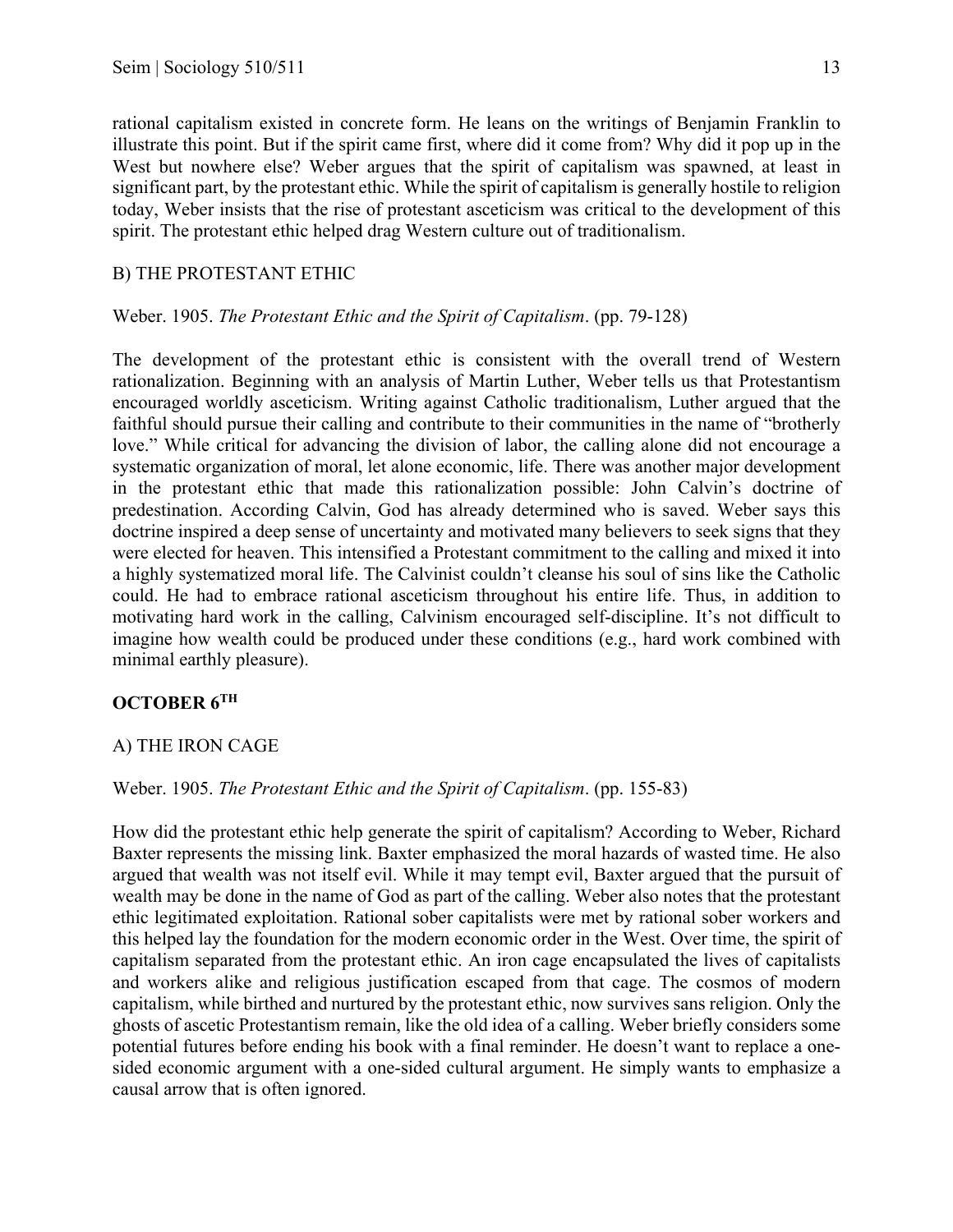## B) ACTION, LEGITIMACY, AND RATIONALIZATION

Weber. 1922. *Economy and Society*. (pp. 4-26, 212-6, 956-63, 973-5, 980-90, 998-1003) (Blackboard)

There's certainly a lot to learn from *The Protestant Ethic and the Spirit of Capitalism*, but three concepts are particularly important and worth further exploring: action, legitimacy, and rationalization. Some excerpts from *Economy and Society* will help us better understand these concepts. First, in an effort to clarify Weber's conceptualization of action, we'll discuss "The Definitions of Sociology and Social Action" and "Types of Social Action." We'll cover the four possible orientations (instrumentally rational, value-rational, affectual, and traditional) and apply them to Weber's analysis of modern Western capitalism. Next, we'll discuss "Domination and Legitimacy" along with "The Three Pure Types of Authority" to help us understand legitimacy. We may also want to consider how the "legal grounds," "traditional grounds," and "charismatic grounds" of authority operate differently through Catholicism, Protestantism, and secular capitalism. Finally, to sharpen our comprehension of rationalization, we'll discuss portions of "Bureaucracy." In addition to detailing the basic features of "modern officialdom," Weber covers the vocation and position of a particular actor: the official. We'll also consider the bureaucratization of state, market, education, warfare, and more. Time permitting, we should also discuss how Weber's analysis of bureaucracy can help us understand the "iron cage."

## **EXAM I: OCTOBER 8TH**

### PART I: MARX AND ENGELS, DURKHEIM, AND WEBER Produce "theory maps" and written answers for *three* of the following questions:

- 1. What might Marx and Engels say to Durkheim about the advanced division of labor?
- 2. What might Marx and Engels say to Weber about the emergence of Western capitalism?
- 3. What might Durkheim say to Marx and Engels about the origins of the division of labor?
- 4. What might Durkheim say to Weber about the iron cage?
- 5. What might Weber say to Marx and Engels about consciousness?
- 6. What might Weber say to Durkheim about the rise of restitutive law?

### PART II: THE SO-CALLED CANON

Offer a written answer for *one* of the following questions:

- 1. Should we burn the "canon" of Marx and Engels, Durkheim, and Weber down to the ground and stop teaching them in sociological theory classes? Why or why not?
- 2. Which of our theorists so far offers the most useful framework for making sense of the world today? Why?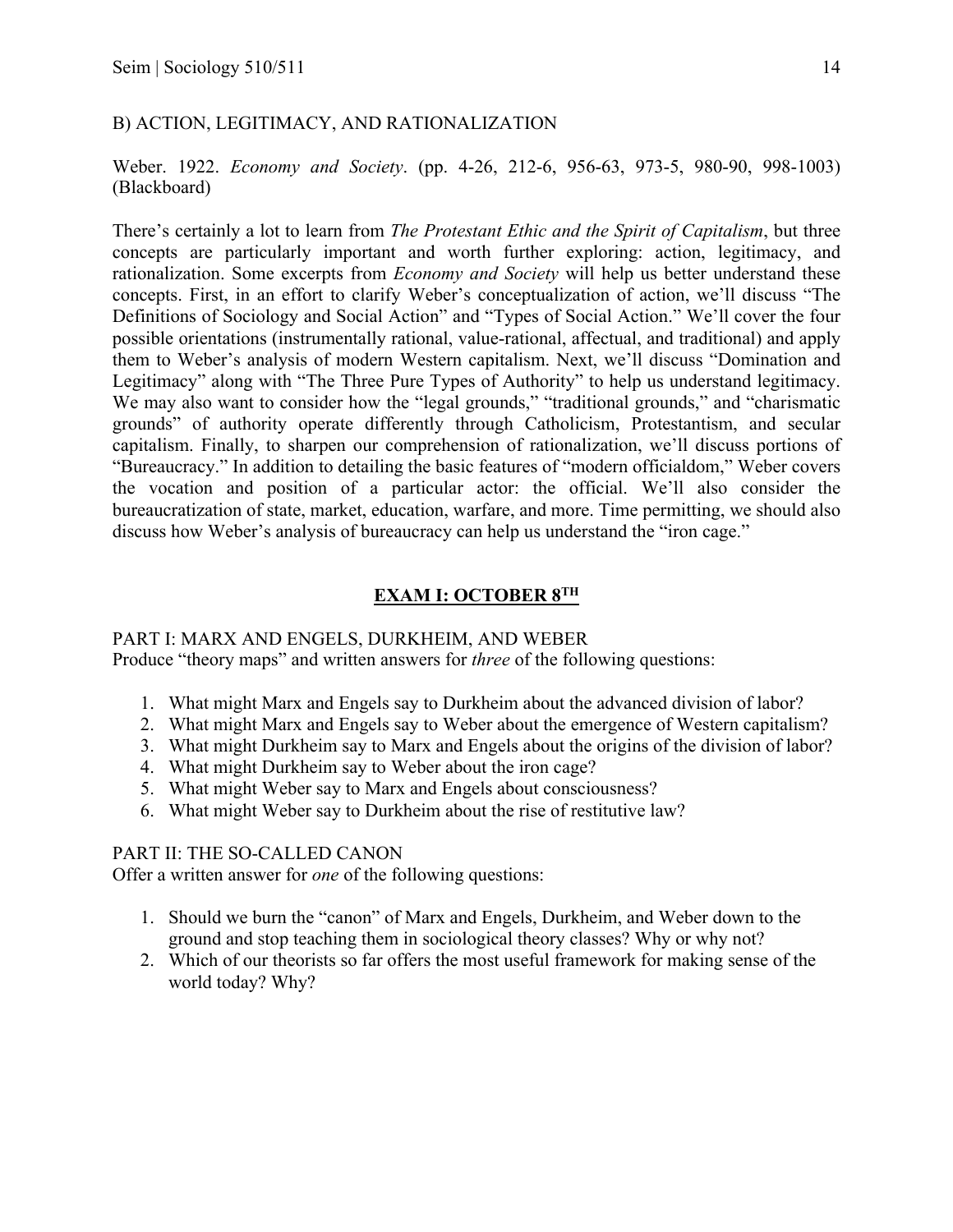### **W.E.B. DU BOIS**

We first break from the "holy trinity" with W.E.B. Du Bois (born 1868, Great Barrington, Massachusetts, U.S. – died 1963, Accra, Ghana). We'll read a number of his works, but we won't cover them in the order of their publication. Instead, we'll generally follow a historical chronology of some of his main empirical objects. For example, we'll read excerpts from *Black Reconstruction* (1935) before we read excerpts from *The Philadelphia Negro* (1899) only because slavery and the Civil War happened before the data collected in Philadelphia. The short biography by Elliott Rudwick (Blackboard) should help you better understand Du Bois's intellectual evolution as well as the particular standpoints from which he articulated a wealth of sociological insights.

# **OCTOBER 13TH**

## A) AMERICAN SLAVERY AND GLOBAL CAPITALISM

### Du Bois. 1935. *Black Reconstruction in America, 1860-1880*. (pp. 3-54)

Du Bois's analysis of slavery in the antebellum South helps us better understand the significance of Black labor in the development of global capitalism. According to Du Bois, slavery helped solidify the color line and it paradoxically endured in a nation that celebrated equality and consent. Slavery's long history can be partially explained by its global economic significance in the nineteenth century. Capitalism in America and across Western Europe depended on this seemingly anomalous institution. Slavery simply and unsurprisingly drove down the cost of important commodities. After making the case that capitalists and workers across the industrializing world existed on a foundation of Black labor, Du Bois unpacks the internal dynamics of slavery in the American South. He starts at the bottom of the racial-labor hierarchy with Black workers. Du Bois is clear: the enslaved constituted the most exploited and degraded workers in America. Just above the color line, we find the largest population in the South: poor whites. This was mostly a population of economic outcasts, but a significant minority of poor whites found employment as slave overseers, slave drivers, slave dealers, and slave police. Lastly, Du Bois details the planter class, a small and exclusive group with immense concentrations of property and power. White workers certainly benefited from the color line, but not as much as the planters did. Their property and power clearly depended on a racial division of labor.

## B) RETHINKING CLASS STRUGGLE

### Du Bois. 1935. *Black Reconstruction in America, 1860-1880*. (pp. 55-70, 121-6, 670-5, 694-708)

Du Bois argues that the Civil War brought an end to slavery in the South through the general strike of Black labor. With increased opportunities to run away during the conflict, more and more enslaved people escaped plantations and ran to federal military camps for refuge. The Union eventually permitted these fugitives to labor in the camps before they finally let them fight in the war (along with "free" Black people from the North). Only after realizing they couldn't win the war without Black warriors did the North seriously commit to abolition. Thus, it's fair to say that Black labor ended slavery. However, this wasn't total freedom. A post-slavery racial order quickly set and it looked remarkably like the one found under slavery: white planters were replaced by a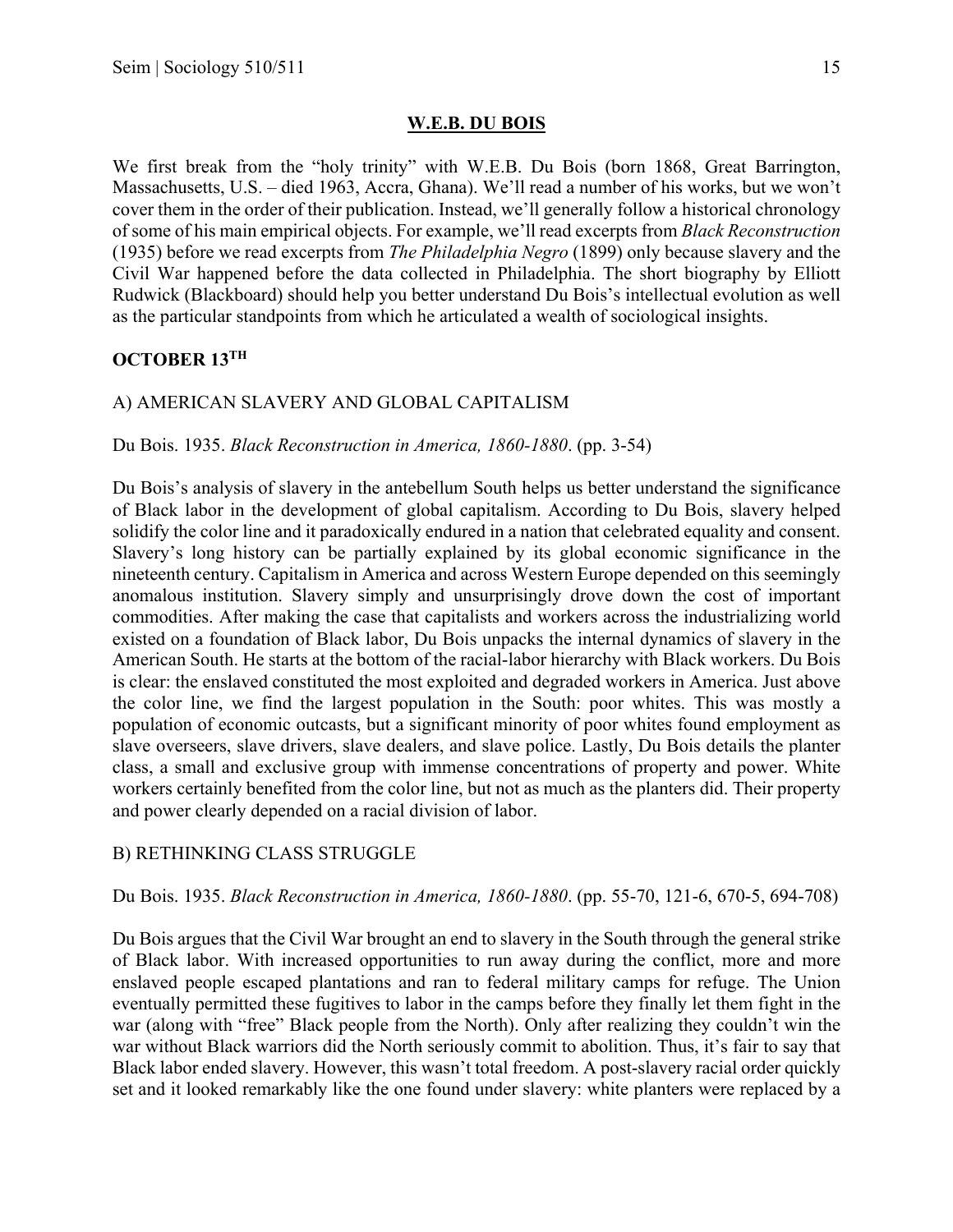white landholding/capitalist class and labor remained separated by the color line. In addition to receiving greater material rewards than Black labor (e.g., higher wages and better-funded schools), white labor enjoyed a "public and psychological wage" of being white. Black labor, on the other hand, tended to suffer an "inferiority complex." White domination permeated all spheres of the postbellum South (e.g., economy, government, and culture) and new forces of racial oppression emerged (e.g., KKK, lynchings, and chain gangs). The new economic order emphasized both Black exploitation (white capitalists wanted to drive Black people into work) and Black exclusion (white labor wanted to drive Black people out of work).

# **OCTOBER 20TH**

# A) RACISM AND SO-CALLED FREE LABOR

Du Bois. 1899. *The Philadelphia Negro*. (pp. 97-8, 109-18, 126-41, 145-6, 343-7) (Blackboard) Du Bois. 1953. "Negroes and the Crisis of Capitalism in the United States." (Blackboard)

Writing about Black people in Philadelphia in the late nineteenth century, Du Bois maps a hierarchy that looks similar to the ones found in the pre- and post- Civil War South. America is structured by a stubborn racialized economic order that tends to put white exploiters at the top, Black labor at the bottom, and white labor in the middle. But why is this the case in industrial Philadelphia? Du Bois highlights three social forces that push Black wage labor down: 1) longstanding inequalities in education, training, and labor market experience, 2) fierce inter-racial competition (e.g., more privileged white workers and white unions organized against Black progress), and 3) the often-subtle discrimination of whites who hire and promote workers. These forces can be seen across a number of industries. Unsurprisingly, this hierarchy concentrates a lot of suffering in Black neighborhoods. Meanwhile, white labor suffers less. This massive group in the middle is exploited, but they clearly enjoy more material and symbolic rewards than Black labor. Of course, white capitalists benefit tremendously from this arrangement. The color line drives wages down overall and it helps neutralize class struggle. Looking forward, Du Bois suggests the color line may "bend and loosen," but it will not break anytime soon.

## B) SEEING WHITE SUPREMACY

Du Bois. 1923. "The Superior Race." (Blackboard) Du Bois. 1903. "Of Our Spiritual Strivings." (Blackboard) Du Bois. 1920. "The Souls of White Folk." (Blackboard)

We close Du Bois with some essays that help clarify white supremacy. He begins with a critique of "White Imperial Industry," a Frankenstein-like monster made possible by the oppression, exploitation, and exclusion of dark bodies. And here's the ugly truth concealed by that monster: white people are not biologically, intellectually, or morally superior to people of color, but they enjoy real advantages at the expense of nonwhite people's suffering. According to Du Bois, this truth is mystified by a sort of "religion" of white superiority. This ideology celebrates whiteness and problematizes Blackness. White people look down on Black people with pity and contempt. Their vision is obstructed by the color line, which acts like a great veil separating white and Black subjectivity. Du Bois tells us that people behind this veil harbor a double consciousness or a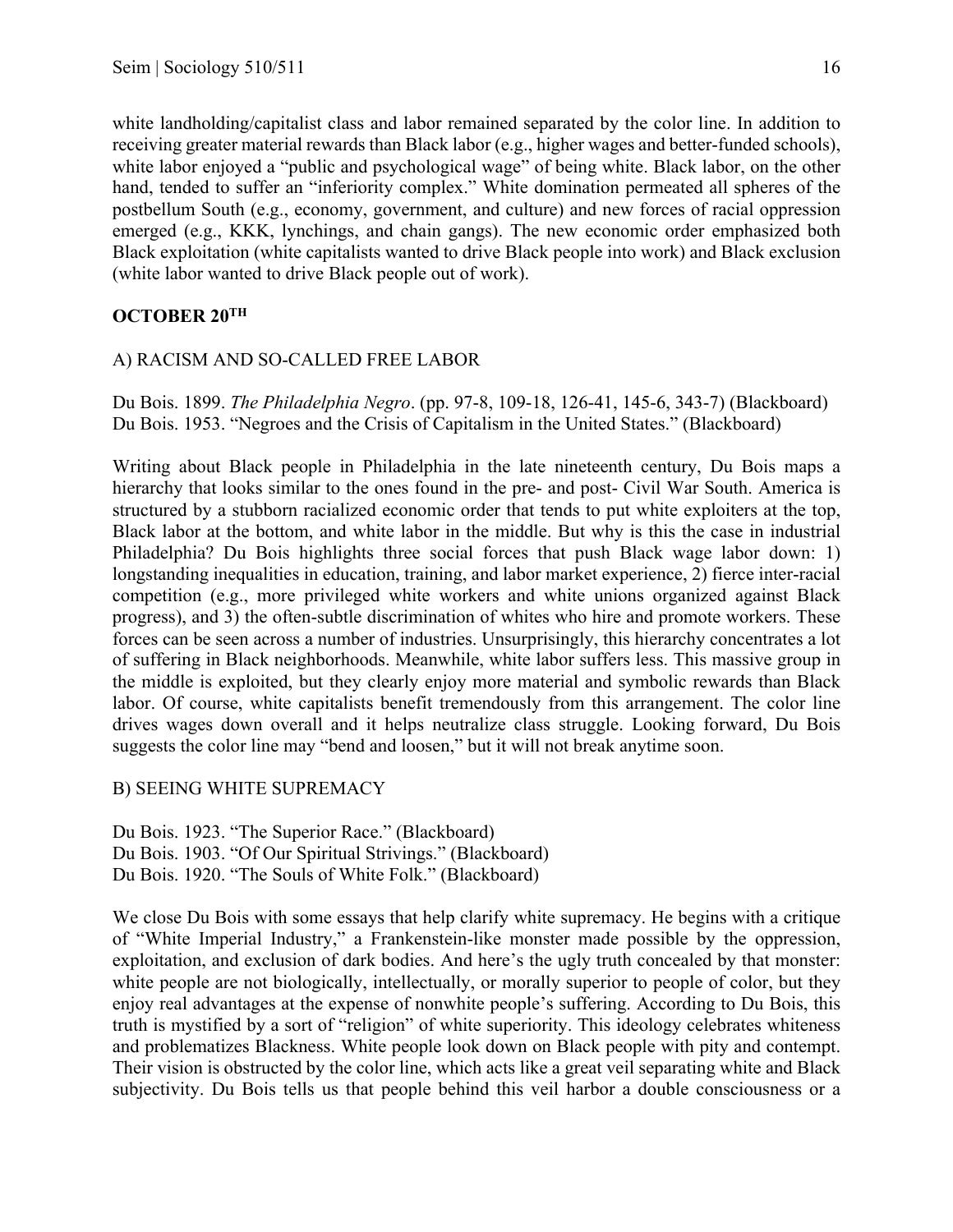"twoness" of souls, thoughts, and strivings. While the veil is certainly a burden, it also comes with a gift of second-sight. People of color, and Black people in particular, can more easily see the truth of white supremacy. And this supremacy is a force to be reckoned with. White civilization was built, and continues to build itself, upon the exploitation of dark bodies across the world. In the end, the future is clear for Du Bois: the fight against white supremacy must be a global one.

## **SIMONE DE BEAUVOIR**

Simone de Beauvoir (born 1908, Paris, France – died 1986, Paris, France) is usually treated as a "contemporary theorist." However, the design of our class does not obey the typical (and often arbitrary) distinctions in "classical" and "contemporary" theory. What matters is that Beauvoir offers a foundational theory of feminism. Of course, feminist theory existed before *The Second Sex* (1949), but few can deny the book's novelty and influence. To help illustrate this point, while also accounting for Beauvoir's particular social location, I have posted her obituary from the *New York Times* on Blackboard. Please read this before starting her book.<sup>9</sup>

## **OCTOBER 27th**

## A) WOMAN AS OTHER

Beauvoir. 1949. *The Second Sex*. (pp. 3-17, 21, 45-52, 55-6, 62-8, 638-40).10

What is a woman? Beauvoir suggests this is an important question, but simply asking it is insightful in and of itself. Consider the alterative: "What is a man?" That question has historically just meant "What is a human?" Indeed, men rarely even theorize the particular condition of males. That is because "man" is usually conceptualized as positive and neutral, while "woman" is usually framed as negative. He is universal and essential. She is particular and inessential. Man is subject and woman is object. In the broadest terms, man is the One and woman is the Other. And it is clear to Beauvoir that women are ultimately othered by men. But what explains this hierarchical separation by gender? Beauvoir notes that three explanations are usually put forward: biological determinism, psychoanalysis, and historical materialism. Despite their insistence otherwise, theorists from each of these paradigms offer highly reductive visions of gender. They all offer weak assessment of othering, and synthesizing these approaches would be unsatisfactory. Beauvoir calls for a more comprehensive theory of masculine domination. She draws on existentialism, and therefore uses the terminology of transcendence/immanence and authenticity/inauthenticity, to evaluate the social conditions of women. This necessitates a historical analysis of masculine power as well as a sociological analysis of the "formations" and "situations" of men and women today.

<sup>9</sup> Our readings for *The Second Sex* rarely include full chapters or sections. Don't be alarmed when the assigned passages throw you into the middle of her analysis or when they combine the end of one chapter with the beginning of another.

<sup>10</sup> E-book pages: 23-38, 41, 68-71, 73-6, 79-80, 87-94, 724-6.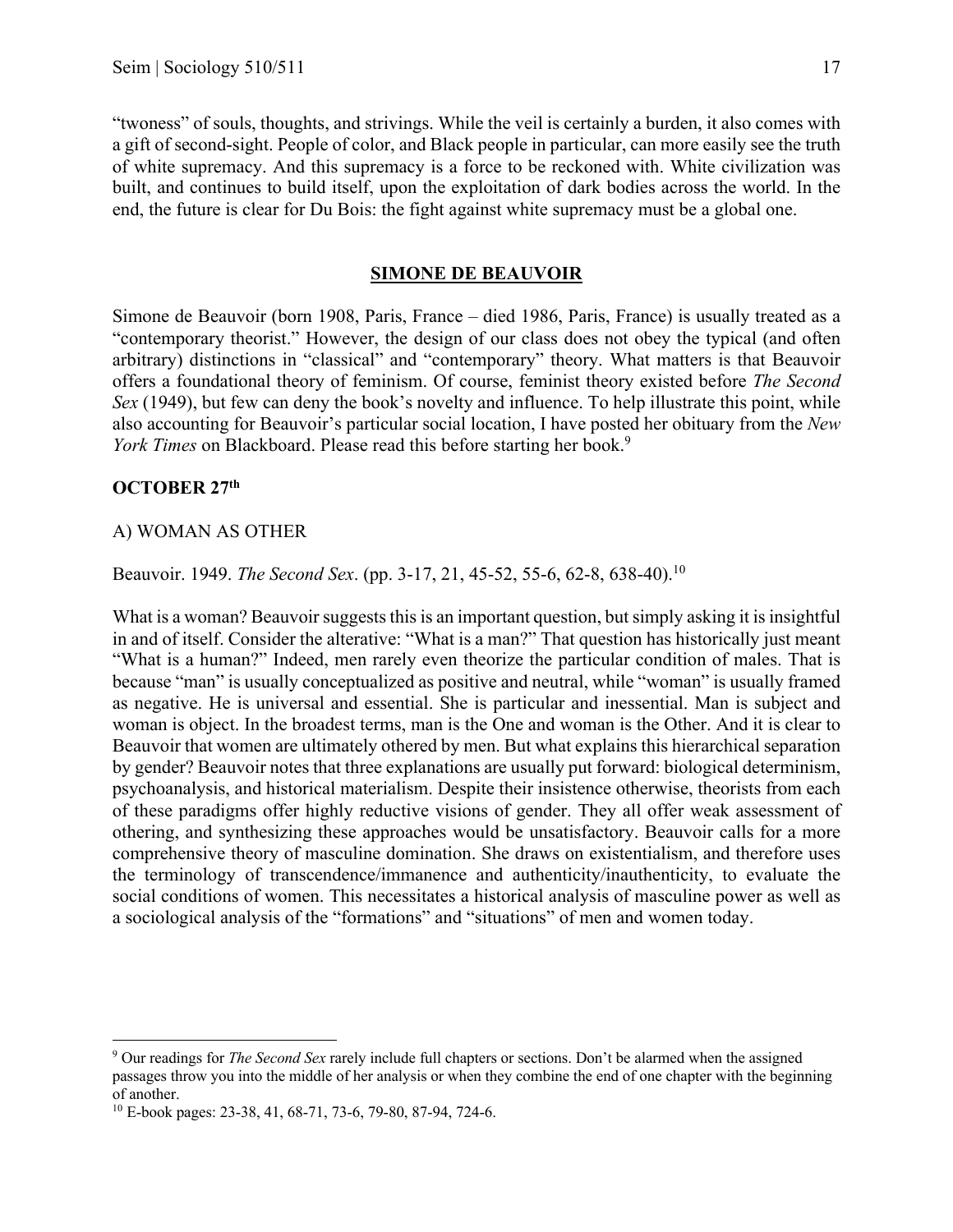### B) HISTORY OF MASCULINE DOMINATION

Beauvoir. 1949. *The Second Sex*. (pp. 71-90, 104, 109-11, 119-20, 126, 152-6)11

Beauvoir argues that "this world has always belonged to males." But why is the case? In short, men oppress women because they've been given certain opportunities to do so. A series of advantages have allowed men to impose their sovereignty on women and to make gains at their expense. According to Beauvoir, we shouldn't be all that surprised that one group would be motivated to dominate another. Instead, we should study the specific advantages that enable male supremacy. Beauvoir argues, for example, that men have long held a physiological advantage over women by being comparatively unburdened by human reproduction. This has provided men with more freedom to pursue their transcendence, while reproduction has chained women to relative immanence. Women, like nature, become something for men to dominate. Eventually, the advent of private property, marriage, and more helped solidify patriarchy. This instituted more advantages for men to realize their subjectivity. Indeed, male privileges are not static. They change as economic, cultural, and political circumstances do, but the correspondence is not perfect and male advantages do not evolve in a continuous manner. Beauvoir illustrates this by highlighting some narrow, but insightful, examples of European women's autonomy during the seventeenth and eighteenth centuries. Despite all of this complexity, Beauvoir works toward a straightforward conclusion: women's present situation is shaped by a long and stubborn history of masculine domination.

### **NOVEMBER 3RD**

#### A) FORMING AND SITUATING WOMAN

Beauvoir. 1949. *The Second Sex*. (pp. 283-95, 301-3, 311-2, 326-9, 334-5, 340-6, 380-2, 439-45, 470-2, 519-23, 569-70, 636-7)12

Beauvoir's historical analysis leads her to a more direct examination of gender and modernity. Women remain othered, even with their increased labor and political participation, advancements in sexual liberation, and new opportunities for divorce. Men are still guided toward transcendence, while women are directed toward immanence. These situations are "formed" and are not determined by "biological, psychic, or economic destiny." Hence one of Beauvoir's most famous lines, "One is not born, but rather becomes, woman." This becoming may be rooted in history, but it unfolds through biography. Beauvoir illustrates this by studying the formations of women (and men) in childhood, adolescence, young adulthood, marriage, and parenthood. Beauvoir shows that in each of these life stages females are pushed toward passivity and dependence. Males, on the other hand, are pushed toward a life of action and autonomy. The norms of marriage, for example, allow men to more freely navigate spaces beyond the home. Wives, in comparison, are imprisoned in the house and denied a meaningful existence. While there are interesting similarities between domestic space and the world beyond it (note the analysis of home décor as a faulty means to realize subjectivity), this is ultimately a man's universe and that means it's also ultimately a man's house. Only in their very old age, as widows and without children, do modern women find serenity.

<sup>&</sup>lt;sup>11</sup> E-book pages: 96-115, 117, 133, 139-40, 149-50, 157, 186-9.<br><sup>12</sup> E-book pages: 330-43, 349-51, 359, 375-8, 383-4, 390, 395-400, 438-9, 502-8, 535-7, 587-91, 646-7, 721-2.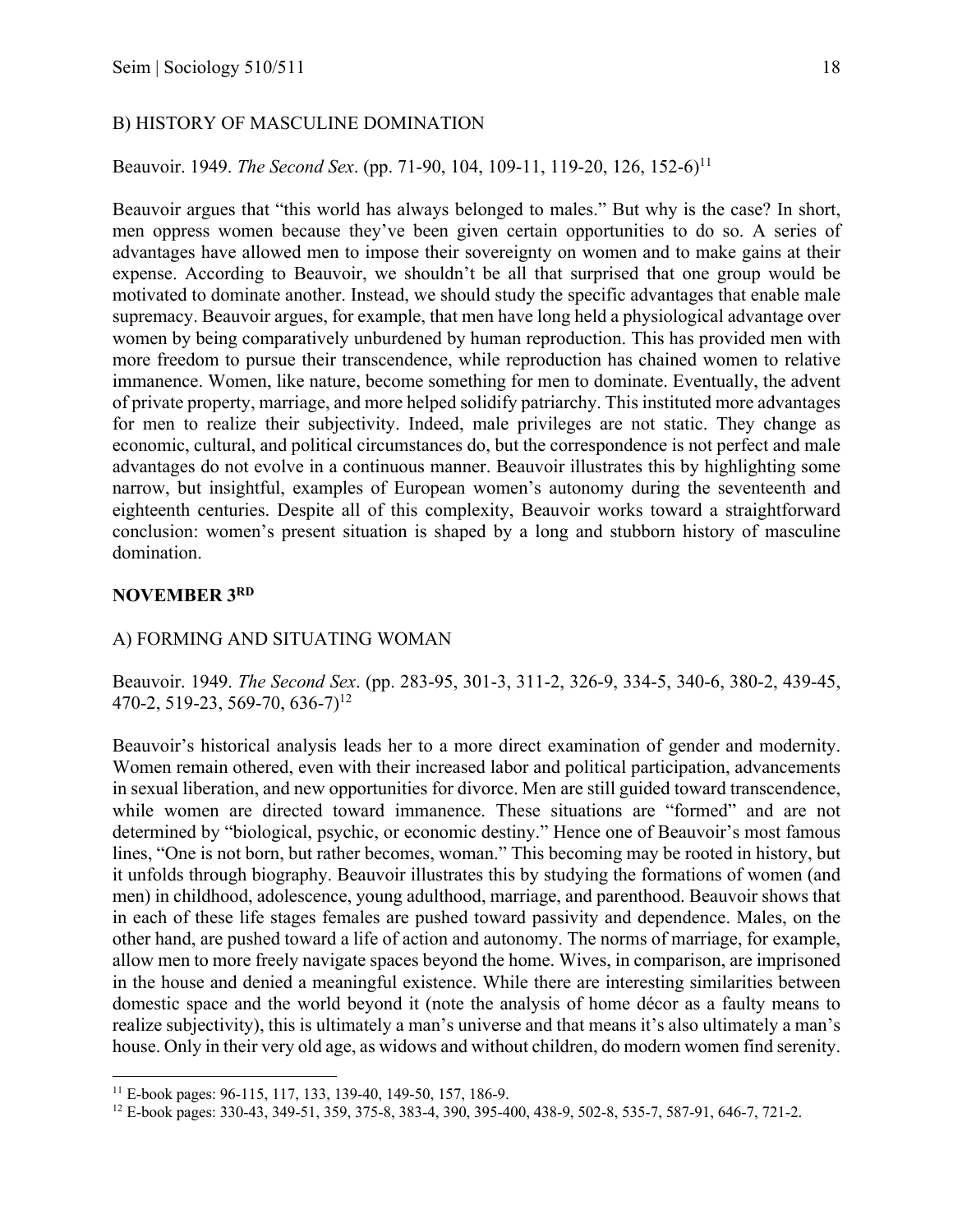### B) TOWARD LIBERATION

### Beauvoir. 1949. *The Second Sex*. (pp. 645-9, 655, 661-4, 721-7, 753-66)13

The emancipation of women is both possible and necessary according to Beauvoir. However, it can only be accomplished collectively. And, there are many hurdles preventing women's mobilization, including class divisions, a lack of feminine civil spaces, and the fact that women tend to dwell with their oppressors. These conditions are not, however, insurmountable and early twentieth century feminist movements offer partial evidence. For Beauvoir, the more important question of feminism concerns its goals. It's not enough to demand equality on paper (e.g., voting rights). Women must seek economic independence from men and this means they must engage in productive activity beyond the home. In many ways that should be the primary goal, but there are a couple caveats. First, capitalism limits freedom for all workers. Second, economic liberation does not guarantee freedom in other spheres of life (e.g., family, education, and politics). Beauvoir therefore calls for a socialist world that dispels masculine power. She details some of the concrete features of such a society: women and men would do the same work and get the same pay, sexual partnerships would be based on free engagement, parenthood would be socially supported (but not socially mandated), and girls and boys would be raised with the same demands and opportunities. Ultimately, Beauvoir envisions a world where men and women recognize each other as subjects and this requires more than just a material transformation.

#### **ANNA JULIA COOPER**

Next, we turn to Anna Julia Cooper (born 1858?, Raleigh, North Carolina, U.S. – died 1964, Washington, D.C., U.S.). Most of the writings we'll read by her were published before the assigned works by Du Bois and Beauvoir. We're reading Cooper now because she integrates a feminist sociology with a critique of white supremacy. As with our other theorists, we should consider Cooper's positioning and experience. Please read the short biographies published by the Anna Julia Cooper Episcopal School in Richmond, Virginia and The Anna Julia Cooper Project in New Orleans, Louisiana (both on Blackboard). Note her intellectual, professional, and civic trajectories as well as the many barriers she confronted along the way.

### **NOVEMBER 10TH**

#### A) THE PROBLEMS OF GENDER *AND* RACE

Cooper. 1892. "The Status of Woman in America" (pp. 109-17)<sup>14</sup> Cooper. 1902. "The Ethics of the Negro Question" (pp. 206-15)

Cooper wrestles with the problems of gender and race, especially within the United States during the late nineteenth and early twentieth centuries. Cooper's sociology of gender emphasizes the

<sup>13</sup> E-book pages: 731-6, 743, 749-53, 813-20, 848-63.

<sup>14</sup> Page numbers are for *The Voice of Anna Julia Cooper* (1998), which includes all the assigned readings for Cooper. This particular reading, along with "Womanhood," "Woman versus the Indian" and "Has America a Race Problem?" are all chapters from Cooper's *A Voice from the South* (1892).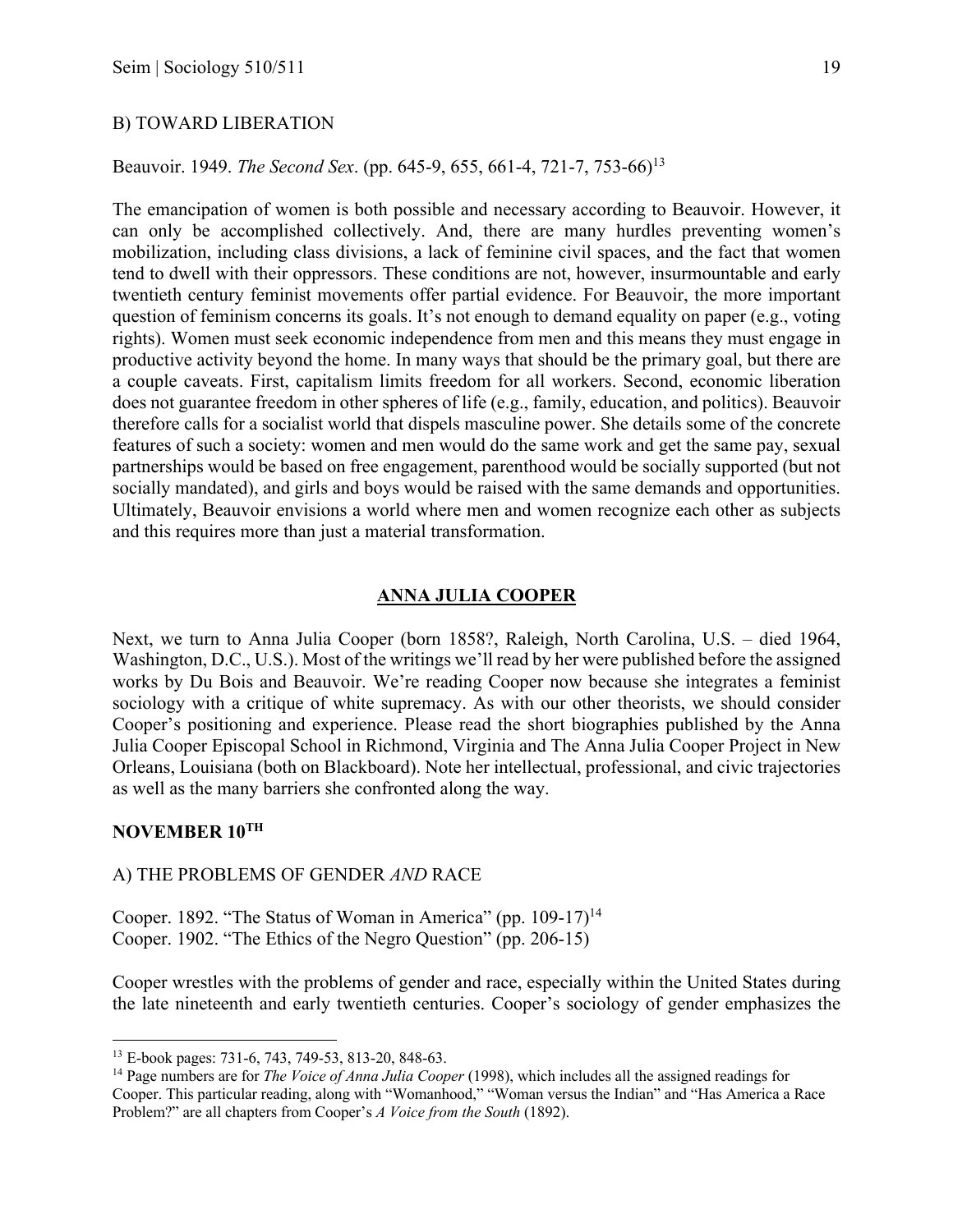opposing, but ultimately complementary, features of masculinity and femininity. She argues that the economic, political, and cultural domains of America are excessively masculine. The archetypical business man, for example, is cold, selfish, and unsentimental. She argues that American society, increasingly removed from the struggle over nature and now more involved with the struggle over ideas, needs feminine voices. And, for Cooper, these voices should primarily articulate "moral ideas." Women can offer "heart power" and the "gifts of sympathy and appreciative love" to counter an unduly masculine civilization. In many ways, Cooper's sociology of race parallels her sociology of gender. Like masculine domination, white supremacy is rooted in selfishness and cold indifference. It can be countered by the brain and character of oppressed races. As such, we not only need women's voices, we also need Black voices. Both originate from insightful, but long ignored, vantage points. That said, no voice is more "unique" or better qualified to articulate moral ideas than the voice of the Black woman. She is in many ways best positioned to grasp crises of production, state, family, and more. For Cooper, this is both an opportunity and a duty. It's the "colored woman's office."

## B) WOMANHOOD AND RACIAL PROGRESS

### Cooper. 1886. "Womanhood" (pp. 53-71)<sup>15</sup>

Cooper argues that any aggregate of people, be it a civilization, a nation, or a race, can only progress as far as it elevates the status of its women. While she is certainly critical of America, Cooper notes that American progress is nonetheless real. Its developments are linked with the relatively dignified treatment of women. Cooper argues this progress is due in large part to the intertwined legacies of European feudalism and Christianity. She acknowledges that the church has contributed to women's oppression and racial exclusion, but she nevertheless insists that Christian theology has ushered the progress of Western women (and therefore Western civilization). Building on this assessment, she argues that Black progress will be stunted so long as it does not actively seek to elevate the position of Black women. She frames race as a "total of families" and notes that women determine the character and morality of individual homes. So long as Black women are silenced, Black progress will be stunted. Cooper therefore calls for the elevation of Black women's voices in racial struggle. She also points to Christianity as a philosophical and institutional pathway to ameliorating the suffering of Black women and their race. And, because reductions in gender and racial inequalities further national success, it goes without saying that the elevation of Black women contributes to American progress.

<sup>15</sup> This syllabus lists a different date for "Womanhood" than the other chapters from *A Voice from the South* because it was initially written as a speech for the Protestant Episcopal Church at Washington, D.C. in 1886.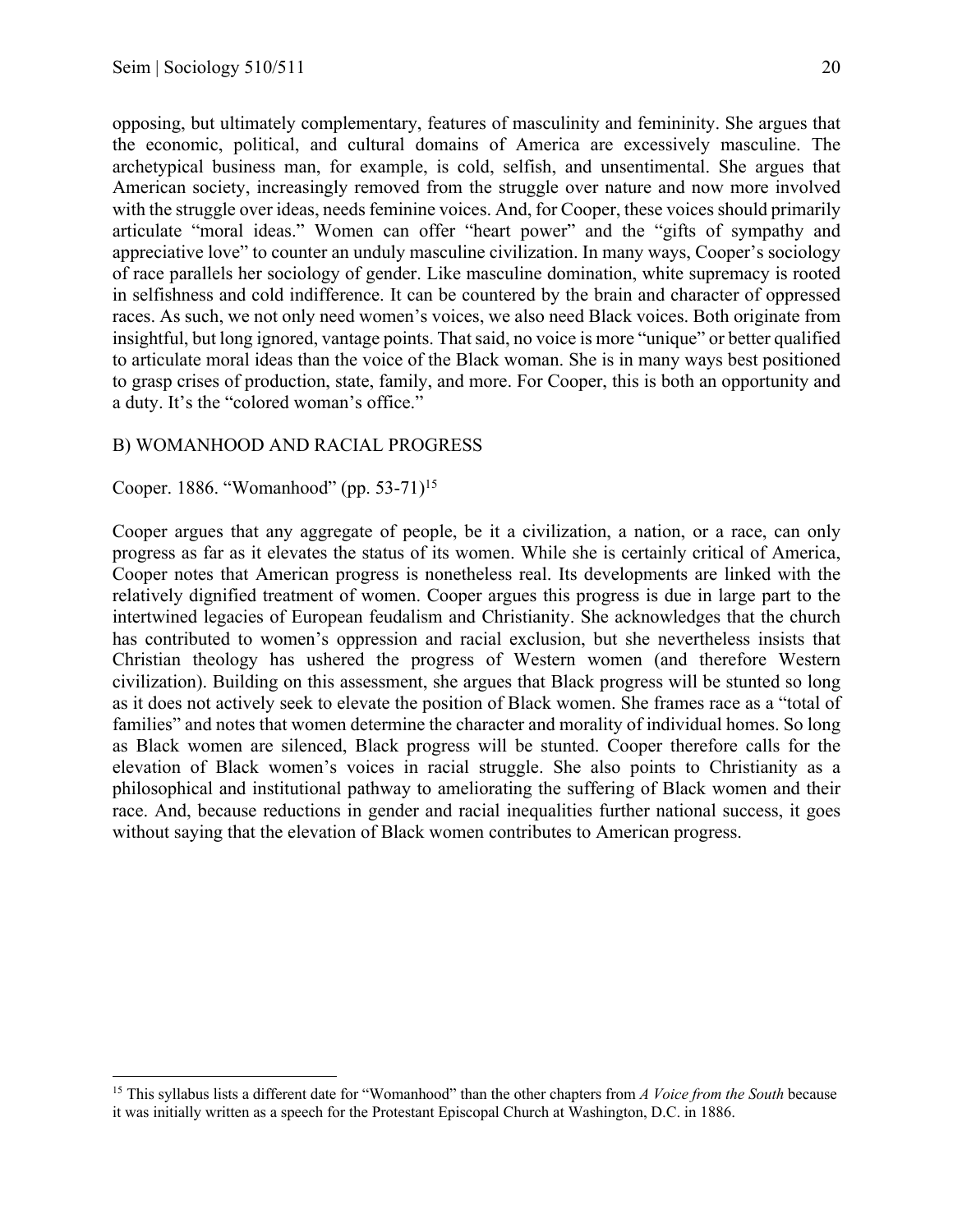## **NOVEMBER 17TH**

## A) RACE AND THE WOMAN'S CAUSE

Cooper. 1892. "Woman versus the Indian." (pp. 88-108) Cooper. 1893. "Intellectual Progress of the Colored Woman in the United States Since the Emancipation Proclamation" (pp. 201-5)

Cooper doesn't just argue that racial progress necessitates a concern for women. She also argues that women's progress necessitates a concern for oppressed races. Cooper reminds us that women's voices can and should orient moral ideas and "good manners" (an ethic of mutual concern and respect). She makes it clear, however, that white-centric women's groups often fail to recognize this. They tend to assume white is universal, and Cooper cites evidence of explicit racial discrimination within these groups (a clear violation of good manners). While this is certainly concerning, she seems to be more alarmed by a problematic rhetoric of white feminism, which often pits women's interests against the interests of other oppressed and marginalized populations. This is a logical, strategic, and ethical mistake according to Cooper. As she puts it, the "woman's cause is the cause of the weak." Indeed, it's not hard to read Cooper's "Woman versus the Indian" (a title she borrows to critique, if not mock, suffragist Anna Shaw) as a call for anti-racist feminism. Her speech on the intellectual progress of Black women extends this argument. In that piece, she calls for a comprehensive women's cause while also making room for political projects sensitive to the specific issues and perspectives of Black women. For Cooper, universal interests and unique vantage points are complimentary, not contradictory.

## B) AMERICANISM

Cooper. 1892. "Has America a Race Problem?" (pp. 121-33) Cooper. 1925. "Equality of Races and the Democratic Movement" (pp. 291-8) Cooper. 1942. "Hitler and the Negro" (pp. 262-5)

Cooper is an American optimist. This is a consistent theme in her writing, and it can be found in both the earliest text we read by her ("Womanhood" from 1886) and the latest ("Hitler and the Negro" from 1942). She goes so far as to say that Americanism is the only "-ism" worth endorsing, and she repeatedly rejects communism, anarchism, and more. For Cooper, Americanism, which she says has yet to be fully realized, is the final stage of human progress with its seemingly obvious advancements in democracy, republicanism, and free enterprise. She even praises American capital for gifting public goods, notes that American labor has rare political and economic influence, and argues that a fragmented American state is structurally immune to despotism. However, we must be careful not to translate Cooper's optimism into blind or unwavering patriotism. She certainly recognizes the many horrors of America (e.g., slavery, Jim Crow, and lynching) as well as its many contradictions (e.g., between Christian values and caste prejudice). As such, she distinguishes between "genuine and spurious Americanism" and notes that the former is anti-racist, pro-immigration, and anti-classist (but apparently not anti-class). Genuine Americanism also doesn't silence women's voices and, of course, it hears the unique voices of Black women. How do we achieve this American dream of universal reciprocity? Through a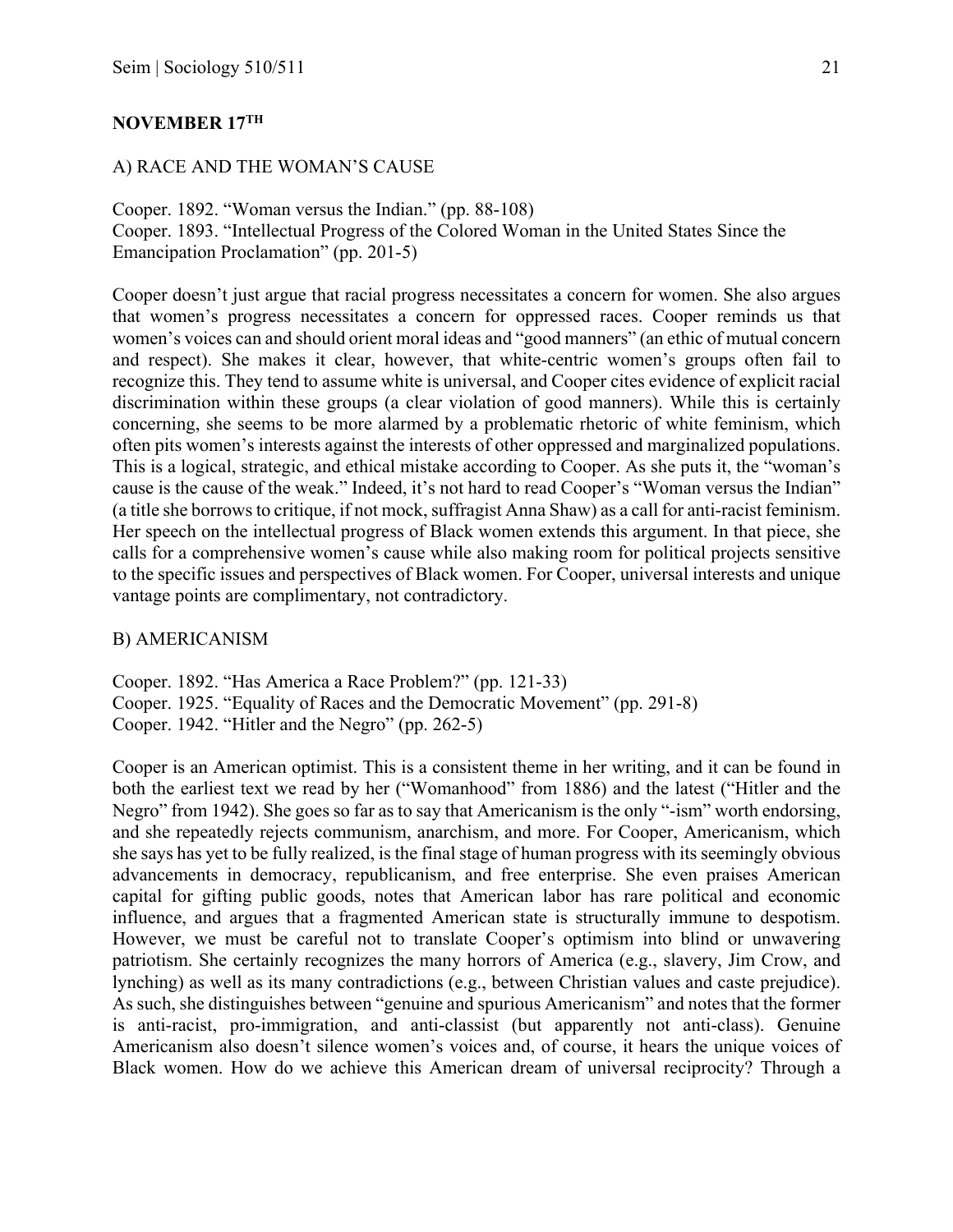liberal/Christian education, a commitment to service, and an unyielding concern for the oppressed and marginalized.

# **EXAM II: NOVEMBER 19th**

## PART I: DU BOIS, BEAUVOIR, AND COOPER

Produce "theory maps" and written answers for *three* of the following questions:

- 1. What might Du Bois say to Cooper about Americanism?
- 2. What might Du Bois say to Weber about the iron cage?
- 3. What might Beauvoir say to Du Bois about the gift of second-sight?
- 4. What might Beauvoir say to Marx and Engels about the realms of necessity and freedom?
- 5. What might Cooper say to Beauvoir about women's liberation?
- 6. What might Cooper say to Durkheim about organic solidarity?

## PART II: THE SO-CALLED CANON

Draw on Du Bois, Beauvoir, and/or Cooper to revise your answer to Part II of Exam I.

# **EXCLUDED THEORISTS**

We'll conclude the first semester by turning our attention to your final projects. You'll submit a short excerpt from your excluded theorist at least one week in advance of our next meeting. The length will depend on how many students are enrolled in the class, but you should expect to submit between 15 to 30 pages that capture an argument, concept, or theme that is unique and central to your excluded theorist. You must then come to that meeting prepared to discuss your excerpt *and the excerpts submitted by your classmates*.

# **DECEMBER 1ST**

A) EXCLUDED THEORIST EXCERPTS

B) EXCLUDED THEORIST EXCERPTS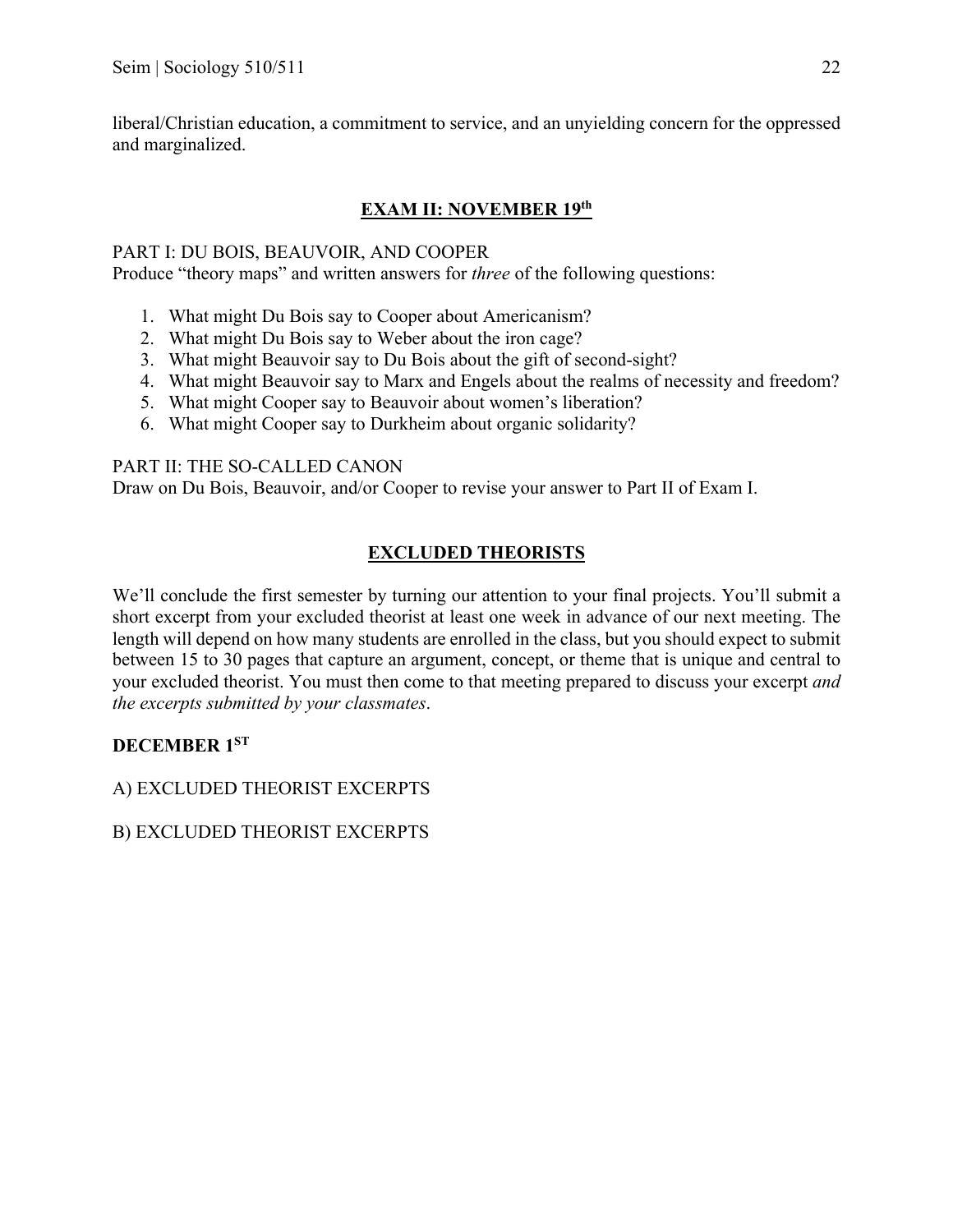# **EXCLUDED THEORIST ESSAY I: DECEMBER 15th**

Submit a short essay (approximately 1,500 words) that puts your excluded theorist in conversation with one of the authors we have collectively read up to this point. Follow these guidelines:

Imagine you're writing this essay for a reader that has never read your excluded theorist. Also imagine that the reader has never read the course theorist you're putting them in conversation with. This means you should include brief summaries of *both* authors' relevant concepts, themes, and ideas. This is a different kind of writing than what you have typically been expected to do during the memos and exams.

You can and probably should integrate some details on the biography and social location of your excluded theorist. You may also want to reference these details for the course author you put them in conversation with. Again, assume that this essay could be read by someone who is unfamiliar with *all* of the material. With that said, biographical details should account for a small part of your essay (perhaps a single paragraph per theorist).

Do not bring in additional literature beyond the select writings of your excluded theorist. There should be no secondary citations (e.g., writings on what other social scientists have said about your excluded theorist).

Limit your paper to two theorists total: your excluded theorist and *one* of the course authors. Part of the challenge is figuring out which course author can best speak to your excluded theorist.

Related to the point above, "best speak to" does not necessarily mean complement. Some of the best conversations are debates.

You're welcome to submit one or more "theory maps" with your essay. These could include standalone maps for your excluded theorist or maps that summarize the conversation you're staging. Theory maps are, however, optional.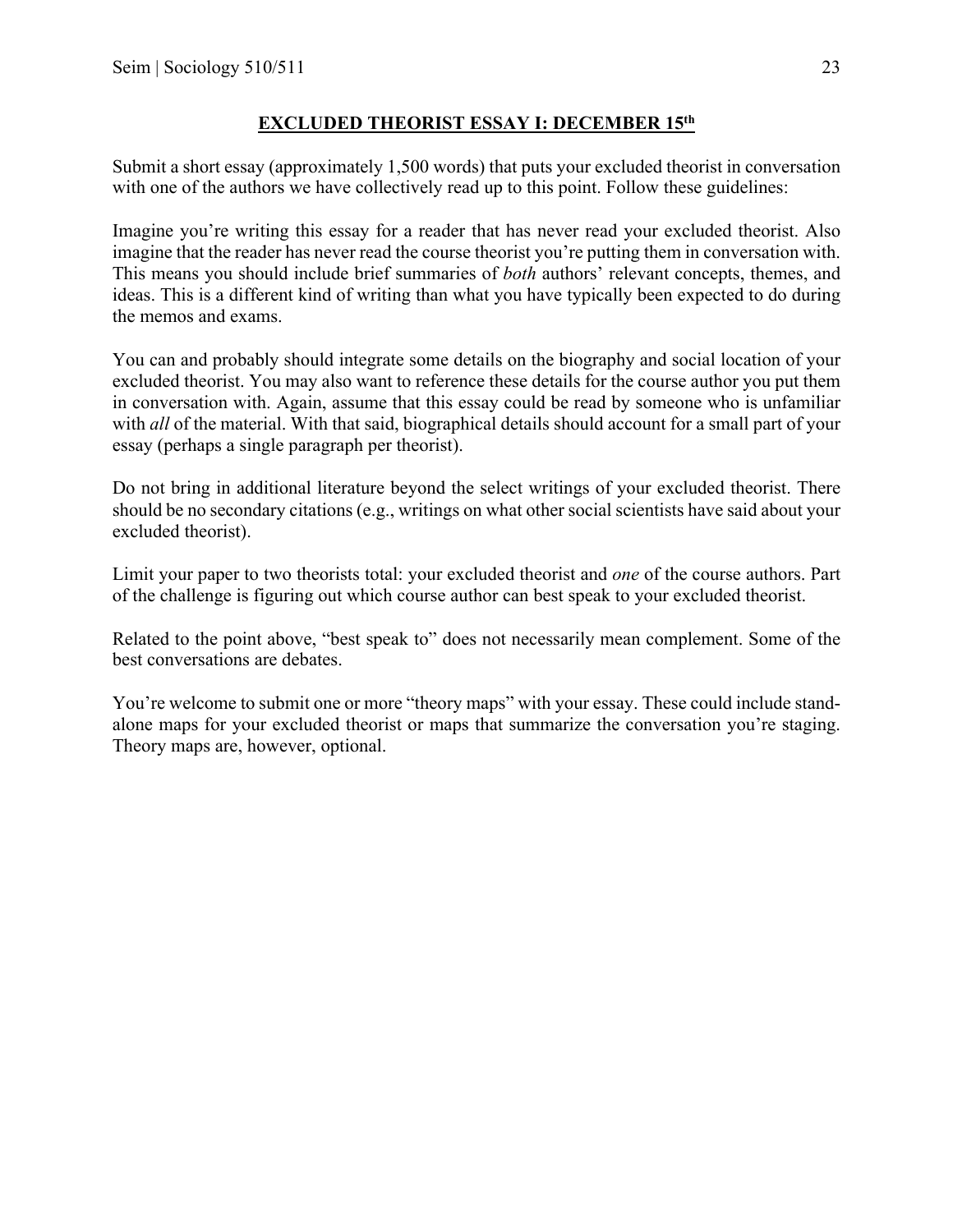# **SPRING INTRODUCTION**

# **JANUARY 12TH**

# A) OPEN DISCUSSION

Let's pause for an hour or so and just talk about your experiences in grad school. How do you feel about your research plans? How do you feel about the upcoming semester? Do you feel wellintegrated into the department? Things can move incredibly fast during your first year, so we should take a moment to reflect during this halfway point.

# B) SYLLABUS REVISIT

We'll reserve the second part of this seminar for a syllabus revisit. As noted earlier, you are required to lead three or four seminars during the second semester. We'll discuss the details of this requirement and assign students to specific seminars.

# **CONVERSATIONS WITH KARL MARX AND FRIEDRICH ENGELS**

We'll put Marx and Engels in conversation with Antonio Gramsci (born 1891, Ales, Sardinia, Italy – died 1937, Rome, Italy) and Frantz Fanon (born 1925, Fort-de-France, Martinique – died 1961, Bethesda, Maryland, U.S.). We'll spare the debates on whether or not we should label Gramsci a "Neo-Marxist" or Fanon a "Third World Marxist." Instead, we'll wrestle with how both of these theorists advance and critique what we read by Marx and Engels. We'll center our discussion on hegemony for Gramsci and decolonization for Fanon. Please start be reading a short biography on Gramsci by Frank Rosengarten and another one on Fanon by Nadra Kareem Nittle (both on Blackboard).

# **JANUARY 19TH**

# A) HEGEMONY

Gramsci. 1971. *Selections from the Prison Notebooks*. (pp. 5-23, 56, 80, 125-33, 161, 175-85, 229- 45, 257-66, [don't neglect the footnotes].<sup>16</sup>

Gramsci offers some insightful analyses of domination. Our reading begins with an examination of "traditional intellectuals" and "organic intellectuals." The former are thinkers legitimated by a past order and who appear to have autonomous interests. The latter are thinkers who emerge alongside rising classes under new relations of production to give such classes awareness and purpose. Gramsci argues that organic intellectuals help rising classes ideologically conquer traditional intellectuals and, more importantly, the popular masses. The discussion of intellectuals points to the particular importance of "superstructures." Gramsci, while never losing sight of material circumstance, distinguishes between two superstructural levels: "political society" (coercive apparatuses) and "civil society" (private/voluntary associations where intellectuals tend

<sup>16</sup> E-book pages: 134-161, 209-10, 248, 316-30, 373, 397-411, 481-505, 524-35.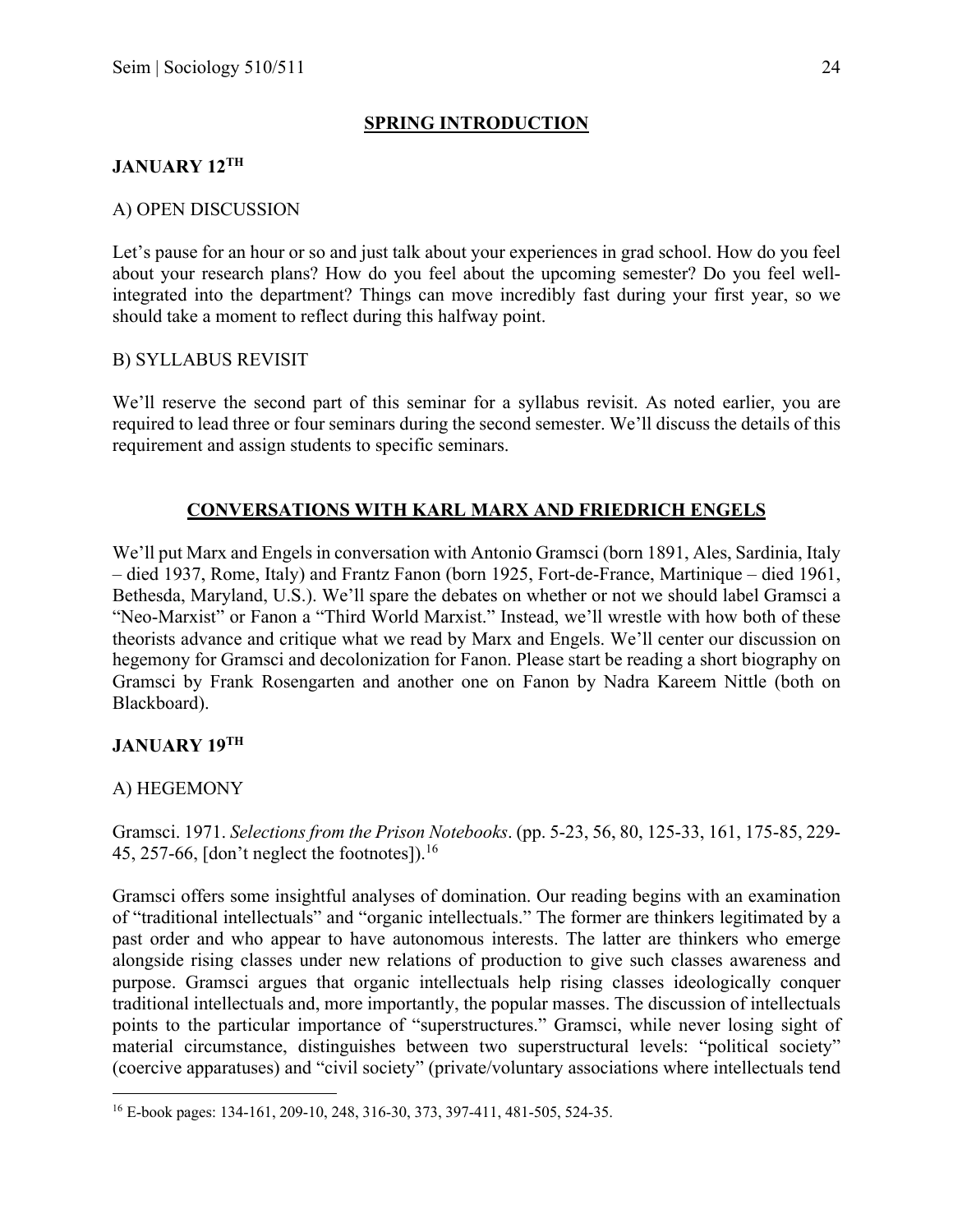to operate). This also constitutes Gramsci's unique definition of the state (political society + civil society). Civil society is the terrain where consent among the dominated classes is elicited, while political society is the terrain where force is imposed on them. Any direct assault on the state traditionally understood ("a war of movement" in political society) will likely be futile when civil society is strong. A struggle over hegemony must be waged and this requires a more patient "war of position" in the trenches of civil society. All of this motivates Gramsci's reimagining of capitalist crises and his predicted pathways to a post-capitalist world.

## B) GRAMSCI AND MARX AND ENGELS

Putting Gramsci in conversation with Marx and Engels makes sense. The trick is determining the most fruitful topics for them to debate. Among other things, we may consider what Gramsci might say to Marx and Engels about manual/mental labor, crisis, state, ruling ideas, and historical materialism. We may also want to compare the stages of class struggle outlined by Marx and Engels with Gramsci's notes on the relations of political forces as well as his reflections on the modern political party. We'll also put Gramsci's writings on the "regulated society" in conversation with Marx and Engels's writings on socialism and communism. Of course, we should also keep other productive conversations in mind. Think about consent and legitimacy (Weber), wars of movement and position and the Civil War and Reconstruction (Du Bois), civil society and the family (Beauvoir), organic intellectuals and unique voices (Cooper), and more.

# **JANUARY 26TH**

Fanon. 1961. *The Wretched of the Earth*. (pp. 1-29, 51-103, 127-44, 235-9)

# A) DECOLONIZATION

Fanon is concerned with the methods and goals of decolonization. However, we cannot understand decolonization without first theorizing colonization. Fanon tells us that the colonial world is Manichean and compartmentalized. It's a universe of settlers and natives, a fundamentally racist world made of two different "species." It's also a world made through violence. Foreign forces have brutally carved native lands into territories of extraction and exchange. This has generated European opulence at the expense of human dignity. Fanon argues that because colonization is always violent, so too is decolonization. Violence against colonial forces helps unify the masses while also cleansing their feelings of inferiority. According to Fanon, we shouldn't expect this upward violence to emerge in the city because the nationalist parties there are typically led by a compromising "nationalist bourgeoisie" (a native middle class). We should instead expect a "spontaneous" movement to surface in the countryside. Fanon insists the peasantry is powerful, especially when they combine with radical intellectuals who have been pushed out of the towns. Their struggle is inevitably brought into the cities where other elements (e.g., the lumpenproletariat) enter the battlefield. None of this is automatic for Fanon, and this point is especially clear in the end. He emphasizes two paths, one toward democratic socialism and one toward neocolonialism.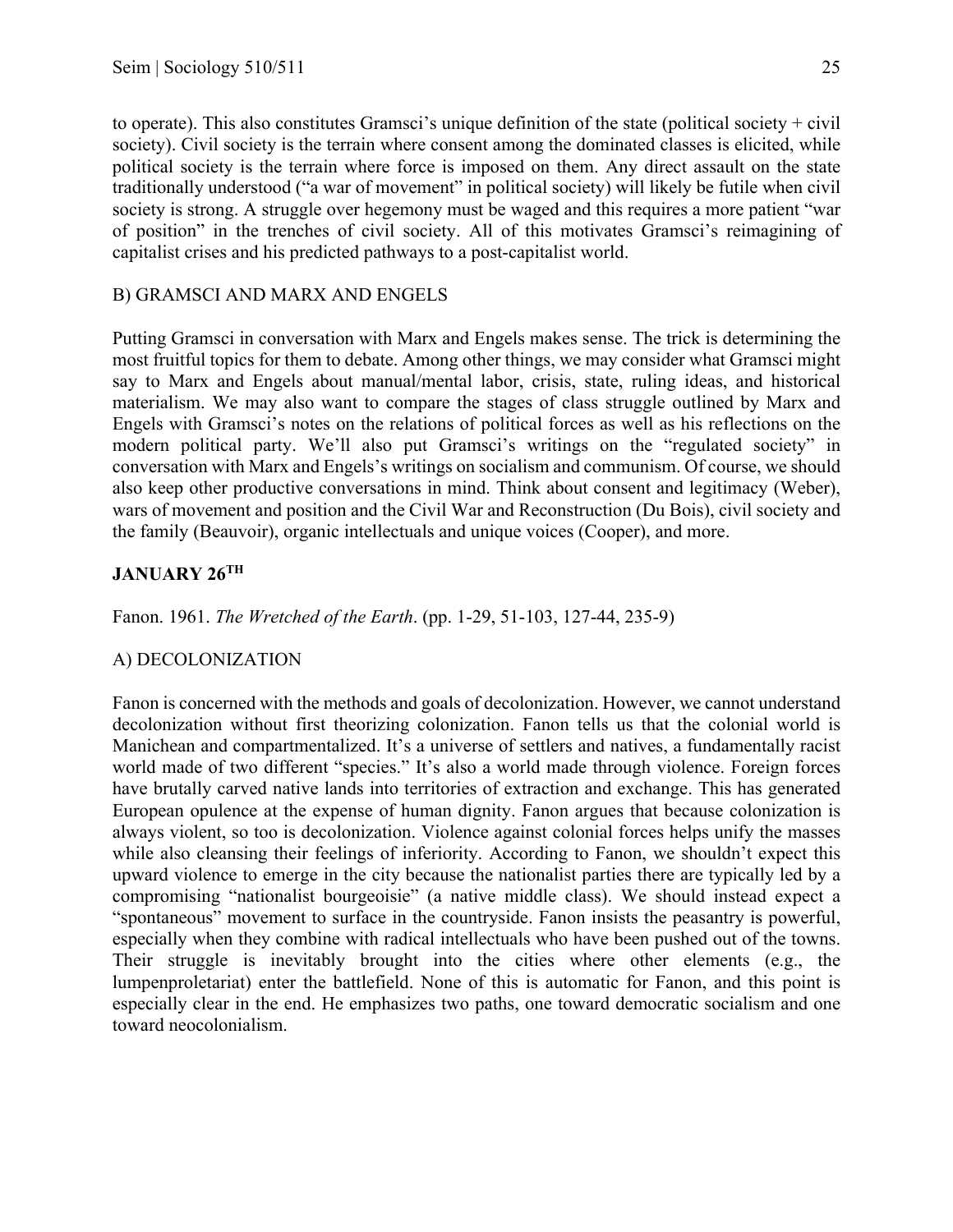### B) FANON AND MARX AND ENGELS

We should think about what Fanon might say to Du Bois (on imperialism), Weber (on the spirit of capitalism), Durkheim (on solidarity), Beauvoir (on othering), Gramsci (on intellectuals), and others. However, it's probably best to put him in conversation with Marx and Engels. Fanon says a "Marxist analysis should always be slightly stretched" when addressing the colonial problem. That's putting it mildly. In addition to thinking about the relationship between "capitalist countries" and "colonial countries," we should address Fanon's comments on race, superstructure, and class struggle. With respect to the latter, it's critical that we spend some time contrasting Marx and Engels's emphasis on the industrial proletariat with Fanon's emphasis on the Third World peasantry. Finally, there's the question of the future. Fanon imagines a world that moves beyond failed European philosophies. What might this mean for Marxism, a theoretical tradition that was born and nourished in Europe?

### **CONVERSATIONS WITH ÉMILE DURKHEIM**

We'll put Durkheim in conversation with Michel Foucault (born 1926, Poitiers, France – died 1984, Paris, France) and Pierre Bourdieu (born 1930, Denguin, France – died 2002, Paris, France). We'll read excerpts from Foucault's *Discipline and Punish* (1975) to examine the "disciplinary society" and selections from Bourdieu's *Practical Reason* (1998) for an updated sociology of differentiation and disposition. The many connections and tensions with Durkheim's *The Division of Labor in Society* (1893) shouldn't be hard to find. You should also read James Faubion's short biography of Foucault and the obituary for Bourdieu published by *The Guardian*. Both are available on Blackboard.

### **FEBRUARY 2ND**

### A) THE DISCIPLINARY SOCIETY

### Foucault. 1975. *Discipline and Punish.* (pp. 3-31, 170-228)

Foucault analyzes the rise of the disciplinary society. He opens by detailing a rapid shift from the public execution (an exercise of sovereign power) to the penitentiary timetable (an exercise of disciplinary power). Where power was once exercised to amplify corporeal suffering, it is now used to suspend rights, impose obligations, and specify prohibitions. The executioner has been replaced by an army of technicians that includes psychologists, teachers, doctors, and other experts. Rather than terrorize and repress, disciplinary power aims to increase the docility and utility of bodies. Put simply, disciplinary power makes productive individuals. It does so by targeting the "soul," that hard to see, but nevertheless real, patterning of thoughts, wills, and inclinations. Foucault argues that disciplinary power does this through three general mechanisms: hierarchical observation, normalizing judgement, and examination (the combination of hierarchical observation and normalizing judgement). This motivates his comparison of three cases: the plague (as an example of hierarchical observation), the leper (as an example of normalization, or at least exclusion), and the panopticon (as an example of examination). The latter is key. While we may not live in literal panopticons, Foucault argues that we live in a network of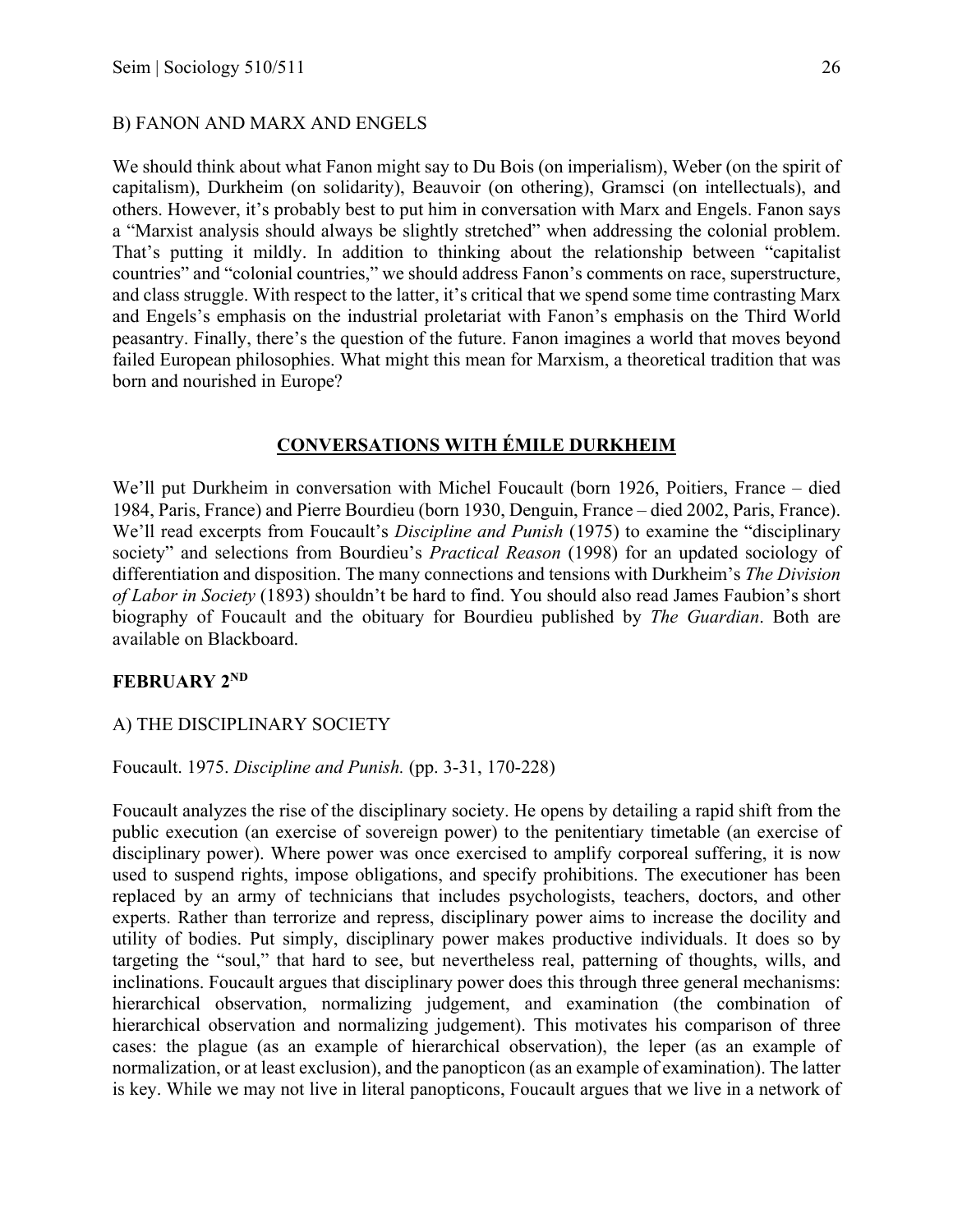panopticon-like institutions that make up a disciplinary society. This leads to some important discussions of state, democracy, economy, and more.

## b) FOUCAULT AND DURKHEIM

*Discipline and Punish* gives us a lot to chew on. We may want to consider what Foucault might say to Cooper (on Americanism), Du Bois (on the "dark side" of democracy), Weber (on rationalization), Beauvoir (on transcendence and immanence), Gramsci (on the regulated society), Fanon (on violence), and Marx and Engels (on the "accumulation of capital" and the "accumulation of men"). However, we'll put him in a deeper conversation with Durkheim. We should compare sovereign power with mechanical solidarity and disciplinary power with organic solidarity. Foucault and Durkheim also both say some interesting things about the expansion and consolidation of state power. What might Foucault, for example, say to Durkheim about the rise of restitutive law? The most interesting conversation, however, might concern the social origins of "individuals."

## **FEBRUARY 9TH**

## A) DIFFERENTIATION AND DISPOSITION

Bourdieu. 1998. *Practical Reason*. (pp. vii-ix, 1-13, 19-34, 52-8, 75-88)

Bourdieu opens with a call for a "relational" and "dispositional" sociology, and he insists that this necessitates a break from a number of popular trends in the social sciences (e.g., "substantialist" models, rational choice theory, and some extreme varieties of structuralism). In opposition to these other approaches, Bourdieu is fundamentally concerned with the relation between objective structures and subjective constructions. This has motivated his conceptualizations of social space/field (objective relations of positions), habitus (incorporated structures, practical sense, and a "feel for the game"), and capital (possessed and/or embodied species of power that structure [dis]positions). These concepts are particularly useful for making sense of advanced or highly differentiated societies. In addition to detailing economic and cultural capital as two basic principles of differentiation, Bourdieu mentions a handful of fields: the economic field, the artistic field, the scientific field, and more. Each field comes with its own patterns of capital and habitus as well as its own rules (*nomos*) and interests (*illusio*). That said, differentiated societies are not made of relatively autonomous microcosms floating in the middle of nowhere. To understand why, we need to consider three domains: family/school (to study "modes of reproduction"), the bureaucratic field (to study symbolic violence), and the field of power (to study relations between different species of capital).

## B) BOURDIEU AND DURKHEIM

Why should we pair Durkheim and Bourdieu? It's a fair question. *Practical Reason* seems to offer a more obvious engagement with Weber (compare value-rationality with Bourdieu's reflections on "disinterested acts") and Marx (note Bourdieu's critique of "classes on paper" and his defense of social space as an analytic tool). When Bourdieu does mention Durkheim, he doesn't even explicitly engage the *Division of Labor in Society.* Instead*,* he typically turns to a 1912 book we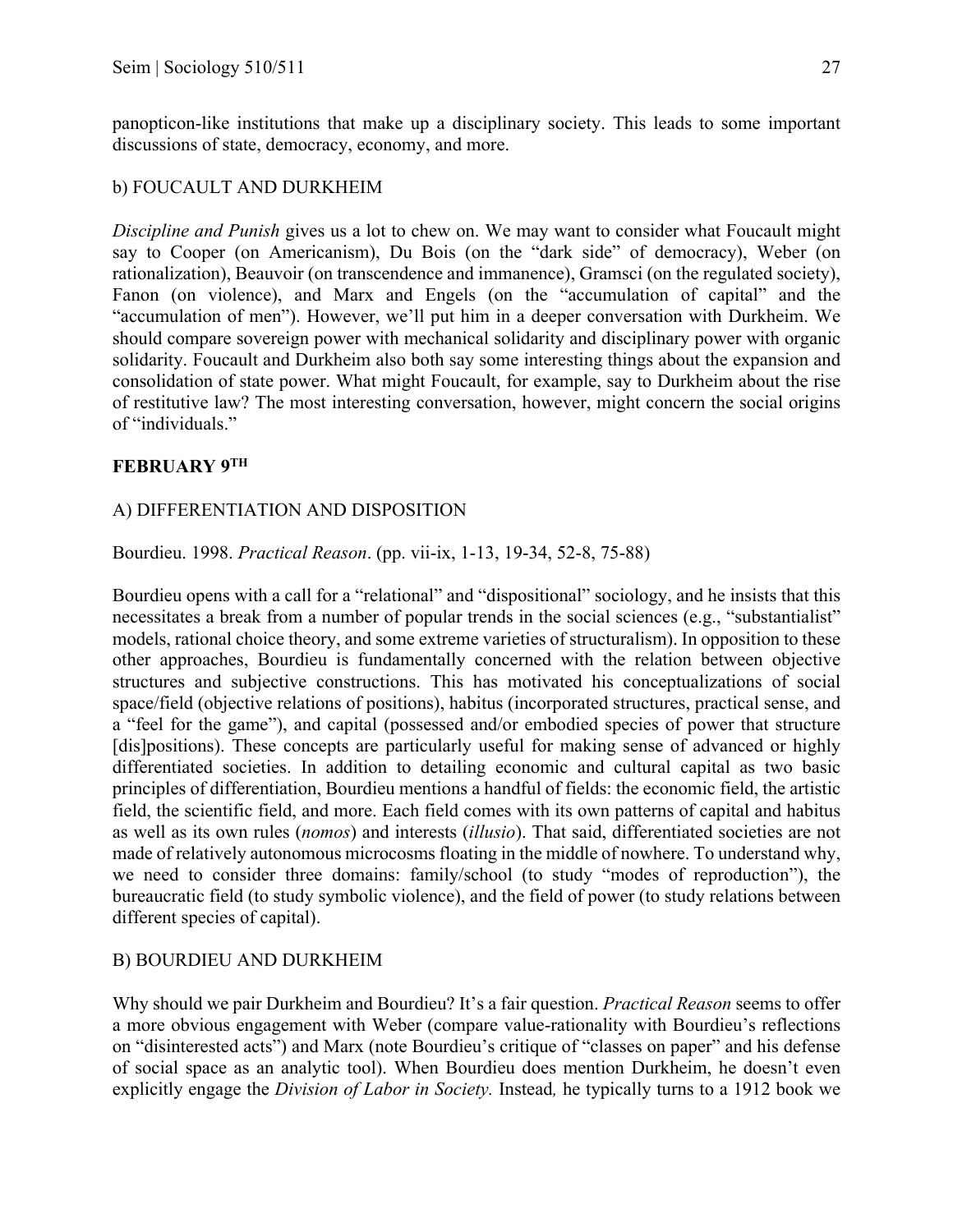didn't read*, The Elementary Forms of Religious Life*. Nevertheless, we can stage a very fruitful conversation between the books we did read. We can compare fields with specialized "organs," habitus with localized collective consciousness, and the bureaucratic field with the "nervous system." With respect to the latter comparison, we may want to think about what Bourdieu might say about Durkheim's vision of the state as an embodiment of the collective consciousness. We may also reflect on what Durkheim might say about Bourdieu's now famous analysis of social reproduction.

## **CONVERSATIONS WITH MAX WEBER**

We'll put Weber in conversation with Zygmunt Bauman (born 1925, Poznań, Poland – died 2017, Leeds, England) and Ann Swidler (Professor of Sociology at UC Berkeley). Both Bauman and Swidler extend and critique Weber, but they do so for different themes and topics. We'll first focus on Bauman's writings on modernity and its mutations. Then we'll concentrate on Swidler's highly influential writings on culture and action. On Blackboard you can find an obituary for Bauman published by the *Associated Press*. I couldn't find a biography for Swidler. So, instead I posted an informative book review that Michèle Lamont wrote for Swidler's *Talk of Love* (2001).

## **FEBRUARY 16TH**

## A) LIQUID MODERNITY

Bauman. 2000. *Liquid Modernity*. (pp. 1-15, 22-41, 53-90, 113-23, 140-60)

Bauman argues that modernity isn't dead, it's just been transformed. We don't really live in a postmodern society, but rather in a "society of fluid modernity." As such, Bauman distinguishes between three basic periods: premodernity, solid modernity, and liquid modernity. Solid modernity was formed by melting down the already weakened bonds and practices of traditionalism. The point was to form a new solidity of social life, one made stable by rationalization and the increasing salience of the market. Modern society was a somewhat settled world of production, heavy capitalism, Politics with a capital P, leaders, conformity, and citizens. Its solidity could be detected in Ford factories, unionized labor, the welfare state, the nation, marriage, and the relative certainty of social life. That society, however, is largely gone. Solid modernity has been melted into liquid modernity. The latter is a relatively unsettled world of consumption, light capitalism, life-politics, counselors, adequacy, and individuals. Its fluidity can be detected in Microsoft office buildings, flexible labor, low taxes, international mobility, cohabitated households, and the relative uncertainty of social life. While Bauman argues that this liquification process has been massive, he is clear that it has also been uneven. The world today is more liquid at the top. A nomadic elite rules a settled majority.

## B) BAUMAN AND WEBER

It's perhaps not surprising that Bauman engages so frequently with Weber. Both reference instrumental rationality and the iron cage (or "steely casing") in an effort to make sense of modernity in its early formation. In many ways, Bauman frames liquid modernity as an opposition,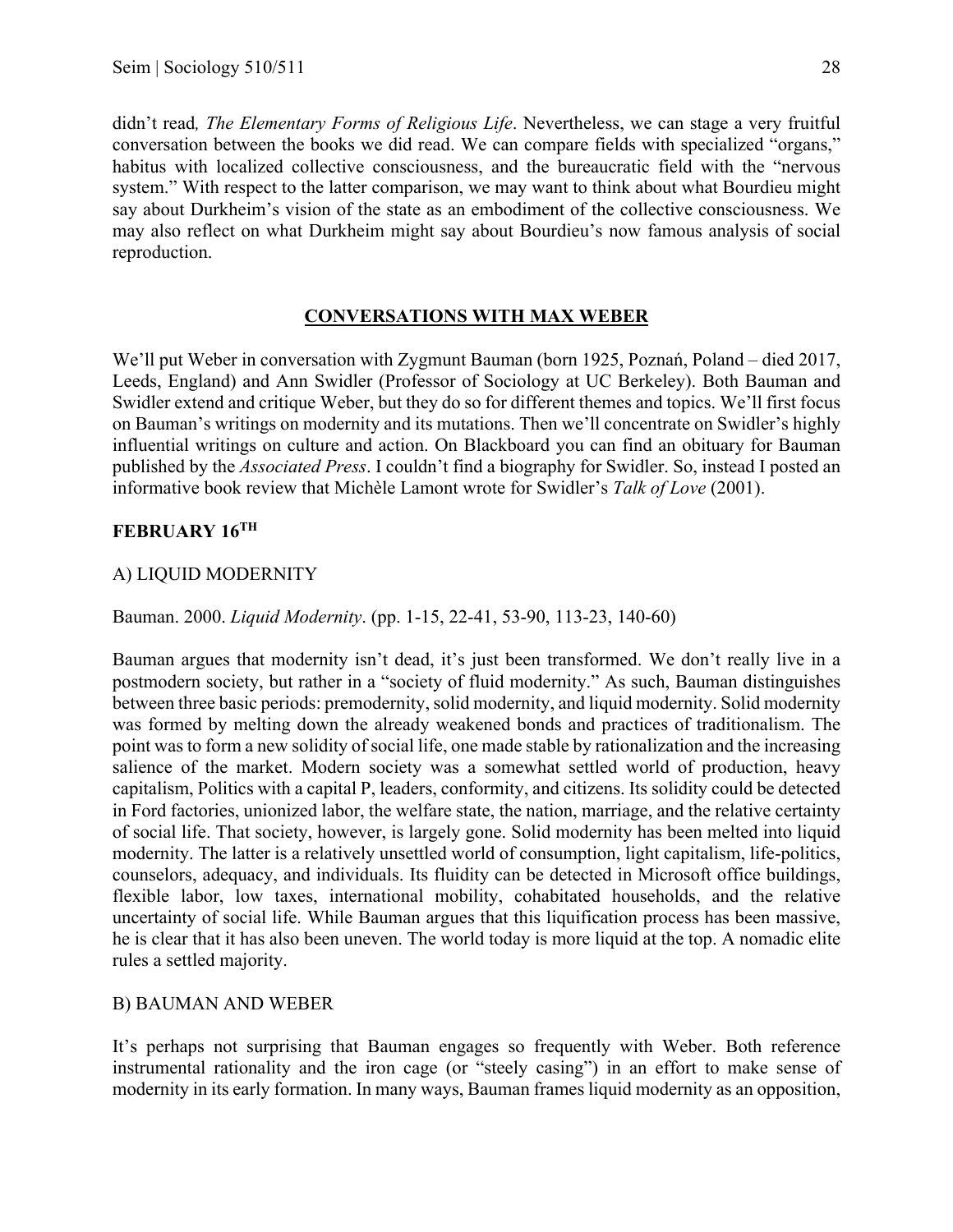if not an inversion, of Weber's descriptions. Among other things, we should spend some time thinking about Bauman's critique of "value rationality" and his reimagining of procrastination and asceticism. Then there's the question of authority. As odd as it might sound, it's worth comparing Weber's descriptions of Benjamin Franklin with Bauman's descriptions of Jane Fonda. Of course, we may also want to consider what Bauman says, or might say, about panopticism (Foucault), solidarity (Durkheim), civil society (Gramsci), labor power (Marx and Engels), global capitalism (Fanon), marriage (Beauvoir), Americanism (Cooper), and more.

## **FEBRUARY 23RD**

## A) CULTURE IN ACTION

Swidler. 1986. "Culture in Action: Symbols and Strategies" (Blackboard) Swidler. 1995. "Cultural Power and Social Movements" (Blackboard)

In "Culture in Action," Swidler challenges the view that culture motivates action by offering ultimate ends or values. In addition to highlighting the problematic uses of "value explanations" in the sociology of poverty and the sociology of religion, Swidler criticizes the conventional emphasis on the "unit act." It's a mistake to assume that culture propels a series of singular actions that are directed toward values. However, that does not mean culture is irrelevant or that it's unrelated to action. Swidler argues culture is best understood as a repertoire or "tool kit" from which individuals or collectives can draw upon to solve various problems. They can rummage through their cultural tool kit of "of habits, skills, and styles" to assemble "strategies of action." People build "chains" of conduct and culture shapes, but does not overdetermine, the possible linkages. That is at least the typical relation during "settled periods." However, Swidler argues that during "unsettled periods" culture can influence action more directly through coherent and competing ideologies. Structural conditions help determine which ideologies can mutate into durable cultural tools for future periods of settlement. Swidler's second essay, "Cultural Power and Social Movements," elaborates on this point. Social movements are where new ideologies and other cultural tools are "most frequently formulated."

## B) SWIDLER AND WEBER

Swidler directly engages Durkheim (on collective consciousness), Foucault (on the exercise of power), and Bourdieu (on disposition). We can also think about what she might say to Du Bois (on ideology), Gramsci (on hegemony), Bauman (on liquid modernity), and others. However, she most directly engages Weber. Swidler critiques his vision of "social action," and spends considerable time poking holes in *The Protestant Ethic and the Spirit of Capitalism*. In addition to evaluating the merits of her critiques, we should consider how she subtly extends a Weberian sociology. We should discuss, for example, how these two theorists preference culture above other factors. It might also be worth our time to consider the similar manner in which they minimally address Marxism.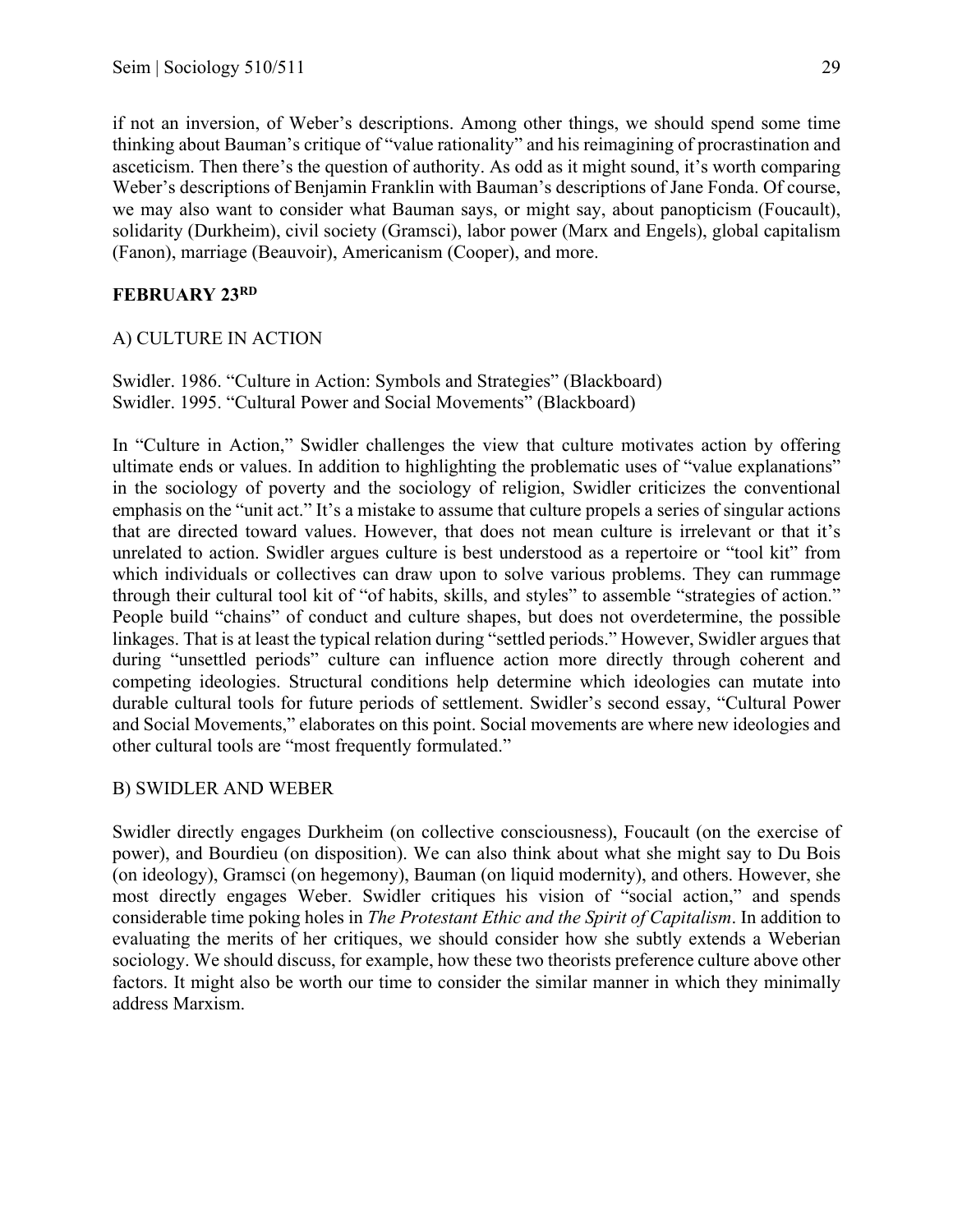# **EXAM III: FEBRUARY 25th**

PART I: GRAMSCI, FANON, FOUCAULT, BOURDIEU, BAUMAN, AND SWIDLER Produce "theory maps" and written answers for *three* of the following questions:

- 1. What might Gramsci say to Fanon about decolonization?
- 2. What might Fanon *or* Gramsci say to Du Bois about racialized class struggle?
- 3. What might Foucault say to Bourdieu about habitus?
- 4. What might Bourdieu *or* Foucault say to Marx and Engels about class relations?
- 5. What might Bauman say to Swidler about culture and un/settled periods?
- 6. What might Swidler *or* Bauman say to Beauvoir about masculine domination?

# PART II: EXTENSIONS AND BREAKS

Draw on any of our theorists to react to *one* of the following articles, essays, or chapters:

- 1. Salem's "Gramsci in the Postcolony"
- 2. Burawoy's "For a Sociological Marxism"
- 3. Von Holdt's "The Violence of Orders, Orders of Violence: Between Fanon and Bourdieu"
- 4. Alford's "What Would It Matter If Everything Foucault Said About Prison Were Wrong?"
- 5. Caluya's "The Post-Panoptic Society?"
- 6. Emirbayer's "Manifesto for a Relational Sociology"
- 7. Wacquant's "For a Sociology of Flesh and Blood"
- 8. Clegg and Baumeler's "From Iron Cages to Liquid Modernity in Organization Analysis"
- 9. Vaisey's "Motivation and Justification"
- 10. Lizardo and Strand's "Skills, Toolkits, Contexts, and Institutions"

# **CONVERSATIONS WITH W.E.B. DU BOIS**

We'll put Du Bois in conversation with Cedric Robinson (born 1940, Oakland, California, U.S. – died 2016, Santa Barbara?, California, U.S.) and William Julius Wilson (Professor of Sociology, Emeritus at Harvard University). We'll read selections from Robinson's *Black Marxism* before turning to some old and new writings by Wilson. While Robinson and Wilson offer distinct and often opposing analyses, they both can be read as extending some core themes first provided to us by Du Bois. To help situate our authors, I ask that you read a reflection on Robinson written by Robin Kelley and a short encyclopedia entry on Wilson. Both are on Blackboard.

# **MARCH 2ND**

# A) BLACK RADICALISM

Robinson. 1983. *Black Marxism*. (pp. xxxv, 1-5, 9-28, 41-3, 60-8, 71-82, 97-100, 121-2, 167-71, 228-40, 307-18)

Robinson demystifies the origins, features, and trajectories of a Black radical tradition. This tradition offers a critique of Western civilization as well as a critique of Western radicalism (e.g.,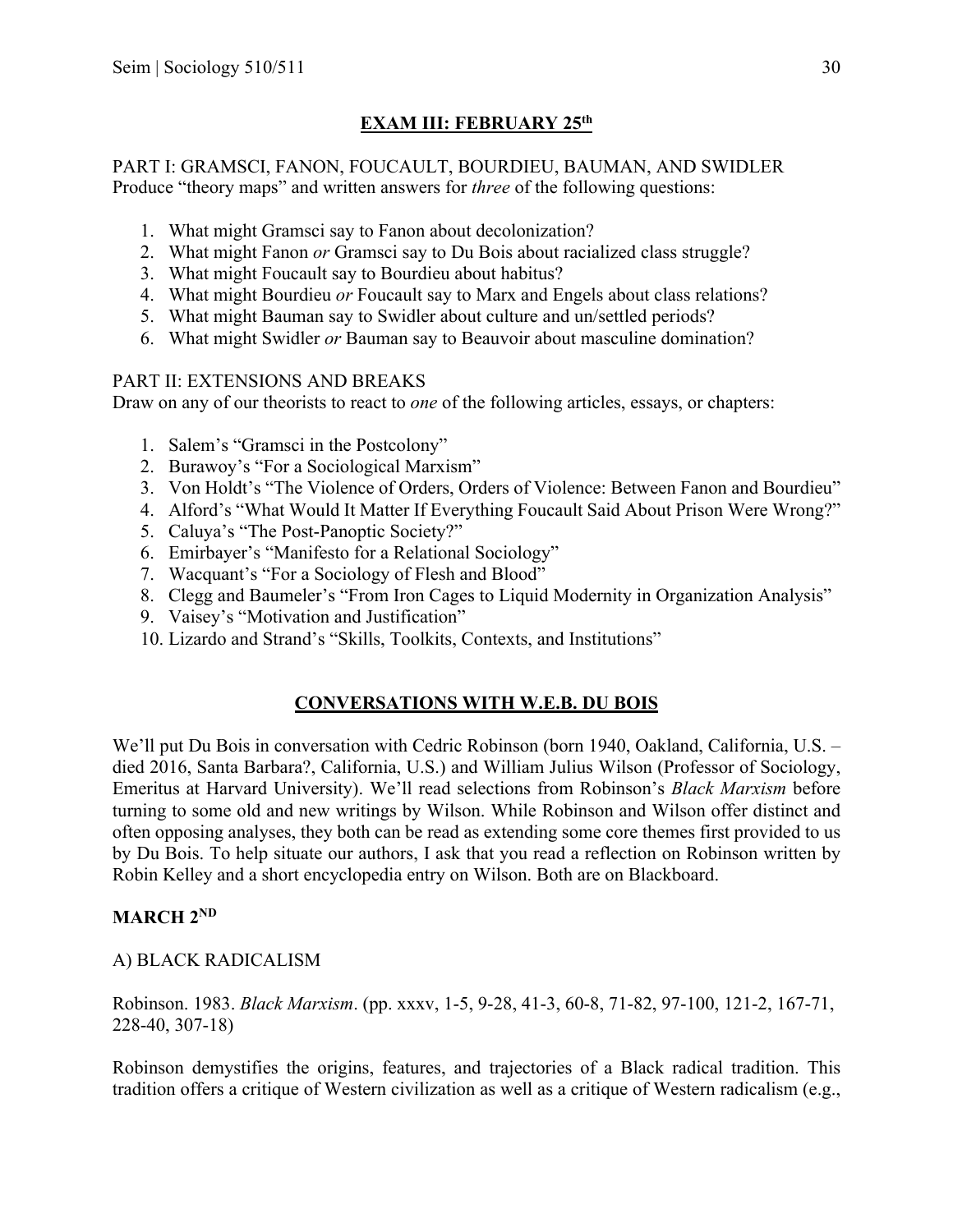Marxism). Robinson may not fully dismiss historical materialism, but he argues that its typical articulations fail to recognize the true significance of racialism, nationalism, culture, and more. He begins to fill the gap by reconstructing the history of a Western racial order. Robinson shows how racialism not only predated but also set the possibilities for modern capitalism. He accounts for a racial ordering internal to feudal Europe as well the demonization of Islam during the Dark Ages before detailing the emergence of a world system defined by the colonization of extra-European spaces, the transatlantic slave trade, and the myth of white solidarity. All of this set the conditions for a Black radical tradition to emerge. The growth of this tradition was made difficult, but not impossible, by the European creation of the "Negro," a marginally human category without a history. Still, across the African diaspora, a culture and consciousness of Black resistance thrived and provided the foundation for Black radicalism as both a negation of Western civilization and a departure from the Marxist critiques of that civilization. Robinson closes by emphasizing the merits and durability of this tradition under contemporary racial capitalism and neocolonialism.

## B) ROBINSON AND DU BOIS

Robinson reads Du Bois's work as a clear form of Black radicalism. We should carefully examine his exegesis of *Black Reconstruction.* While this book is often framed as one of Du Bois's most Marxist moments, Robinson suggests it's better read as a critique, if not a rejection, of Marxism. For Robinson, this book showcases the limitations of a class analysis that ignores racism and (subaltern) culture. He also praises Du Bois's emphasis of Western imperialism and his deemphasis of the European proletariat. In addition to thinking about how Du Bois might respond to this interpretation, we should consider what he might say about Robinson's account of racial capitalism, consciousness, and more. We may also want to put Robinson in conversation with Gramsci (on intellectuals), Beauvoir (on shared history), Durkheim (on collective consciousness), Cooper (on Western progress), Fanon (on colonialism), Bourdieu (on symbolic violence), and others. Of course, we should also evaluate Robinson's multifaceted critique of Marx and Engels.

# **MARCH 9TH**

A) MORE THAN JUST RACE

Wilson. 1978. "The Declining Significance of Race" (Blackboard) Wilson. 2009. *More Than Just Race.* (pp. 1-24, 57-61, 70-94, 105-32, 152-4)17

In an essay summarizing his "declining significance of race" thesis, Wilson details three stages of American race relations: the preindustrial stage (from antebellum slavery through the early postbellum era), the industrial stage (from the late nineteenth century through the New Deal), and the modern industrial age (mostly captured by the post-World War II economic boom). Wilson argues that different arrangements of production and polity explain variations in racial inequality across these periods. In contrast to the first two stages, and as a result of both economic growth and the interventions of a more autonomous state, the modern industrial stage increased the

<sup>&</sup>lt;sup>17</sup> Chapter 1, "Structure versus Culture" (Chapter 2), "Conclusion" (Chapter 2), "The Role of Structural Factors" (Chapter 3), "The Role of Cultural Factors" (Chapter 3), "Conclusion" (Chapter 3), "The Role of Structural Factors" (Chapter 4), "The Role of Cultural Factors" (Chapter 4), "The Interaction of Culture and Social Structure" (Chapter 4), "Conclusion" (Chapter 4), and "Structure and Culture Entwined" (Chapter 5).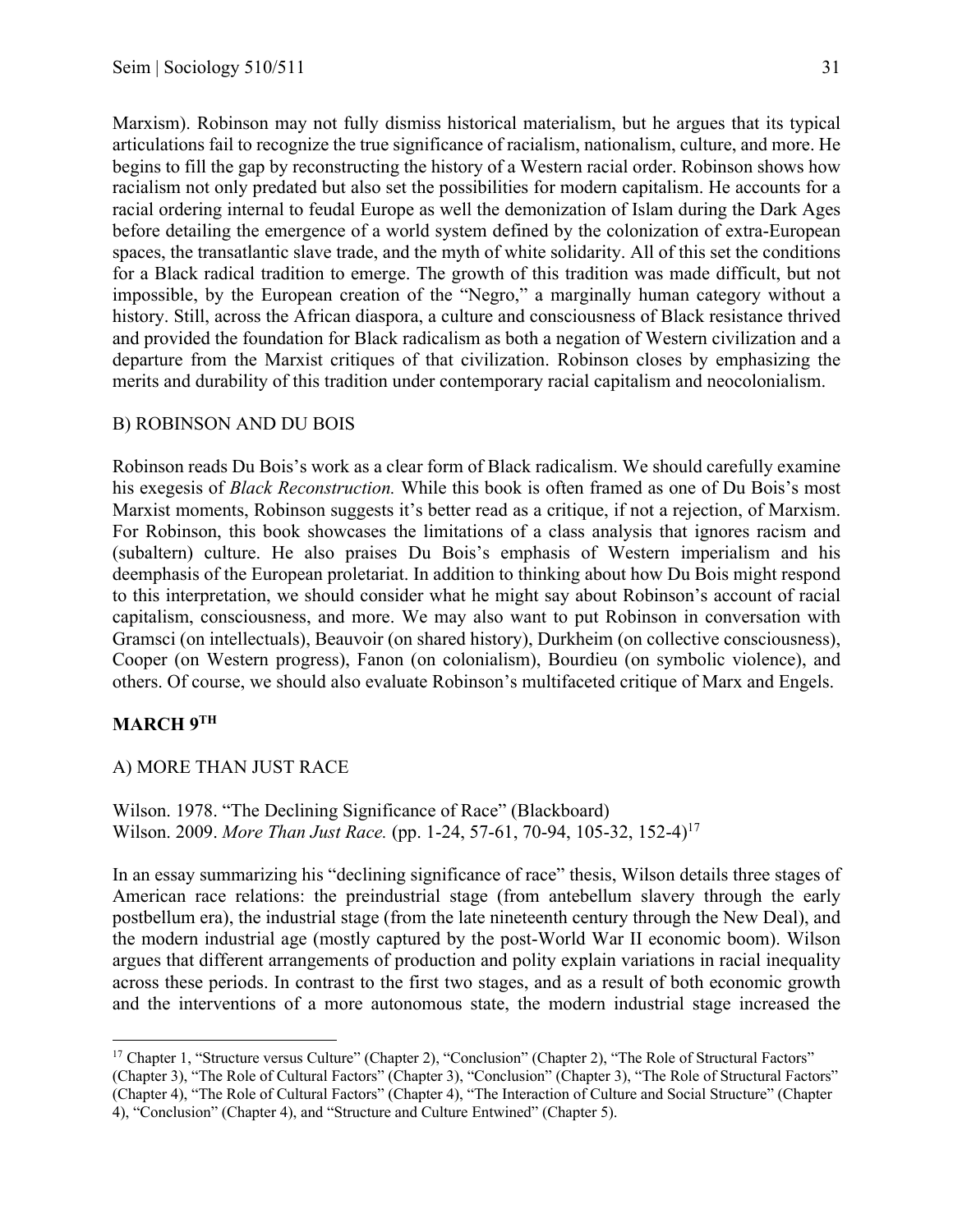significance of class as a determinant of life chances. As such, many formally educated Black people experienced upward occupational mobility. However, this stage also solidified an "underclass" that was disproportionately Black due to historical inequalities in education and employment. Racial conflict was not insignificant during this time, but Wilson argues that more recent economic forces better explained Black suffering in the urban core. Fast forward three decades to *More than Just Race* and we find Wilson wrestling with what seems to be a fourth stage: the new global economy. He considers how technological changes in work, the internationalization of economic activity, and more influence contemporary racial inequality. Wilson also makes room for culture in his updated analysis, but he ultimately argues that structure matters most.

## B) WILSON AND DU BOIS

We can put Wilson in conversation with Marx and Engels (on class), Durkheim (on external inequalities), Beauvoir (on marriage), Bourdieu (on disposition), Gramsci (on civil society), Bauman (on liquid modernity), Swidler (on cultural tool kits), and others. However, we'll spend most of our time putting him in conversation with Du Bois. In addition to writing, at least briefly, about slavery and Jim Crow, Wilson examines race and so-called free labor. He also writes about national culture, interpersonal discrimination, neighborhood segregation, and other topics covered by Du Bois. There are, nevertheless, some important differences between their analyses, many of which cannot simply be explained by the fact that these theorists often examine different periods. For example, we should contrast Wilson's writings on the global economy with Du Bois's writings on "White Imperial Industry." Finally, we should evaluate Wilson's declining significance of race thesis in light of Du Bois's claim that the color line may "bend and loosen" in the future.

## **CONVERSATIONS WITH SIMONE DE BEAUVOIR**

We'll put Beauvoir in conversation with Maria Mies (Professor Sociology at Cologne University) and Catharine MacKinnon (Professor of Law at the University of Michigan). Mies and MacKinnon engage a number of themes we've already discussed throughout the year, both within and outside a tradition of feminism. Mies, however, primarily critiques methods of accumulation, while MacKinnon focuses on issues of sexuality. To help us better understand Mies and MacKinnon's positions and perspectives, I have posted two interviews on Blackboard. The first is an interview with Mies in *Naked Punch* and the second is an interview with MacKinnon in the *Los Angeles Times*.

# **MARCH 23RD**

# A) PATRIARCHY AND ACCUMULATION

Mies. 1986. *Patriarchy and Accumulation on a World Scale.* (pp. 6, 36-40, 53-127, 142-3, 145-6, 168-71, 205-33)

Mies argues that patriarchy constitutes a form of predatory accumulation, and one that is fundamentally connected to other exploitive systems. For her, masculine domination really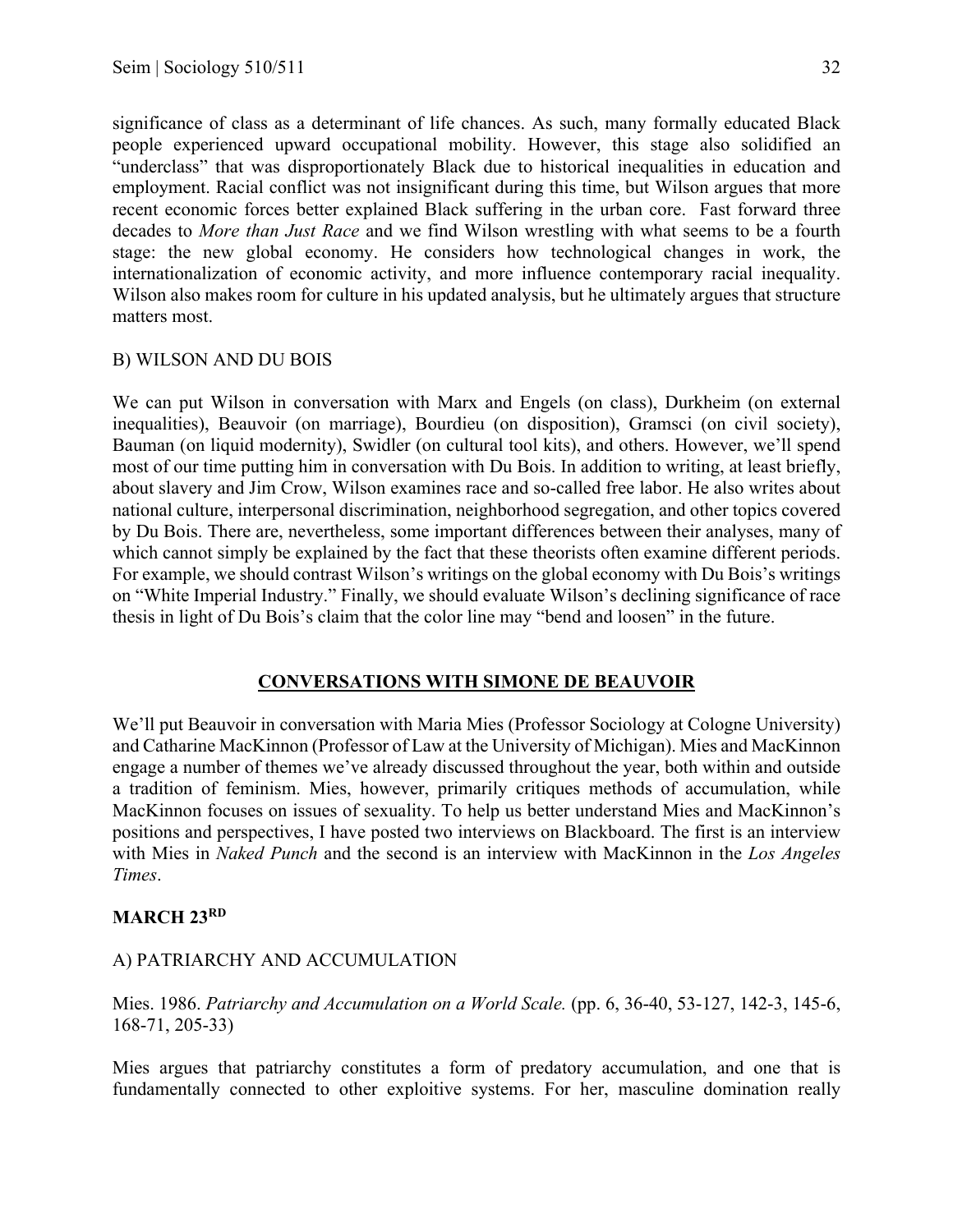solidified when men began to use destructive tools against their more productive counterparts in agricultural and pastoral societies. Female productivity then continued to precondition male productivity during feudalism and early capitalism. Mies argues that "European big men" (e.g., lords and capitalists) did not simply emerge on the surplus of "European small men" (e.g., serfs and wage labor). There was in fact a critical "underground" that made the exploitation of small men possible and it included the triple exploitation of nature (via science and technology), European women (via witch hunts and housewifization), and others/foreigners (via colonization and slavery). To help illustrate how these systems of accumulation were connected, Mies shows how the housewifization of European women depended on colonialism and vice versa. These historical details help explain the role that patriarchy plays in the "new international division of labor." Like the early European housewives, women in today's Global North serve capital via consumption. They consume a massive amount of goods produced by women in the Global South. Mies closes her analysis by considering how an international feminist struggle for autonomy could threaten global capitalist patriarchy.

## B) MIES AND BEAUVOIR

We'll put Mies in conversation with Beauvoir. In addition to comparing their historical analyses of masculine domination, we should consider how Mies offers a familiar analysis of Western women's present formation and situation. It's also worth noting that both Beauvoir and Mies emphasize women's autonomy when imagining a post-capitalist future. With that said, we should also pay attention to the many differences between Mies and Beauvoir. While Beauvoir occasionally mentions colonialism and racism, she does comparatively little to integrate these forces into her analysis of masculine domination. Mies and Beauvoir also offer different conceptualizations of production, motherhood, emancipation, and more. Of course, we may also put Mies in conversation with other theorists. She explicitly critiques Marx's writings on the realms of necessity and freedom. We can also put her in conversation with Fanon (on colonialism), Weber (on the emergence of Western capitalism), Cooper (on masculinity and femininity), Bauman (on consumption), Du Bois (on foundational labor), Wilson (on deindustrialization), Foucault (on disciplinary power), and others.

# **MARCH 30TH**

MacKinnon. 1989. *Toward a Feminist Theory of the State*. (pp. 3-12, 83-125, 237-49) MacKinnon. 2010. "Gender – The Future" (Blackboard)

# A) SEXUALITY AND MALE SUPREMACY

MacKinnon centers sexuality, and heterosexuality specifically, in her analysis of male supremacy. She argues that gender does not determine sexuality. Instead, sexuality determines gender. As such, we should revisit the following question: "What is a woman?" For MacKinnon, a woman is that which turns men on. Femininity is defined by what is attractive to men. Put another way, women are the sexual objects of male subjects. Their sexuality is used by men. As MacKinnon puts it, "Man fucks woman; subject verb object." However, all of this is mystified. Male supremacy is hard to see, let alone critique or abolish, because objectivism, the dominant epistemology, preferences the standpoint of men. Objectivism pretends to examine the world from outside of it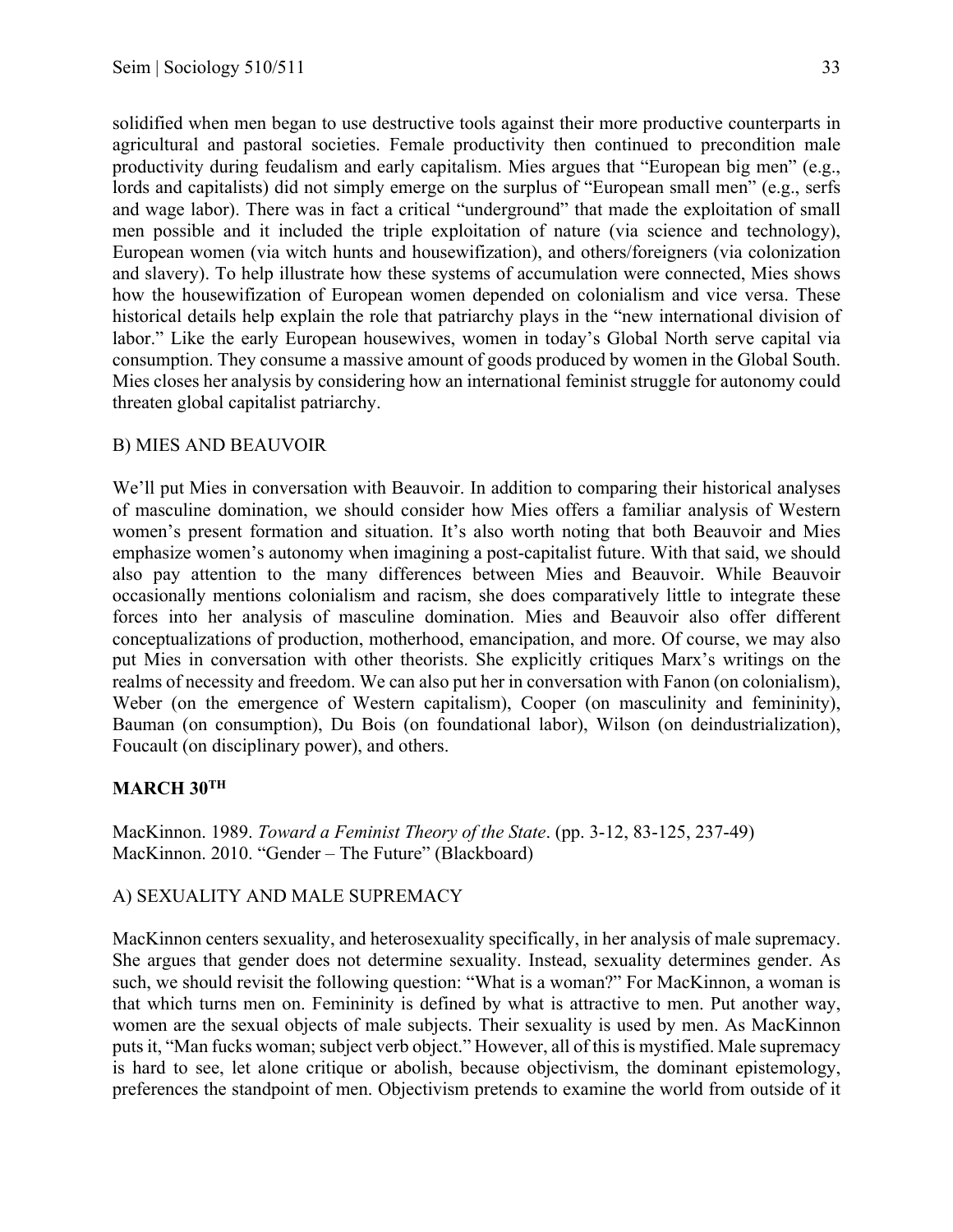and ignores the subaltern insights of women in the process. Liberal theory, Marxism, and the social sciences more generally are all guilty of this. Only radical feminism can help us unmask and undo male power. It does this through "consciousness raising," where women critically examine the world by collectively drawing on their lived experiences. Consciousness raising doesn't only challenge male power and its corresponding epistemology, it also motivates and directs feminist struggle. While there can be many targets in feminist politics, MacKinnon argues the law should be a primary focus in societies regulated by the so-called liberal state.

## B) MACKINNON AND BEAUVOIR

MacKinnon references Beauvoir multiple times, but she usually does this when discussing the formation of gender. While MacKinnon doesn't offer an explicit critique of Beauvoir on this issue, it's worth considering how their different starting points (i.e., sexuality and othering) structure unique analyses. Of course, there are many more topics these theorists can discuss. Beauvoir notes that women have been historically chained to domestic space and denied opportunities for transcendence. As such, can we understand the consciousness raising efforts described by MacKinnon as challenges to women's immanence? We should also compare the targets of their feminist politics. Where Beauvoir focuses primarily on economic independence, MacKinnon is more concerned with developing a feminist jurisprudence. We may also want to put MacKinnon in conversation with other theorists like Du Bois (on the veil and the gift of second-sight), Weber (on force and legitimation), Robinson (on consciousness and shared history), Cooper (on white feminism), and Swidler (on the formation of new ideologies). We should of course also put her in conversation with Marx and Engels given that radical feminism turns Marxism "inside out and on its head."

# **CONVERSATIONS WITH ANNA JULIA COOPER**

We'll put Cooper in conversation with Angela Davis (Distinguished Professor of History of Consciousness, Emerita at UC Santa Cruz) and Patricia Hill Collins (Distinguished University Professor of Sociology, Emerita at University of Maryland). Davis's *Women, Race, & Class*(1981) examines sexism, racism, and capitalism as interlocking systems of domination and exploitation. She doesn't engage Cooper directly, but we'll be able to stage a productive conversation nonetheless. In *Black Feminist Thought* (2000), Collins draws on Cooper, Davis, and others to rethink domination and consciousness. We'll close with some excerpts from Collins's *Intersectionality as Critical Social Theory* (2019). Please also read Dwayne Mack's biography of Davis and Elizabeth Higginbotham's profile of Collins (both on Blackboard).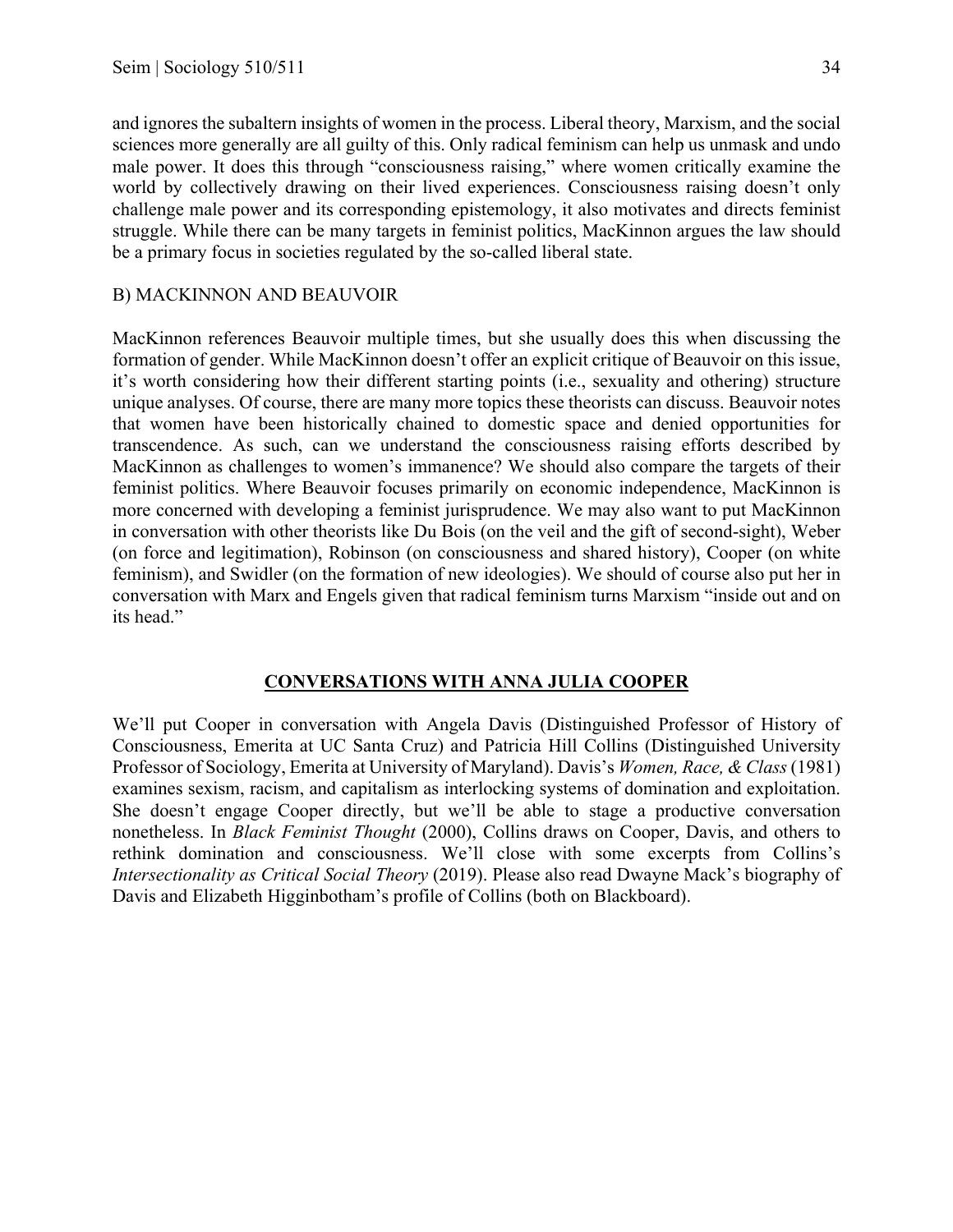## **APRIL 6TH**

## Davis. 1981. *Women, Race, & Class*. (pp. 3-98, 110-26, 137-48, 172-244)18

### A) SEXISM, RACISM, AND CAPITALISM

Davis examines feminist struggles in the United States and in doing so she shows how sexism, racism, and capitalism are fundamentally connected. She doesn't critique "white feminism" as much as she critiques white bourgeois feminism, which has historically marginalized the concerns of not only people of color but also the working class. From the campaigns for suffrage and birth control to more contemporary struggles against sexual assault and unequal housework, Davis illustrates how many women's liberation efforts are frequently leveraged against the interests of those who suffer most under racism and capitalism. This occurs in a world where women's oppression exists as something deeply entangled with white power and the supremacy of capital. Davis illustrates this entanglement with more than just examples of social movements. Her analysis of physical violence during slavery illustrates how slaveowners' abuses of enslaved women cannot be understood as just exercises of male power, nor can they be understood as the singular effects of racial or class oppression. Davis's critiques of modern American culture, be it the motherhood ideal, capitalist ideology, the myth of the Black rapist, or the stereotype of the promiscuous Black woman, all point to a similar conclusion. In the final chapter, Davis calls for the industrialization and socialization of domestic labor. However, this must be read as part of a broader call to topple multiple systems of domination and exploitation.

### B) DAVIS AND COOPER

Davis doesn't mention Cooper, but putting these two theorists in conversation makes sense. Both showcase racism within American feminist movements and both consider how struggles for racial progress have ignored the unique voices of Black women. They also detail interlocking systems of oppression. For these reasons and others, scholars usually situate Davis and Cooper under a broad umbrella of Black feminism. That said, the differences between Davis and Cooper are numerous and significant. Consider, for example, their differing accounts of gender, capitalism, and the state. And just as there are basic contrasts between their diagnoses, so too are there fundamental differences between their prescriptions. It's certainly hard to reconcile Cooper's call for Americanism with Davis's call for socialism, even if both could be framed as calls for universal reciprocity. Time permitting, we may also want to put Davis in conversation with Marx and Engels (on exploitation), Beauvoir (on independence), Weber (on rationalization), Gramsci (on hegemony), Robinson (on Black radicalism), Mies (on housewifization), and others.

<sup>18</sup> Chapters 1-5, 7, 9, 11-13. E-book pages: 8-59, 66-74, 81-7, 101-39.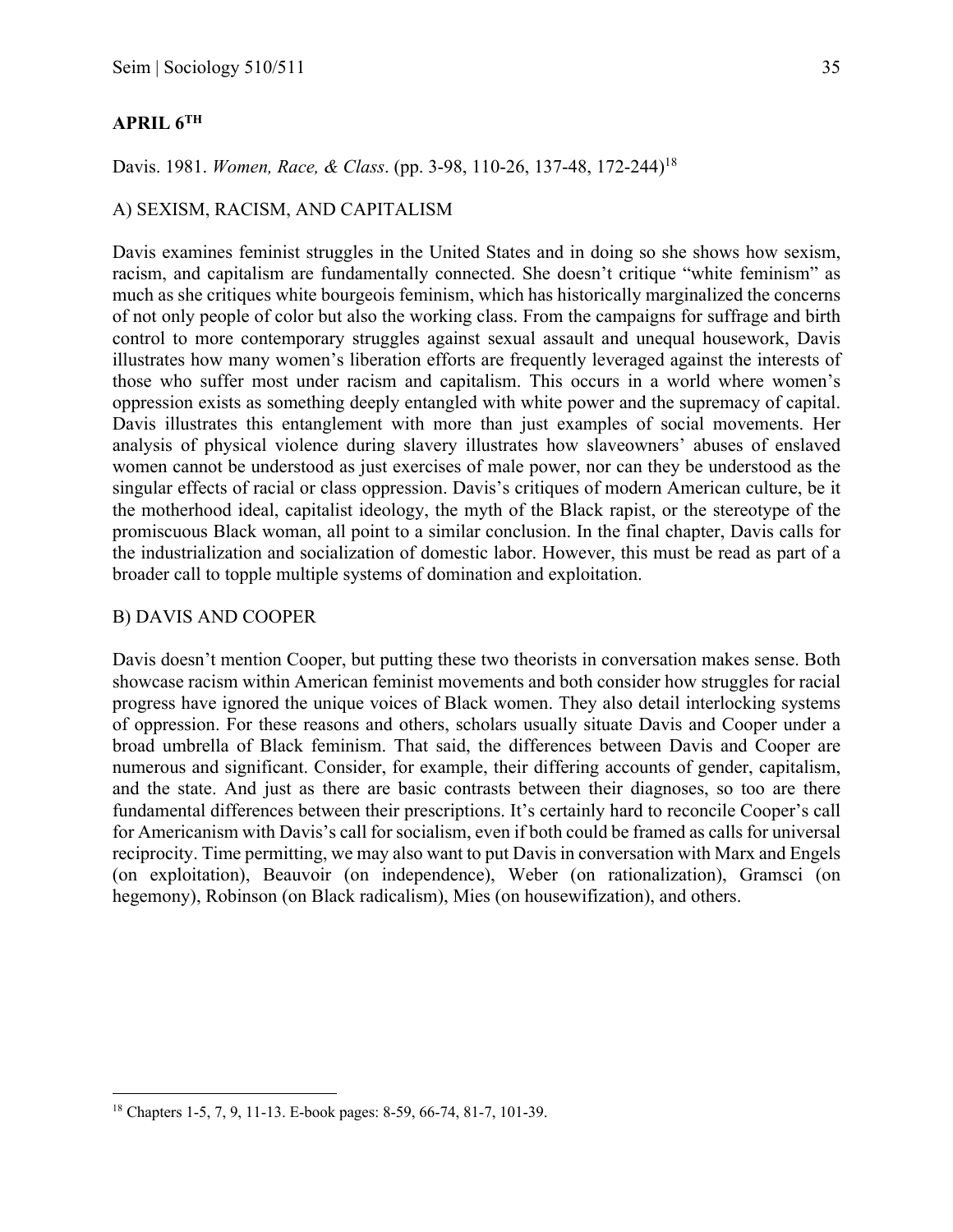# **APRIL 13TH**

## A) RETHINKING DOMINATION AND CONSCIOUSNESS

Collins. 2000. *Black Feminist Thought*. (pp. vi-ix, 4-17, 22-5, 41-3, 45-67, 69-96, 99-102, 227- 32, 273-90) 19 Collins. 2019. *Intersectionality as Critical Social Theory*. (pp. 1-5, 45-53, 87-9, 116-20, 286-90) (Blackboard)

Collins pushes us to rethink the relations of oppression and resistance and argues that we cannot adequately do so without simultaneously rethinking what constitutes knowledge. In *Black Feminist Thought,* she centers Black women's ideas to study a matrix of domination, that being a complex ordering of intersecting oppressions (along axes of race, gender, class, and so on). Collins argues that Black women's status as multiply oppressed, objectified, and othered provides them with special insights into the mechanics and effects of the interdependent systems of white supremacy, patriarchy, capitalism, and more. Their resistance efforts also help us see processes of domination from new vantage points. That said, we cannot hope to understand Black women's consciousness without also adequately situating their experiences within a matrix of domination. This necessitates, among other things, a consideration of their historically varied positionings in economy, polity, and civil society. It also requires a consideration of ideology and culture, which further suppress Black women's knowledge. Throughout her analysis, Collins is clear that an examination of Black feminist thought has implications for other cases of domination and subjugated knowledge. However, it is in *Intersectionality as Critical Social Theory* where she more explicitly considers the general significance of resistant knowledge projects. This book also makes that argument that intersectionality is not yet a critical social theory, but is on track to become one.

## B) COLLINS AND COOPER

Collins is an ideal theorist to end our readings with. It's not hard to put her in conversation with any of our previous theorists. She calls out several intellectual traditions (e.g., Marxism, feminism, and "traditional social theory") and she even engages a few of our theorists by name (e.g., Gramsci, Fanon, Davis, Wilson, and Foucault). Collins also returns us to many of the topics and concerns we encountered in our very first seminar. However, we'll put her in explicit conversation with Cooper. Unlike Davis, Collins engages Cooper directly. She notes, for example, how Cooper's writings capture a common theme in Black feminist thought: the solidarity of humanity. Collins also makes room for reformist strategies that may be consistent with Cooper's endorsement of Americanism. Still, there are some unanswered questions. What might Cooper say about controlling images? What might she say about the outsider-within? Also, can (or should) Collins

<sup>&</sup>lt;sup>19</sup> Page numbers correspond to the second edition of *Black Feminist Thought* (2000). The first edition was published in 1990, but Collins made a number of substantive changes to the version we're reading. Later editions *may* work. We're reading the following: Preface to the First Edition, "The Suppression of Black Feminist Thought" (Chapter 1), "Why U.S. Black Feminist Thought?" (Chapter 2), "U.S. Black Feminism and Other Social Justice Projects" (Chapter 2), Chapter 3, Chapter 4, "Finding a Voice: Coming to Terms with Contradictions" (Chapter 5), untitled introduction (Chapter 10), "Nation and Nationalism" (Chapter 10), and Chapter 12.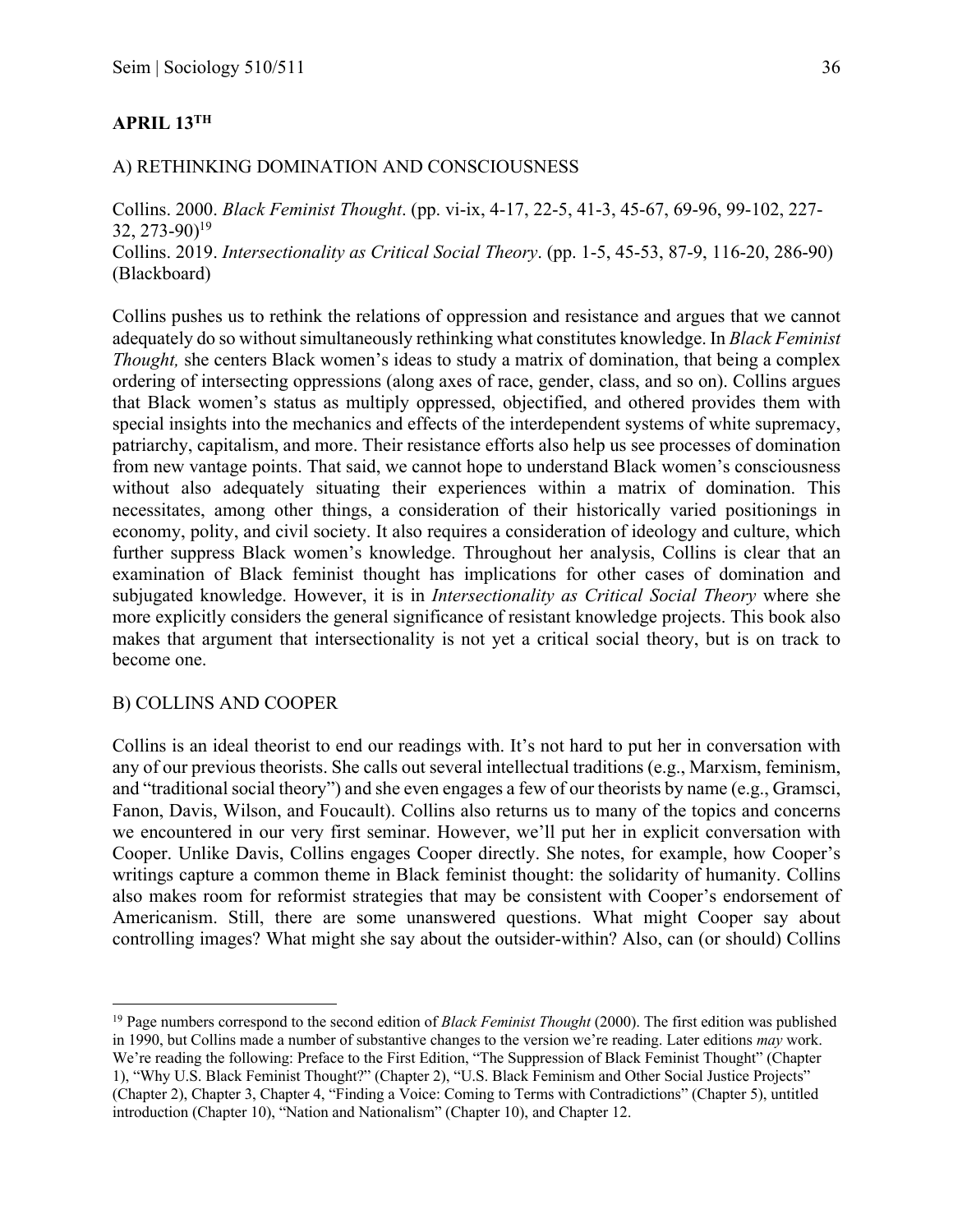apply her critique of the "cult of true womanhood" to Cooper's analysis of gender? Finally, in what ways do Collins and Cooper conceptualize distinct politics of empowerment?

# **EXAM IV: APRIL 15th**

PART I: ROBINSON, WILSON, MIES, MACKINNON, DAVIS, AND COLLINS Produce "theory maps" and written answers for *three* of the following questions:

- 1. What might Robinson say to Mies about capitalist patriarchy?
- 2. What might Wilson say to Durkheim about abnormal divisions of labor?
- 3. What might Mies say to Weber about the rise of Western capitalism?
- 4. What might MacKinnon say to Cooper about the problems of gender *and* race?
- 5. What might Davis say to MacKinnon about the relation between feminism and Marxism?
- 6. What might Collins say to Bourdieu about social space?

## PART II: EXTENSIONS AND BREAKS

Draw on any of our theorists to react to *one* of the following articles, essays, or chapters:

- 1. Post's "Beyond Racial Capitalism"
- 2. Boyce Davies's "A Black Feminist View on Cedric Robinson's *Black Marxism*"
- 3. Jack's "William Julius Wilson and the Study of the 'New' Diversity Elite Colleges"
- 4. Bonilla-Silva's "The Structure of Racism in Color-Blind, 'Post Racial' America"
- 5. Hearn's "Witches and Bitches"
- 6. Prügl's "Home-Based Workers"
- 7. Stacey and Thorne's "The Missing Feminist Revolution in Sociology"
- 8. Stein and Plummer's "'Queer' Theory and the Missing Sexual Revolution in Sociology"
- 9. Bhambra's "Sociology and Postcolonialism: Another 'Missing' Revolution?"
- 10. Any chapter from *Black Feminist Sociology* (edited by Luna and Pirtle)

# **EXCLUDED THEORISTS**

Our class ends with two more meetings on your excluded theorists. For our second-to-last meeting, you'll submit another excerpt at least one week in advance. The requirements are the same as they were in the first semester: 15-30 pages that capture an essential argument, concept, or theme. Again, you must then come to that workshop prepared to discuss your excerpt *and the excerpts submitted by your classmates*. Our last meeting will be reserved for presentations on final essays. Rather than present on a completed and polished paper, you should treat this as an opportunity to receive feedback on work in progress. Additional presentation expectations will be posted on Blackboard.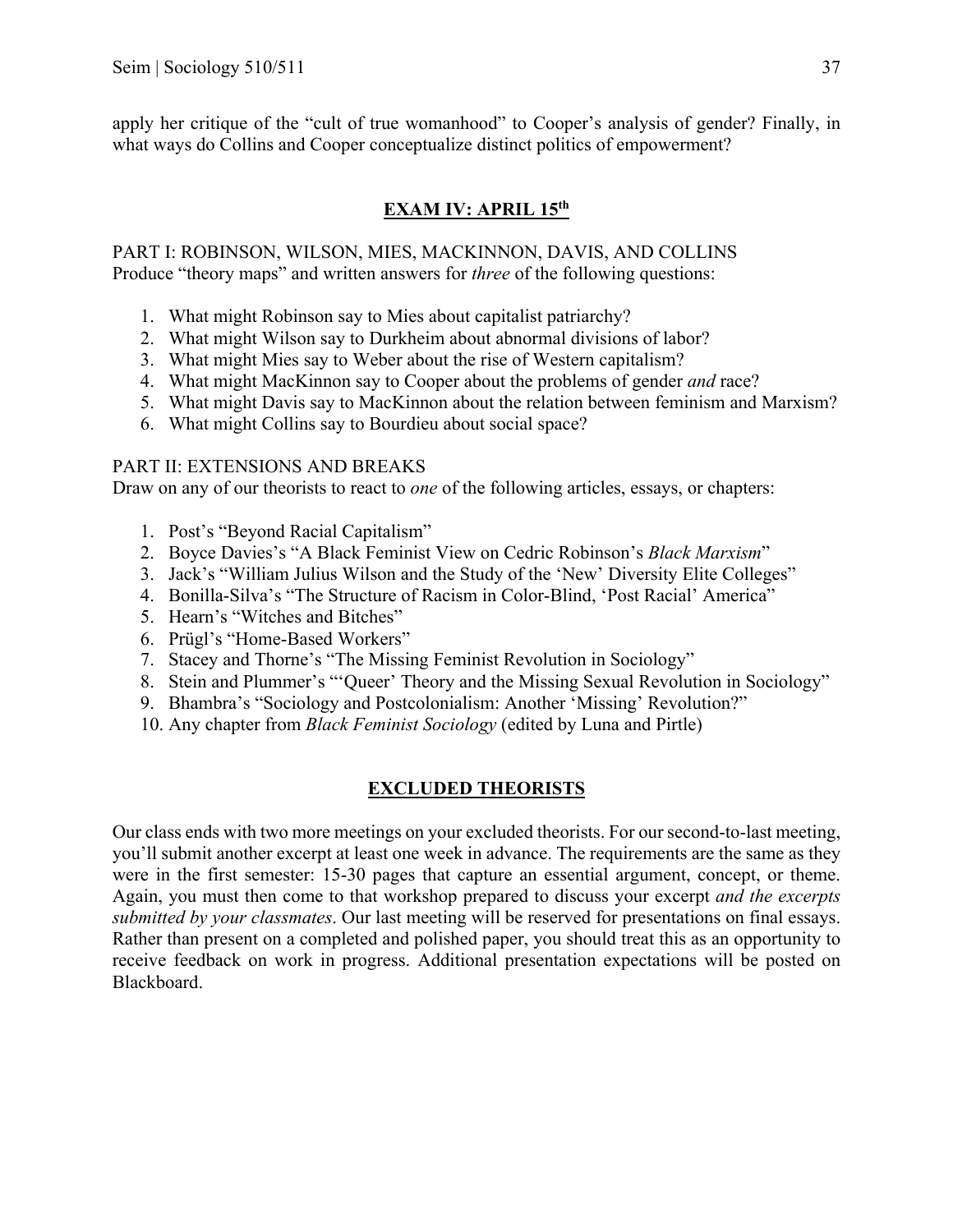Seim | Sociology 510/511 38

# **APRIL 20th**

A) EXCLUDED THEORIST EXCERPTS

# B) EXCLUDED THEORIST EXCERPTS

# **APRIL 27TH**

A) EXCLUDED THEORIST PRESENTATIONS

# B) EXCLUDED THEORIST PRESENTATIONS

# **EXCLUDED THEORIST ESSAY II: MAY 11TH**

Submit an updated and expanded version of your previous essay that integrates a conversation with one or more of the author's we've read in the second semester. The updated version should be approximately 3,000 words. Be sure you also respond to feedback provided on your first essay.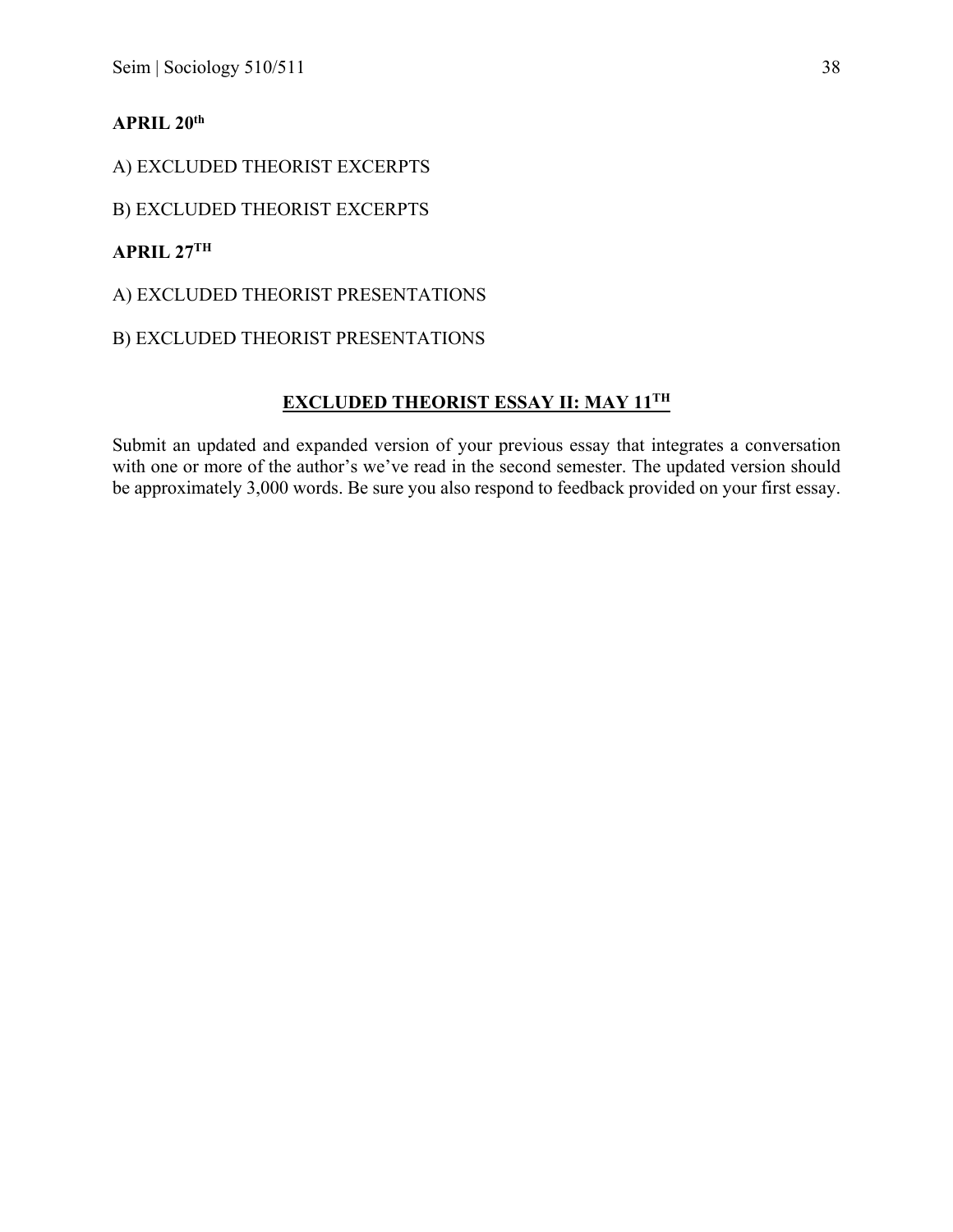## **FINAL MEMO: THIS CLASS IS AWFUL!**

Other scholars have reasonably criticized the content, style, and format of this class and classes like it. Every student is required to provide a written response to *one* of the following five criticisms. You can extend and/or refute the statement.

**This class is awful because it's missing content!** Several people have told me that our syllabus ignores important theorists (e.g., Herbert Blumer, Robert Merton, Talcott Parsons, Jürgen Habermas, Bruno Latour, C.L.R. James, and Stuart Hall). Others say the class is missing important topics (e.g., global warming, science, and media), times (e.g., early  $20<sup>th</sup>$  century American sociology), and traditions (e.g., the Chicago School and the Frankfurt School).

**This class is awful because it relies too much on dead theory!** Some say we shouldn't waste our time on  $19<sup>th</sup>$  century or even early  $20<sup>th</sup>$  century texts. One person specifically asked me, "Why assign Marx when you could just read contemporary Marxism?" Another complained our syllabus doesn't list any active "working sociologists." Some have also questioned the inclusion of certain "contemporary" theorists who may not be necessary like Foucault and Bourdieu. I've also heard that this syllabus is unfriendly, if not hostile, to "empirically-oriented" sociologists.

**This class is awful because there's not enough sociology!** One person noted that most of the assigned theorists are not "actual sociologists" because they weren't trained in the discipline and they did not produce works explicitly labeled as "sociology." The syllabus therefore offers a distorted view of the discipline.

**This class is awful because it's too paternalistic!** This has less to do with content and more to do with style. Some have told me that the written summaries on the syllabus amount to "spoon feeding" and "handholding." I imagine a few might say the same thing about the theory maps. And while I've not heard this specific criticism, I can imagine someone complaining about how the exams force you to answer specific questions in a specific way.

**This class is awful because all social theory classes are awful!** I haven't heard this as a specific critique of our syllabus, but it is an opinion gaining popularity in sociology. Why should you even take a social theory class? There's no consensus on what to teach, so maybe we should just give up. Plus, "theory" may be dying (or dead) as a specific field of study. Can't you just get the relevant theory you need in your subfield seminars? Some argue that your time might be better spent taking more methods or professional development courses.

Please submit this final memo after you complete your second excluded theorist essay.